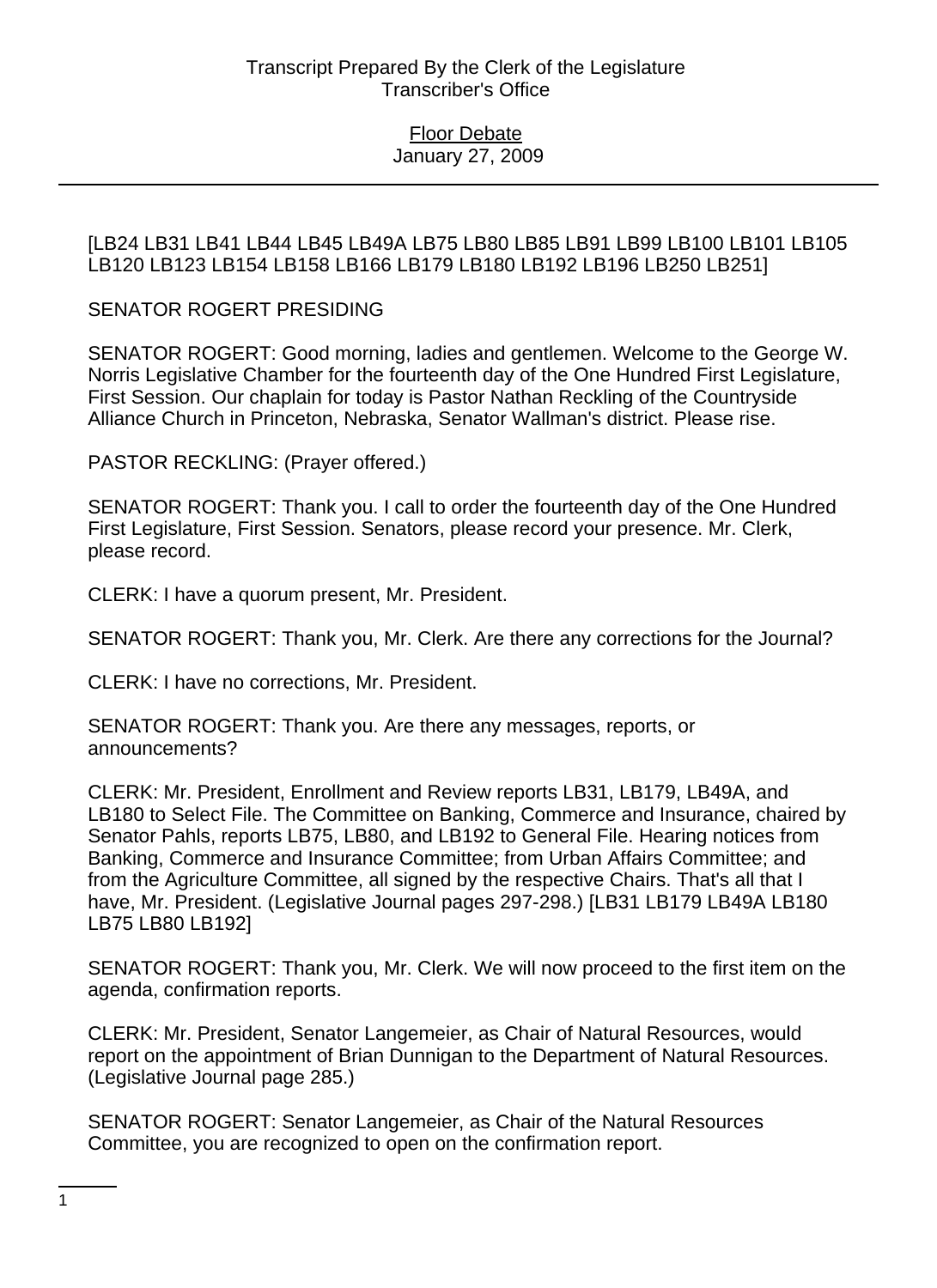#### Floor Debate January 27, 2009

SENATOR LANGEMEIER: Mr. President, members of the body, thank you. The Natural Resources Committee has offered a confirmation report on Brian Dunnigan as Director of the Department of Natural Resources. His term would serve from December 9, 2008, and then would further serve at the pleasure of the Governor. Mr. Dunnigan did appear before the Natural Resources Committee and stood the questions we had asked him. He has experienced his 26 years with the state of Nebraska, first working in the Department of Roads and then back to DNR in 2000...excuse me, 1987, where he was a flood plain management and dam safety division director. In 2005, he was appointed...moved up to the deputy director; and in March of 2008, the Governor made him acting deputy director. With that, I would ask for your support and confirmation of Brian Dunnigan as director of the Department of Natural Resources. Thank you.

SENATOR ROGERT: Thank you, Senator Langemeier. Is there any discussion on the report? Seeing none, Senator Langemeier, you're recognized to close. Senator Langemeier waives closing. You have heard the closing and opening on the confirmation report. The question before the body shall be, shall we adopt the committee report on confirmation? All those in favor vote aye; all those opposed vote nay. Have all those voted who wish? Mr. Clerk, please record.

CLERK: (Record vote, Legislative Journal page 299.) 38 ayes, 0 nays, Mr. President, on adoption of the first confirmation report.

SENATOR ROGERT: The report is adopted. Next item, Mr. Clerk.

CLERK: Mr. President, a second report offered by Natural Resources Committee involves an appointment of Mr. Rex Fisher to the Game and Parks Commission. (Legislative Journal page 285.)

SENATOR ROGERT: Senator Langemeier, you are recognized to open on the report.

SENATOR LANGEMEIER: Thank you, Mr. President, members of the body. I stand before you with the appointment of Rex Fisher. The hearing was January 22. He did appear for the position of Director of the Nebraska Game and Parks. He would serve from January 15, 2009, until January 15, 2014. He did appear before the Natural Resources Committee and stood the questions that we had asked for him. And we would ask for your favorable vote on the appointment of Mr. Rex Fisher to the Nebraska Game and Parks Commission. Thank you.

SENATOR ROGERT: Thank you, Senator Langemeier. Is there any discussion on the report? Seeing none, Senator Langemeier waives closing. You have heard the opening and closing on the adoption of the report by the Natural Resources Committee. All those in favor vote aye; all opposed vote nay. Mr. Clerk, please record.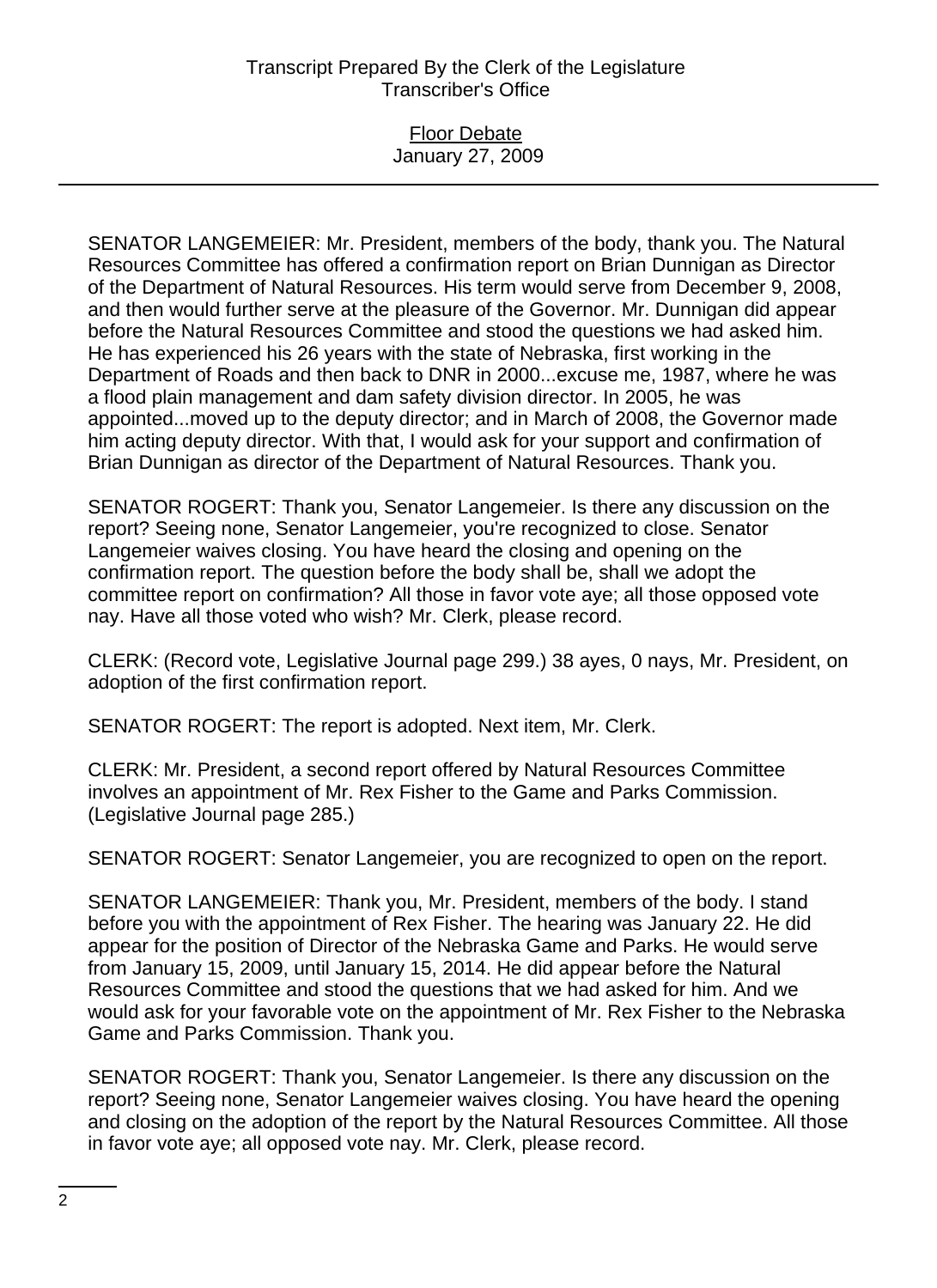CLERK: (Record vote, Legislative Journal pages 299-300.) 38 ayes, 0 nays, Mr. President, on adoption of the confirmation report.

SENATOR ROGERT: The report is adopted. (Doctor of the day introduced.) Mr. Clerk, we will proceed to General File. First item on the agenda.

CLERK: Mr. President, LB99 introduced by Senator Carlson. (Read title.) The bill was introduced on January 9 of this year, at that time referred to the Agriculture Committee for public hearing. The bill was advanced to General File. At this time I have no amendments pending to the bill, Mr. President. [LB99]

SENATOR ROGERT: Senator Carlson, you're recognized to open on LB99. [LB99]

SENATOR CARLSON: Thank you, Mr. Speaker and members of the Legislature. LB99 is brought at the request of the Department of Agriculture to update the authorities of the department relating to anthrax, to bring the department's authorities in line with modern veterinary practices. Current provisions were first placed into statute in the 1930s and have remained largely unrevised since that time. The revised bill, LB99, gives the department express authority to cooperate with other entities should that be necessary, such as a bioterror attack or a large outbreak, which would require the department to work with USDA or some other appropriate entity. The current statutes governing carcass burial require only burial at a depth at no less than four feet. LB99, for anthrax affected animals, the depth should be at least six feet. The bill does provide such latitude which allows any additional methods that are better suited to the circumstances to be used. The current statute does not require the development of a herd plan, LB99 does. This is an essential part of a control program as it binds the livestock producer in partnership with the state veterinarian to take proactive steps associated with vaccinating, testing, cleaning, and disinfection and disposal of carcasses. The current statute requires disinfection of the property where the animals were kept. However, disinfection, cleaning or both are not always possible or reasonable due to the type or size of the premises involved. The department needs the flexibility in the bill to deal with each case as it is feasible. LB99 more specifically outlines requirements associated with vaccination, such as the sale of vaccine, recordkeeping for sale of vaccine, and the type of vaccine or control of the infection. Current statutes do not clearly define responsibilities of livestock owners. The assignments made in the bill removes express or implied liability of the state of Nebraska for costs incurred by owners of affected animals associated with the treatment, quarantine, disposal, and so forth of animals affected by anthrax. This conforms with the fact that state funded indemnity or eradication costs are seldom a mandatory feature of modern eradication programs. But the bill does retain authority for the department to assume costs that may be associated with an incident if the Legislature chooses to appropriate funds. LB99 is a reintroduction of LB788 that was heard in committee and advanced by the committee last session but failed to reach the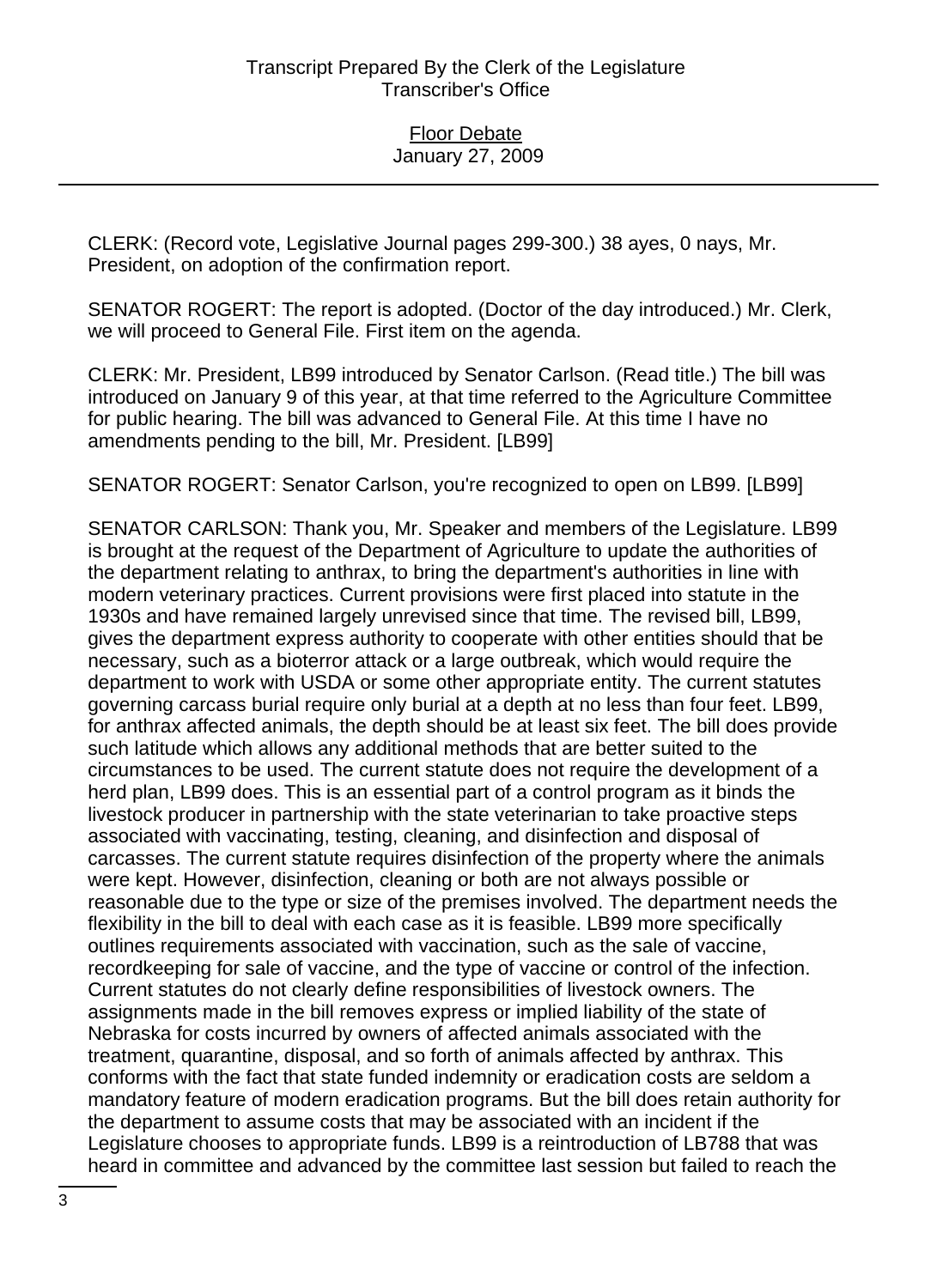### Floor Debate January 27, 2009

floor for discussion due to lack of time. LB99, as introduced, incorporates committee amendments that were pending to LB788 last year. And the bill carries the emergency clause since it wasn't debated on the floor last year. The committee held a public hearing for LB99 on January 20. It was advanced by a vote of 7 for, no one against, with 1 absence. Three testified in favor of the bill. No one testified in opposition or in a position of neutrality. I would ask for your support to advance LB99. [LB99]

SENATOR ROGERT: Thank you, Senator Carlson. You have heard the opening to LB99. We will now proceed to discussion. Those wishing to speak are Senators Dierks and Louden. Senator Dierks, you are recognized. [LB99]

SENATOR DIERKS: Thank you, Mr. President and members of the Legislature. I just stand to support the motion to advance this anthrax bill to Select File. One of the things that anthrax is blamed for or could be blamed for would be a biosecurity malfunction. We have a difficulty right now in this country with the number of large animal practitioners or food animal practitioners who are available to identify some of these diseases. There's a strip of land between Canada and Mexico that goes down the west side of South Dakota, North Dakota, Nebraska, and all the way down to Mexico that we are underserved. And so it's vitally important that we keep these anthrax statutes updated, and this is just exactly what this bill does. So I would urge your support for this legislation. Thank you. [LB99]

SENATOR ROGERT: Thank you, Senator Dierks. Senator Louden, you are recognized. [LB99]

SENATOR LOUDEN: Thank you, Mr. President and members of the body. For the most part, I would support this bill. There's one section that I do have a little problem with, and that's Section 17. And that states that, "The department is not liable for actual or incidental costs incurred by any person due to departmental actions in enforcing the Anthrax Control Act." And I'd wonder, would Senator Carlson yield for a question, please? [LB99]

SENATOR ROGERT: Senator Carlson, will you yield to a question from Senator Louden? [LB99]

SENATOR CARLSON: Yes, I will. [LB99]

SENATOR LOUDEN: Yeah. Senator Carlson, was there any discussion on this part of that section? Because I'm wondering, when you say they're not liable for any actions in enforcing this control act, I'm wondering how much latitude that would give the Department of Agriculture in causing, I guess, expenses to be to a stockholder that would perhaps be "suspicioned" of having anthrax, but yet again they might not have the anthrax. Would the department then incur some expenses on those people to come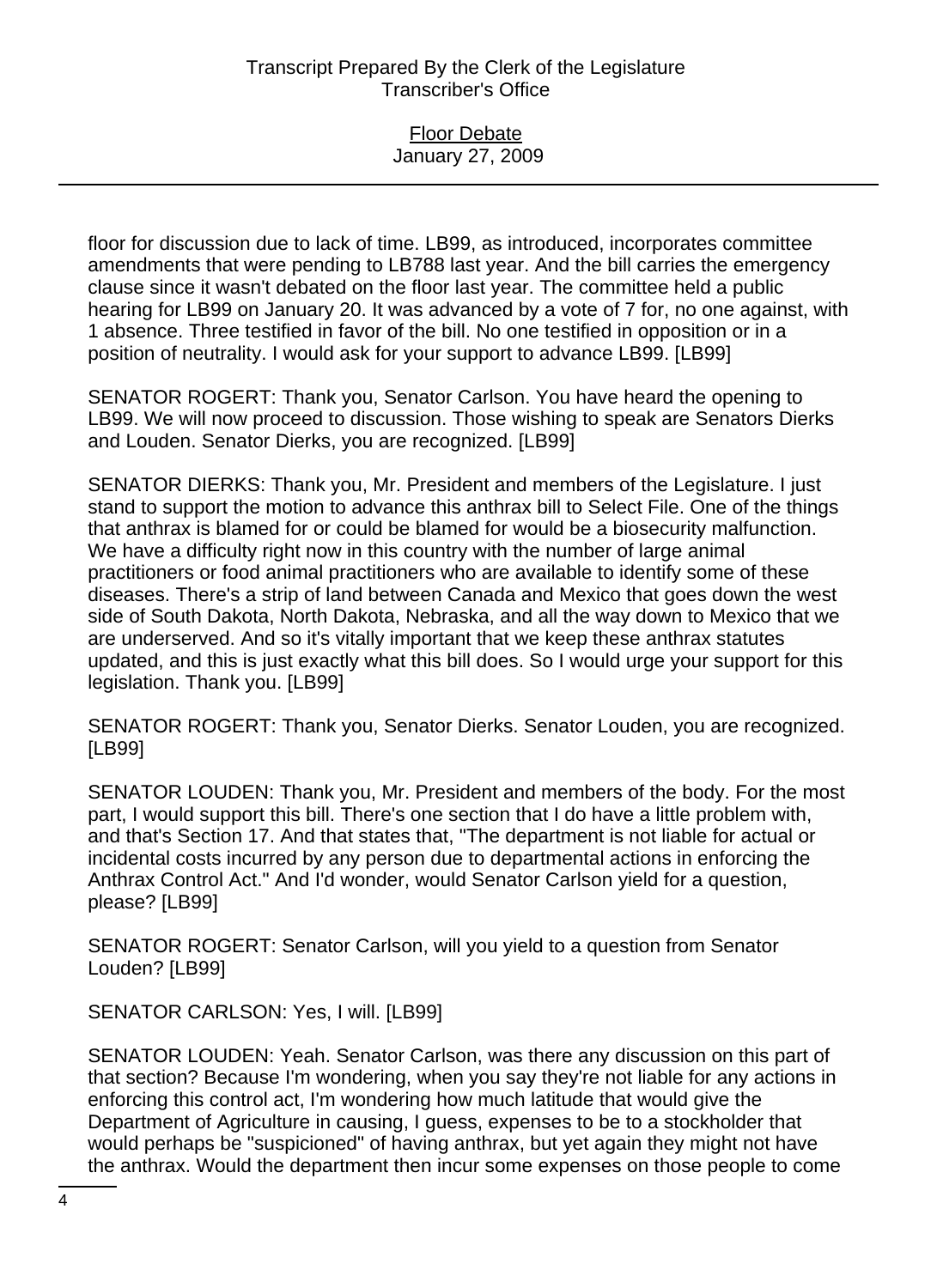### Floor Debate January 27, 2009

in there and do some work on that herd? And then it would be up to those people to pay the bills all the way through. Some of our other instances are with some of the other diseases, why, the state does have to pay for some of that. And I realize there are parts in there that the Legislature has to put money up if there's going to be any reimbursement. But does this Section 17 have to be in there? [LB99]

SENATOR CARLSON: Senator, that did not come up as a part of the discussion in the hearing. I will look into that. Part of this recommendation was that it will allow the bill to conform with the idea that state funded indemnity or eradication costs are seldom a mandatory feature of modern eradication programs. But it does retain the authority for the department to assume costs that may be associated with an incident if the Legislature chose to allow this appropriation. That's my only answer I can give you right now. Certainly, I'll look more into it and try to answer that more specifically. [LB99]

SENATOR LOUDEN: Thank you, Senator Carlson. What I would like to see is a little bit more investigation into the Section 17 to see exactly where that comes down on owners of livestock. And perhaps the bill can advance, and perhaps something can be done as we advance it. But I do have a concern about the one Section 17, because that is new language that was put into the bill. And it wasn't, the way I understand it, in some of the original language from the 1930s. First of all, anthrax isn't that big of a problem in the state of Nebraska. We have some areas usually on the northern side of Nebraska that has it that cattle from the early days, when they were bringing them up from Texas to feed to the Indian tribes had anthrax. And there is some in that dirt up there. And those spores do stay in the soil for 50 or 60 years. And whenever that soil gets disturbed, why, the spores do come out, I understand that. But we haven't had that much of an anthrax outbreak for several years. But I would like to see something done with Section 17. And I would, if it's all right, Senator Carlson, I'll continue to have discussion with you as we work this bill on through the process. With that, I would support the bill. Thank you, Mr. President. [LB99]

SENATOR ROGERT: Thank you, Senator Louden and Senator Carlson. Seeing no others wishing to speak, Senator Carlson, you are recognized to close on LB99. [LB99]

SENATOR CARLSON: I would ask for your support in advancing LB99. And between now and Select File we will address the questions that Senator Louden has on Section 17. And thank you for your support. [LB99]

SENATOR ROGERT: Thank you, Senator Carlson. You have heard the closing on LB99. The question before the body, shall LB99 move to E&R Initial? All those in favor vote aye; all opposed vote nay. Have all those voted who wish? Mr. Clerk, please record. [LB99]

CLERK: 41 ayes, 0 nays, Mr. President, on the advancement of LB99. [LB99]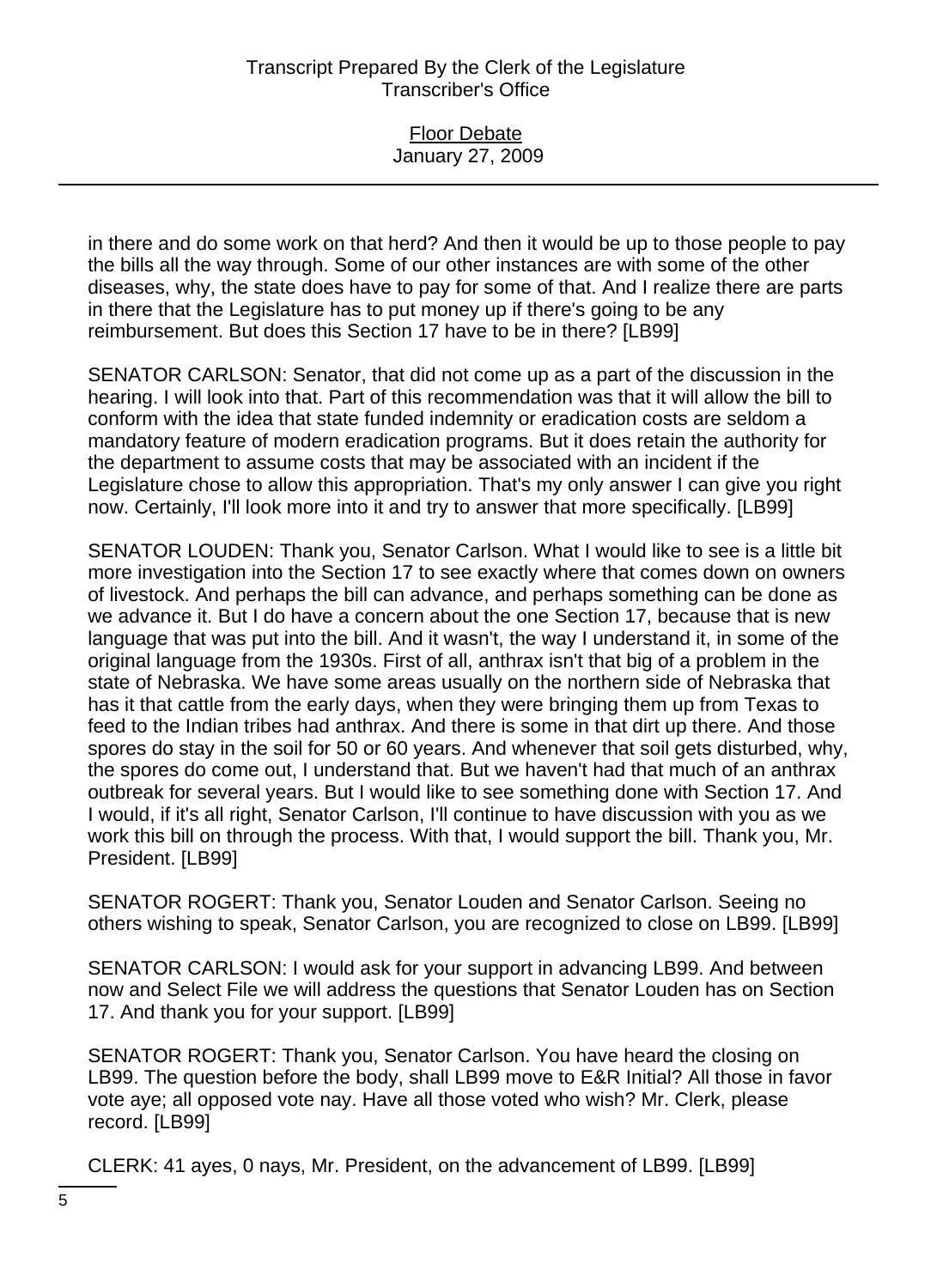SENATOR ROGERT: LB99 does advance. Next item on the agenda. [LB99]

CLERK: LB100 is a bill by Senator Carlson. (Read title.) Introduced on January 9 of this year, referred to the Agriculture Committee for a public hearing. The bill was advanced to General File. At this time, I have no amendments pending, Mr. President. [LB100]

SENATOR ROGERT: Senator Carlson, you are recognized to open on LB100. [LB100]

SENATOR CARLSON: Mr. President, members of the Legislature, LB100 is brought, again, as a housekeeping measure at the request of the Department of Agriculture. The bill inserts a series of clarifications of authorities available to the department to implement and enforce the Nebraska Pesticide Act. Section 1 adds language allowing the Department of Agriculture to request more information regarding pesticides which have been registered under the federal Insecticide, Fungicide and Rodenticide Act. The department would also be able to request additional tests or field monitoring in order to determine the validity of the tests in Nebraska or similar ecosystems. Section 2 clarifies that Nebraska residents are not eligible for a Nebraska reciprocal license. The effect of this would be that all residents of Nebraska must be licensed in Nebraska and cannot go to a bordering state, be licensed there, and use the reciprocal agreement. However, people from outside of the state that get their own licensing in their own state, and we have that agreement with that state, they would be able to come into Nebraska. Section 4 adds language requiring an applicant for a noncommercial applicator license; Section 5 for a private applicator license; and Section 3 for a commercial applicator license. Each of those sections require the date of birth to be a part of the application so that we have appropriate ages being given licensure. The bill was heard and advanced out of the committee on a vote of 7 to 0 with 1 absence. There were two testifiers in support and no one in opposition or a neutral position. So, again, I would ask for your support of the advancement of LB100. [LB100]

SENATOR ROGERT: Thank you, Senator Carlson. You have heard the opening on LB100. Is there anyone wishing to speak? Seeing none, Senator Carlson waives closing. The question before the body is, shall LB100 advance to E&R Initial? All those in favor vote aye; all opposed vote nay. Have all those voted who wish? Mr. Clerk, please record. [LB100]

CLERK: 40 ayes, 0 nays, Mr. President, on the advancement of LB100. [LB100]

SENATOR ROGERT: LB100 does advance. Next item on the agenda. [LB100]

CLERK: LB101 is a bill by Senator Carlson. (Read title.) Introduced on January 9 of this year, at that time referred to the Agriculture Committee. The bill was advanced to General File, Mr. President. At this time I have no amendments pending. [LB101]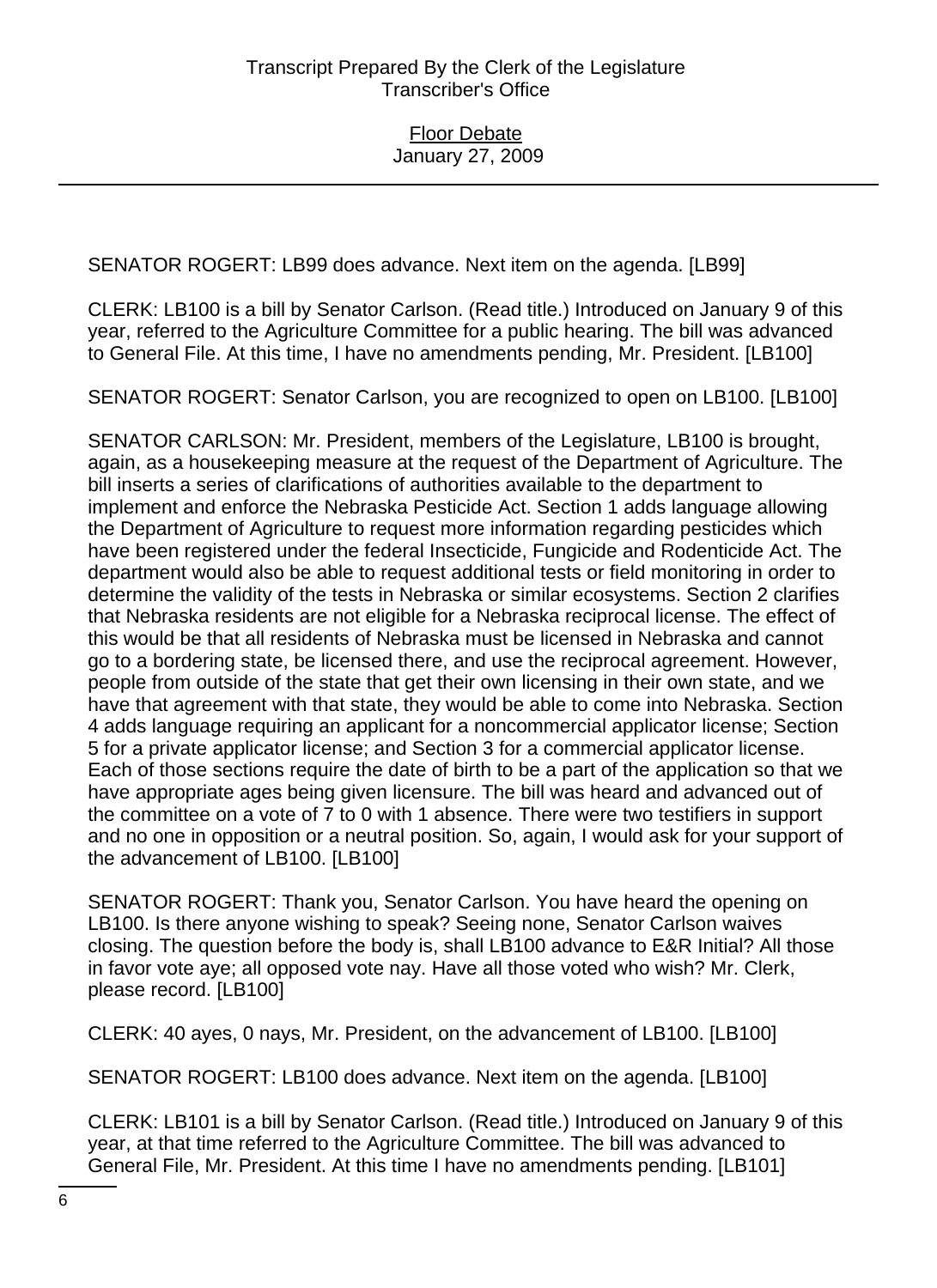SENATOR ROGERT: Senator Carlson, you are recognized to open on LB101. [LB101]

SENATOR CARLSON: Thank you, Mr. President and members of the Legislature. LB101 is brought at the request of the Department of Agriculture. The bill would remove a sunset date for the Nebraska Farm Mediation Act. The bill is very brief and self-explanatory. LB101 outright repeals Section 2-4816 which currently sunsets the act on June 30 of 2009. Section 1 conforms an internal reference in the act's citation section. The bill contains the emergency clause to enable the sunset date to be removed before the current scheduled expiration of the program. The department's Mediation Program is funded through a combination of federal grants, state General Funds, and fees collected for mediation services provided. The current year budget authorization is for the department to expend \$130,000 of federal funds and \$65,000 of General Funds. Under the program, the Department of Agriculture contracts with mediators and provides training for disputes involving USDA programs and other disputes that arise where farm operators are a party to a dispute. The department also provides for related services such as financial counseling and special workshops for management and legal issues to be available to Nebraska producers. You may be aware that recently the Department of Agriculture sponsored a series of workshops to familiarize interested persons with issues involved in the recent VeraSun bankruptcy. This activity was a farm mediation sponsored event. Participation has been quite steady over the years. And over the past five years, the program has averaged 110 mediation inquiries per year, about 45 actual mediation interventions, and close to 1,000 contacts with citizens through workshops and other special services not necessarily confined to those seeking mediation. We expect the federal government's financial commitment to the certified state mediation program to continue. And unless federal programs were to change, USDA is obligated to allow producers to resort to mediation. Thus, we anticipate that the federal government will continue to provide cost share assistance. We believe this is a worthwhile program to continue. And while one possibility is to simply extend the sunset yet another time, we believe that our federal partnership is very likely to continue under any foreseeable fiscal circumstances at the federal level. The committee recommended removing the sunset date to end the periodic uncertainty as to its continuation. And so I would ask for your support to advance LB101. Thank you. [LB101]

SENATOR ROGERT: Thank you, Senator Carlson. You have heard the opening on LB101. Those wishing to speak, Senators Pirsch and Stuthman. Senator Pirsch, you are recognized. [LB101]

SENATOR PIRSCH: Thank you, Mr. President, members of the body. I wonder if Senator Carlson might yield to a couple of quick questions. [LB101]

SENATOR ROGERT: Senator Carlson, will you yield to a question? [LB101]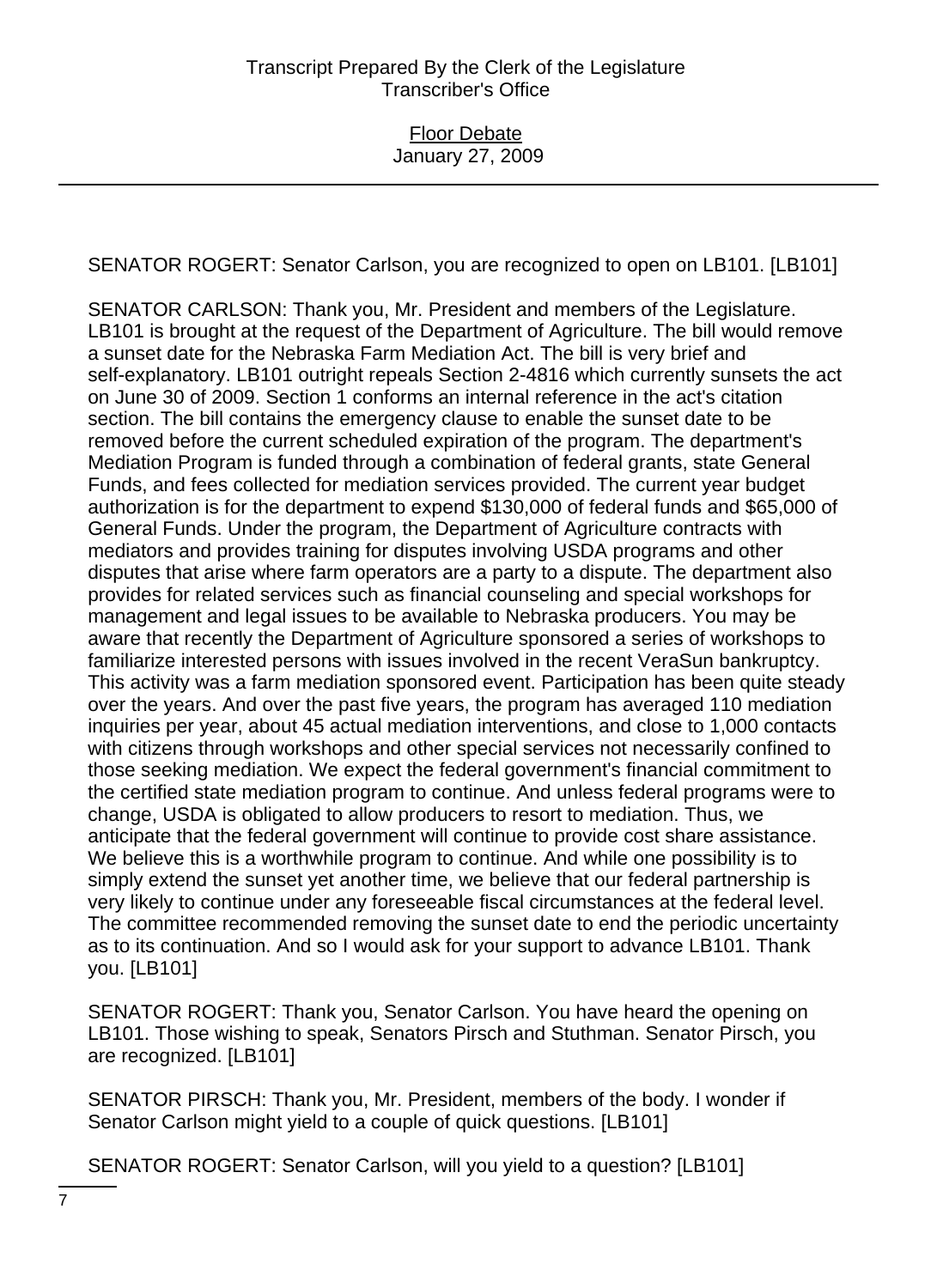SENATOR CARLSON: I will. [LB101]

SENATOR PIRSCH: Very good. You said that the number of mediations that are handled per year under this act are about somewhere in the mid...between 100 and 200. Is that right? [LB101]

SENATOR CARLSON: A little over 100 mediation inquiries and about 45 actual mediation interventions. [LB101]

SENATOR PIRSCH: Okay, thank you. What are the kind of typical subject matter of the mediations? What might they include? [LB101]

SENATOR CARLSON: Well, I think certainly an important part, and I don't know if it's a majority or not but those involve financial difficulties and allows for counseling and some help before a farm is foreclosed or this type of action is taken. And so it's proven to be very, very beneficial to agricultural people throughout the state. [LB101]

SENATOR PIRSCH: Okay. So financial mediations, debtor...okay. Very good. And what is the ongoing appropriation on a yearly basis? Do you know what the...is there an A bill? [LB101]

SENATOR CARLSON: It's a matching program. And the federal government provides 70 percent, Nebraska provides 30 percent. And so currently, Nebraska's responsibility is \$65,000 and the federal government, \$130,000. So that leaves...that gives \$195,000 total for the program for this year. [LB101]

SENATOR PIRSCH: Very good. And you think this is a good program judging by its past performance and something that helps out the state then. [LB101]

SENATOR CARLSON: Absolutely. I think it's really important for people in agriculture. [LB101]

SENATOR PIRSCH: Very good. Well, thank you for your comments. [LB101]

SENATOR CARLSON: Okay. [LB101]

SENATOR ROGERT: Thank you, Senators Pirsch and Carlson. Senator Stuthman, you are recognized. [LB101]

SENATOR STUTHMAN: Thank you, Mr. President and members of the body. I would like to ask several questions of Senator Carlson, if he would respond. [LB101]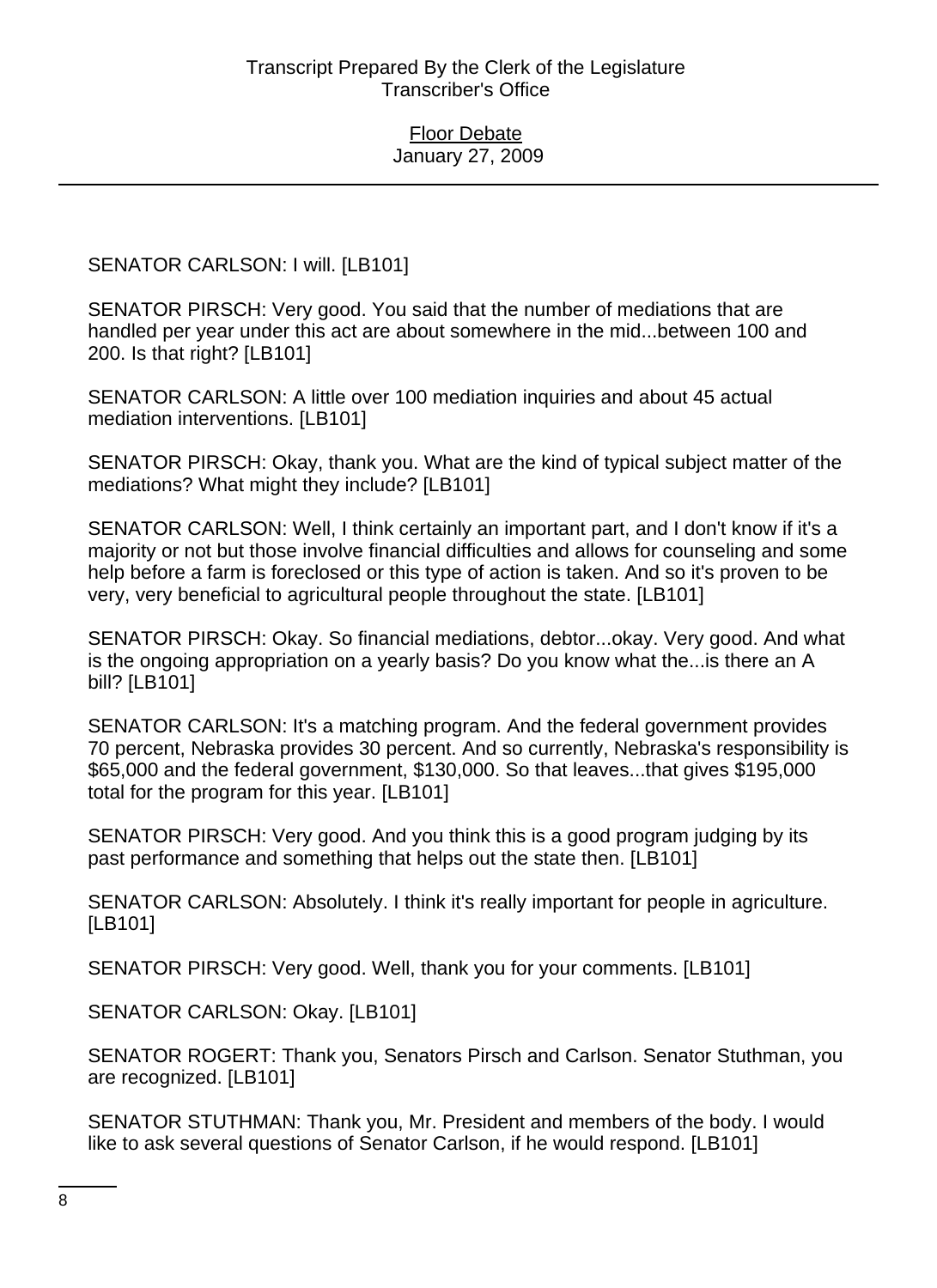SENATOR ROGERT: Senator Carlson, will you yield to a question? [LB101]

SENATOR CARLSON: Yes. [LB101]

SENATOR STUTHMAN: Senator Carlson, are you familiar when this Farm Mediation Act was started? [LB101]

SENATOR CARLSON: It was started in 1988. [LB101]

SENATOR STUTHMAN: In 1988. Was this an effect of the fact that the farm crisis in the early eighties and people needed somewhere to turn to try to get some assistance and it was put into a statute in 1988? Was that the reason for this Farm Mediation Act? [LB101]

SENATOR CARLSON: I would believe that it was, Senator. [LB101]

SENATOR STUTHMAN: Okay, thank you, Senator Carlson. Do you also know, you know, what was the reason to have a sunset date on it at the time that it was put into place? [LB101]

SENATOR CARLSON: I don't really know. I think there could have been some uncertainty to begin with how long this program was going to be federally funded and how effective it was going to be. And I think many times a sunset date is put on those kinds of bills so they can be periodically reviewed. And they have been reviewed every two years. And then it went to three years, and now it's gone to seven years. And the department feels like as well as it's working, that we could just remove the sunset provision. [LB101]

SENATOR STUTHMAN: Senator Carlson, I do support this bill because I think it's important that individuals that get into a farm crisis or get into some type of a financial situation have somewhere to turn, some agency, some group where they can talk to them and get some legal advice as to what to do because of the situation that they're in. And I truly support that. Being one of the individuals that had survived the farm crisis in the early eighties, you know, I think that was very important that there was someone there that you could talk to and get some sense of direction. That's why I think this is a situation where it should continue because there are a lot of small producers out there that, you know, need some advice as what to do when they get into a financial situation. So I do support this bill. And thank you, Senator Carlson. [LB101]

SENATOR ROGERT: Thank you, Senators Stuthman and Carlson. Senator Dubas, followed by Senator Wightman. Senator Dubas, you are recognized. [LB101]

SENATOR DUBAS: Thank you, Mr. President, members of the body. I'd just like to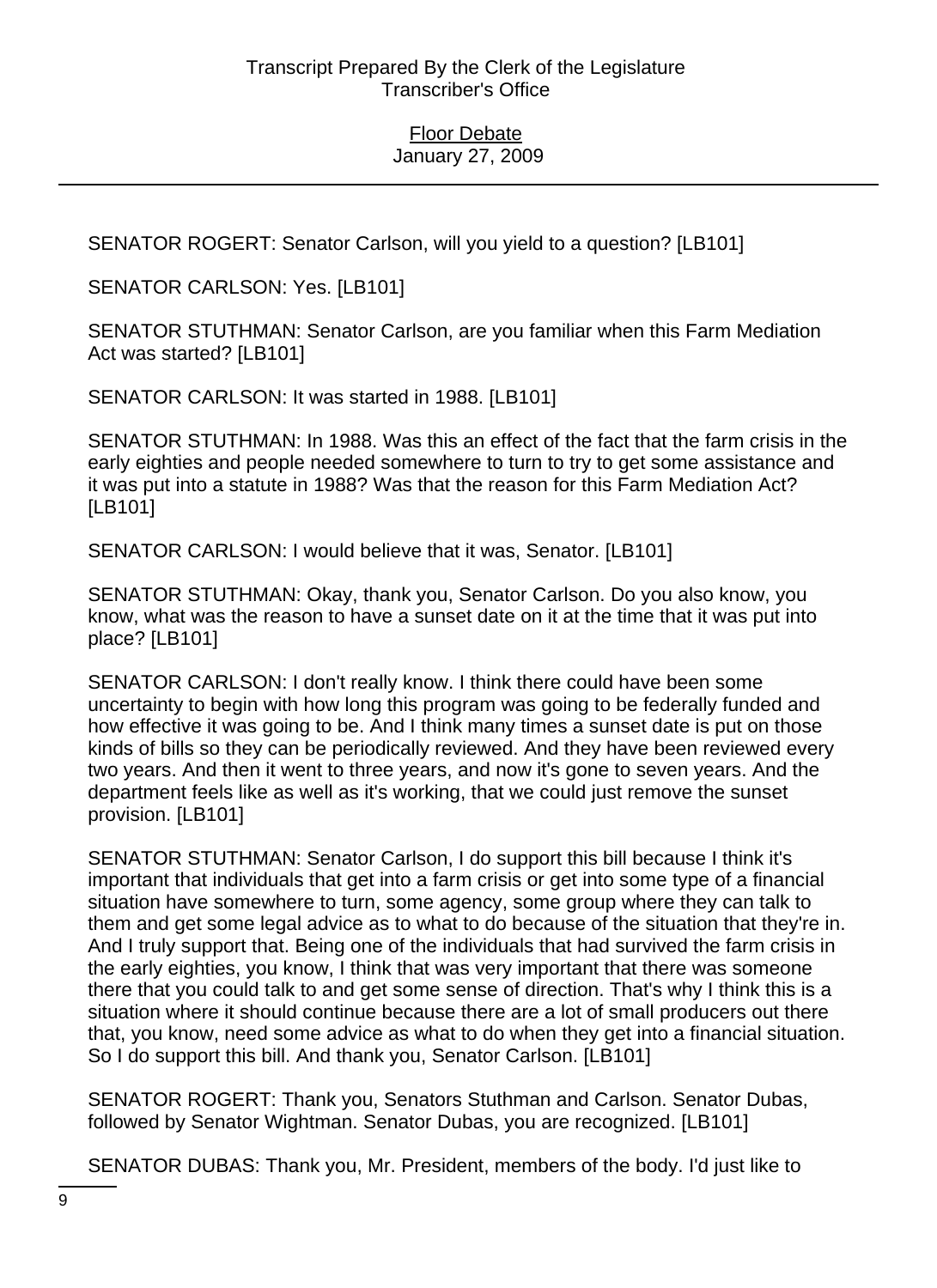### Floor Debate January 27, 2009

expand a little bit on some of the questions that Senator Pirsch had. You know, we think of farm mediation and that's families who are struggling with some financial situations. But there are many spin-off programs from the farm mediation. In fact, just recently this organization has held meetings throughout the areas that are struggling with the bankruptcy of VeraSun. And they allowed farmers to come and get questions answered, helping them understand exactly what this bankruptcy means to them and the contracts that they hold and, you know, the services that are available through farm mediation should this bankruptcy adversely affect them. There are legal aid clinics that have...that are spin-off from this program. My family, personally, has used some of these programs. Not that we were in financial struggles but bringing our son into the operation we weren't quite sure the best way to do it, and you know, we were in the middle of drought and how are we going to accomplish this. And so it's a great resource for farmers and farm families to turn to, to get the kind of objective advice that they need to make these very, very important decisions. Most of the time we have very positive working relationships with our bankers. They are members of our family, for the most part. We rely on them for our sustenance, basically. But there are times when you may be at odds with your banker. And just having that objective voice to come into the discussion, to help you navigate those discussions is extremely beneficial and has kept many people going in their farm operations. Other programs that have spin-offs from farm mediation is estate planning which is a critical tool for farmers and their operations. So this program has definitely proved its worth. At the federal level the funding continues. It's proven itself at the state level. Just by removing the sunset date doesn't mean that we still can't go back and reassess and reexamine the program. But the fact that it has proven so successful in obtaining its objectives, I think, merits the removal of the sunset date. And I hope the body will support this. Thank you. [LB101]

SENATOR ROGERT: Thank you, Senator Dubas. Senator Wightman, you are recognized. [LB101]

SENATOR WIGHTMAN: Thank you, Mr. President. I think it's amazing today how Senator Carlson is sweeping through this legislative body like a broad broom. But that's what happens when you attend summits, as he did last week. No, I really want to thank Senator Carlson for bringing this bill. I do think it's a very important bill. I know we've discussed it in Appropriations and the continuation in the past. And I realize we're extending a sunset. But I think we are starting to see economic times that might rival the times of the eighties. And this bill was an aftermath of the farm recession or almost depression that we experienced in the 1980s. I know that it resulted in a number of farmers who were losing their farms being able to have their bids considered by lending agencies, particularly Farm Credit and others, and were allowed to repurchase their farms and continue farming. And they've been an asset to the communities in many instances, most instances. So I think this is an important bill. I think we are revisiting or starting to revisit some of the times of the eighties. Hopefully, it's nowhere near as severe. But I do feel this is an important bill and certainly will support it. Thank you, Mr.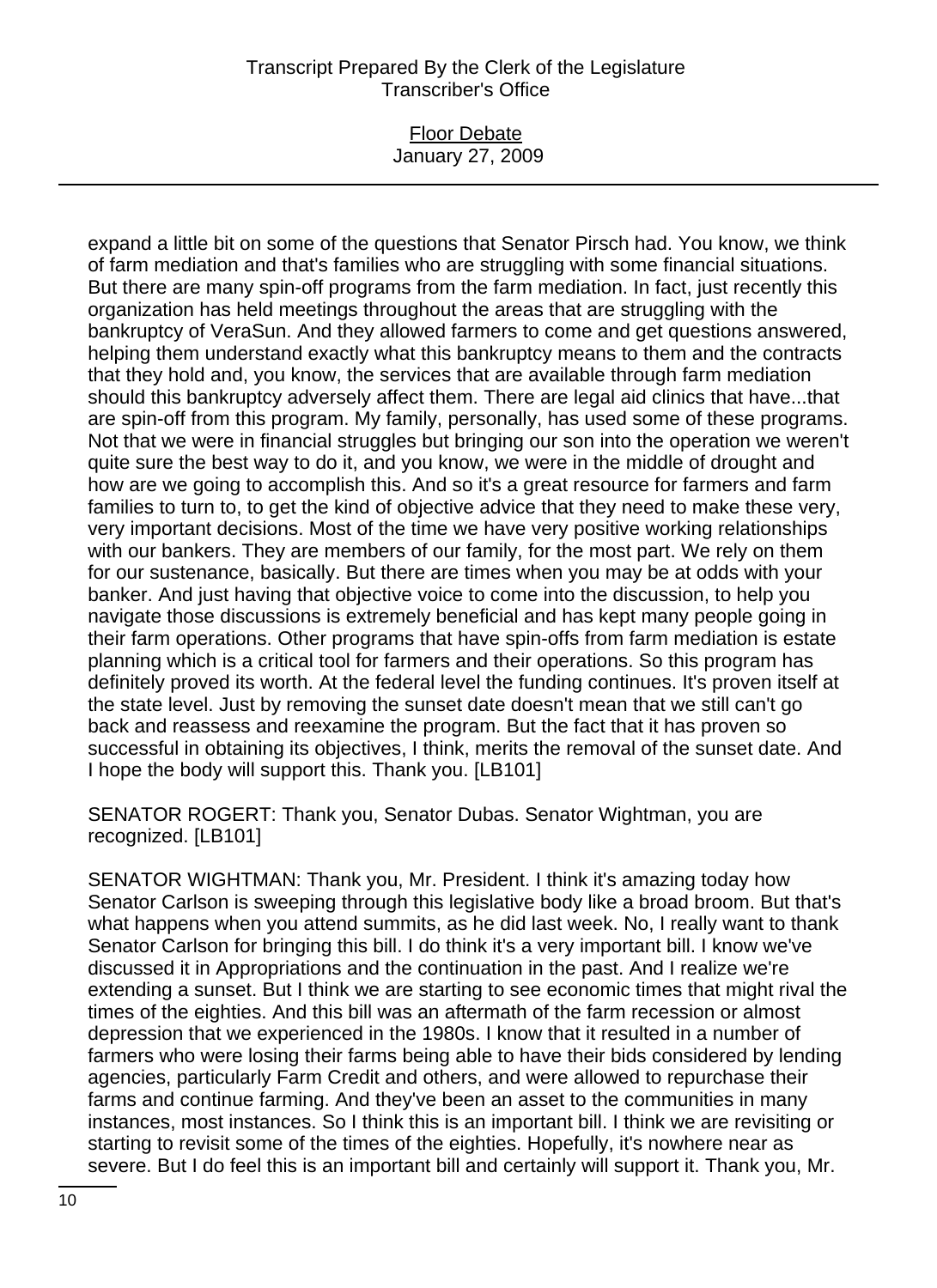President. [LB101]

SENATOR ROGERT: Thank you, Senator Wightman. There are no others wishing to speak. Senator Carlson, to close on LB101. [LB101]

SENATOR CARLSON: Mr. President and members of the Legislature, thank you for the good positive discussion concerning LB101. And I would ask for your votes to advance the bill. [LB101]

SENATOR ROGERT: You have heard the closing on LB101. The question before the body is, shall LB101 advance to E&R Initial? All those in favor vote aye; opposed vote nay. Have all those voted who wish? Mr. Clerk, please record. [LB101]

CLERK: 46 ayes, 0 nays, Mr. President, on the advancement. [LB101]

SENATOR ROGERT: LB101 does advance. Next item on the agenda. [LB101]

CLERK: LB24 by Senator Friend. (Read title.) The bill was introduced on January 8 of this year, at that time referred to the Government, Military and Veterans Affairs Committee. The bill was advanced to General File. I have no amendments pending at this time, Mr. President. [LB24]

SENATOR ROGERT: Senator Friend, you are recognized to open on LB24. [LB24]

SENATOR FRIEND: Thank you, Mr. President and members of the Legislature. I introduced...LB24 is a fairly easy bill, easy to understand, I think. I introduced the bill on behalf of Brigadier General Tim Kadavy, Adjutant General of the Nebraska National Guard. The Government, Military and Veterans Affairs Committee held the committee hearing for LB24 last Thursday, January 22. And no one testified in opposition or in a neutral capacity. The committee advanced the bill on a unanimous 8 to 0 vote. LB24 is a cleanup bill harmonizing current state statutes and clarifying the Military Department's authority to replace, repair, or calibrate radiological instruments. The language of the current statute only allows the Nebraska Emergency Management Agency or NEMA to charge for repairs known before the fact at the time NEMA receives the instruments for calibration or repair. What was discovered through the rules and...rules process and review by the Attorney General was the legislation as currently written does not allow for the billing for repairs that were made after the fact. Basically, through calibration and maintenance repairs and parts not known at the time the service was requested it could be discovered with no way for NEMA to bill and receive payment after they have been completed. LB24 provides consistent language throughout the statute that allows for the maintenance, repair, and calibration after the fact. This program provides a cost-effective alternative to state and local first responders to keep their radiological instruments calibrated and repaired. The bill has no additional cost to the state, if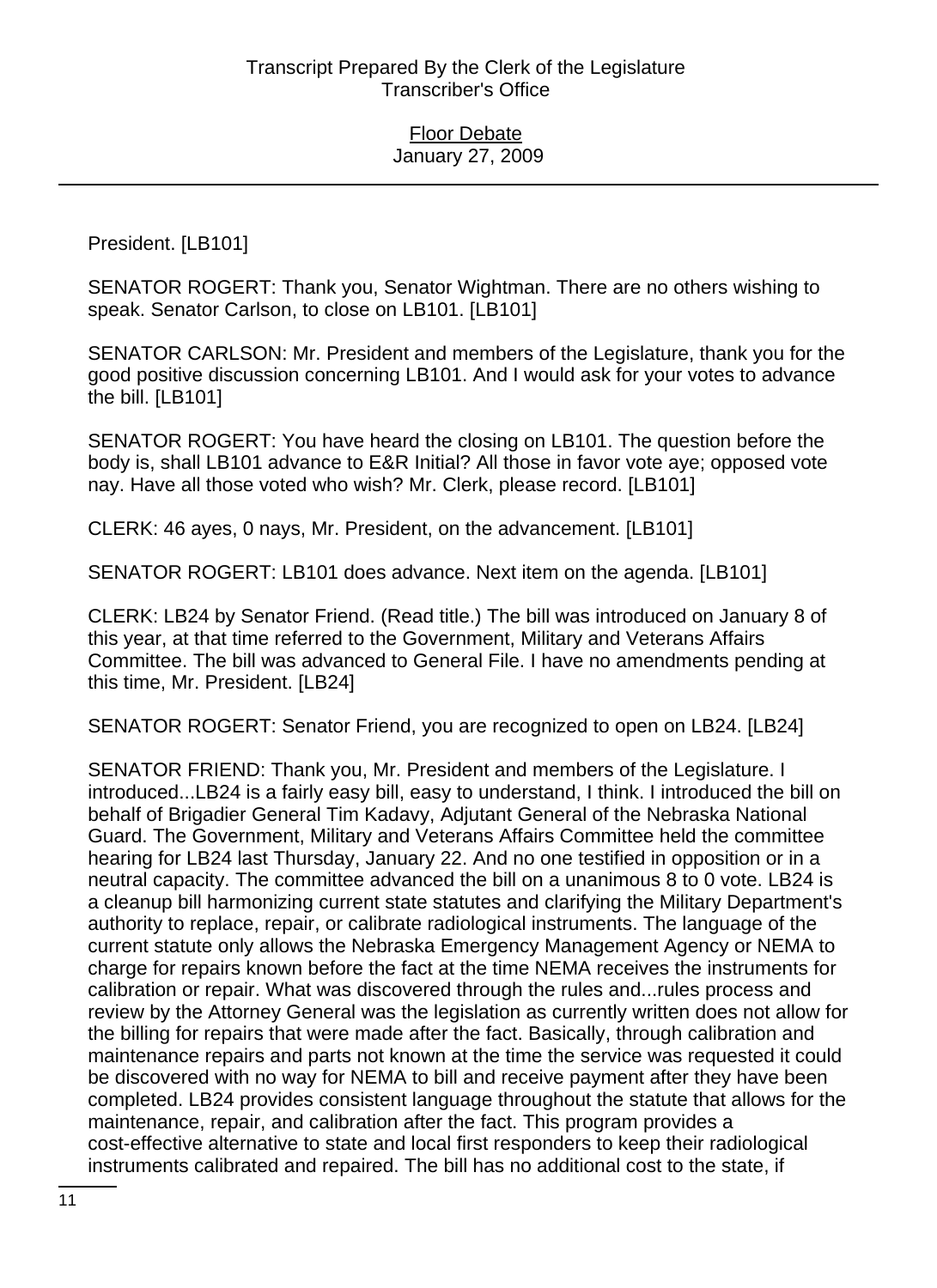enacted. I want to thank Chairman Avery and the members of the Government, Military and Veterans Affairs Committee for the early hearing. And I would ask for the advancement of LB24. Thank you, Mr. President. [LB24]

SENATOR ROGERT: Thank you, Senator Friend. You have heard the opening on LB24. We will now proceed to discussion. Those wishing to speak, Senator Avery, you are recognized. [LB24]

SENATOR AVERY: Thank you, Mr. President, colleagues. This bill was heard by the Government Committee on the 22nd of January. It is a technical amendment or actually a technical cleanup bill to a bill we passed last year. It is supported by the Department of Military Affairs, it is supported by General Kadavy. It was also supported by the Nebraska Emergency Management Authority. And it had no opposition in committee and was reported out 8 to 0. I urge your passage. Thank you. [LB24]

SENATOR ROGERT: Thank you, Senator Avery. There are no others wishing to speak. Senator Friend waives closing. The question before the body is, shall LB24 advance to E&R Initial? All those in favor vote aye; opposed vote nay. Have all those voted who wish? Mr. Clerk, please record. [LB24]

CLERK: 42 ayes, 0 nays, Mr. President, on the advancement of LB24. [LB24]

SENATOR ROGERT: LB24 does advance. Next item on the agenda. [LB24]

CLERK: LB85 introduced by Senator McGill. (Read title.) The bill was introduced on January 8 of this year, at that time referred to the Urban Affairs Committee. The bill was advanced to General File. I have no amendments pending at this time, Mr. President. [LB85]

SENATOR ROGERT: Senator McGill, you are recognized to open on LB85. [LB85]

SENATOR McGILL: Mr. President, members of the body, LB85 is essentially the same bill that I introduced last year on urban growth bonds. It was LB813 in that form. It was heard and advanced out of the committee then with no dissenting votes and made a Speaker's priority as it was also voted out unanimously from the committee just last week, this year. LB85 would allow a municipality to create one or more urban growth districts in parts of the city which have been developed since 1988. All or a portion of the estimated sales and use tax revenues generated within the district could then be pledged for payment of an urban growth bond. The proceeds of the bond could be used to fund a range of infrastructure needs, including roads, bridges, streets, and parks within that municipality. This year's bill differs from last year's in three ways. After we met with some representatives from the Governor's Office, we found a few amendments that we included in this bill this year to help relieve some of their concerns. First, we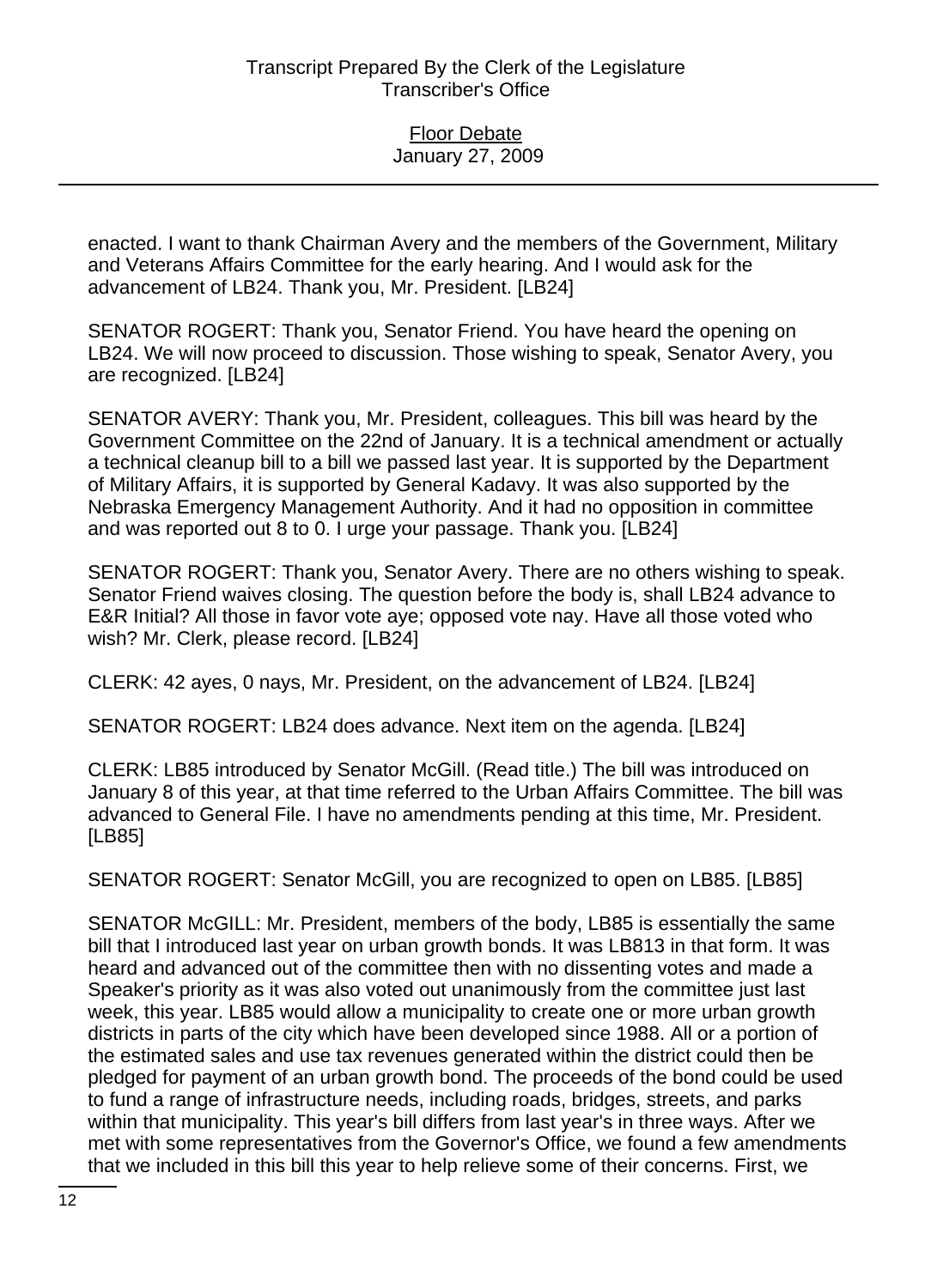### Floor Debate January 27, 2009

added or we wrote to make sure that only sales and use tax revenue was pledged and that property tax is only a backstop measure, similar to highway allocation bonds. Second, it makes clear that the amount of the bonds that can be issued is limited by the annual revenues and the municipality cannot issue more than can reasonably be paid on an annual basis. And third, the term of the bonds are limited and cannot mature later than 25 years after issuance. As was the case last year, I introduced this bill on behalf of the city of Lincoln which is trying to find ways to address the demands of their growing areas and the maintenance of the infrastructure throughout the city, especially with their streets and roads. The appeal of this approach is that it asks for no state funds, requires no increase in local taxation, and would give the city administration and city council an additional tool using existing city revenue sources to keep from falling behind in this important city function. Now, Lincoln has grown over 40 percent in the last 20 years. There's a lot of infrastructure needs that the city has not been able to keep up with. I think this is a great tool where they're not coming to us asking for more funding. It's a way for them to help themselves to meet the needs that they have within our city. I would encourage you to look at the statement of intent on your gadget because I feel like we've really laid out exactly what this bill is, what it does. It's a complicated bill, but we're trying to be as transparent and forthright as possible. So I would appreciate any questions and ultimately hope you'll vote to advance LB85. [LB85]

SENATOR ROGERT: Thank you, Senator McGill. You have heard the opening on LB85. We will now proceed to discussion. Those wishing to speak, Senators Lathrop, Pahls, Utter, Adams, and others. Senator Lathrop, you are recognized. [LB85]

SENATOR LATHROP: Thank you, Mr. President and colleagues. Good morning. I'm standing today in support of LB85. And I would...my thought in coming to my support for this bill really is this: We have municipalities who we are not helping as much as we used to with their roads. We have established a form of government and the limitations on municipalities a long time ago. And as cities need to be more creative in their growth, and Lincoln and Omaha are good examples, Sarpy County is a good example, very, very growing communities in that county. We need to give the cities the tools they need to grow because the state is picking up less of those highways and the streets in the municipalities. And this provides a tool to the city of Lincoln, but it also provides a tool to those people who are the mayors of your communities. It's not limited to Lincoln. It's not limited to Omaha. It's available to the mayors and the city councils across the state. And it provides a well-reasoned, thoughtful approach to growth for these cities who find themselves, because of...in some cases because of state unfunded mandates, with their budgets in a tight spot. And in order to be responsive to the needs of the cities, I think, giving them the tools they need which we are with LB85, is important. These cities deserve our support. And I think we can do that with the passage of LB85. So I'm in full support. Thank you. [LB85]

SENATOR ROGERT: Thank you, Senator Lathrop. Mr. Clerk for an announcement.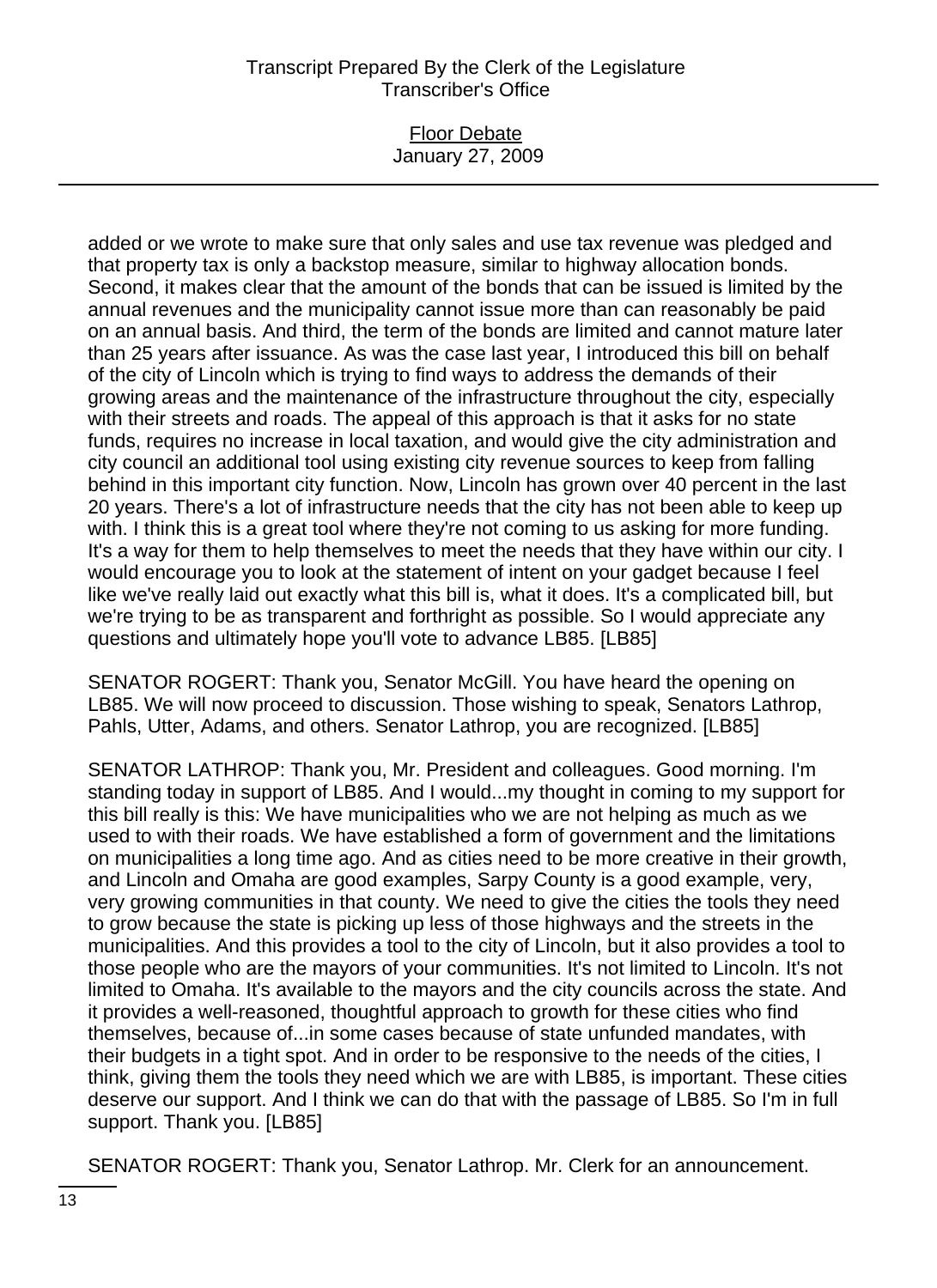[LB85]

CLERK: Mr. President, Senator Langemeier, Chair of Natural Resources, would like to have an Executive Session on Tuesday at 10:00. I assume that's this Tuesday, south balcony. Yes, sir. South balcony, 10:00, Natural Resources Committee, Mr. President. [LB85]

SENATOR ROGERT: Thank you, Mr. Clerk. Returning to discussion, Senator Pahls, you are recognized. [LB85]

SENATOR PAHLS: Thank you, Mr. President. I just would like to have a couple of questions for Senator McGill, just for clarification. [LB85]

SENATOR ROGERT: Senator McGill, will you yield to a question? [LB85]

SENATOR McGILL: I'd be happy to. [LB85]

SENATOR PAHLS: Okay. Senator, I'm going to put this in...trying to concrete form. I don't mean the kind you put on cement or on the streets. But I see the city of...let's say the city of Lincoln. Right now, they have an infrastructure that cannot be touched if it were there before '88. Would this bill allow them to work on infrastructure? [LB85]

SENATOR McGILL: It would. It doesn't limit where the bond, where that money can be spent... [LB85]

SENATOR PAHLS: Okay. [LB85]

SENATOR McGILL: ...where the bonds can be used. [LB85]

SENATOR PAHLS: But the taxes would actually come from let's say the circle out around the city after '88. [LB85]

SENATOR McGILL: Here's where it gets complicated. (Laugh) The urban growth district, we look at the area that's grown, so say the SouthPointe area of Lincoln. [LB85]

SENATOR PAHLS: Um-hum. [LB85]

SENATOR McGILL: You designate certain streets and boundaries and then determine what percentage of the city that district makes up. [LB85]

SENATOR PAHLS: Okay. [LB85]

SENATOR McGILL: So say it's 4 percent of the city, then that means they take the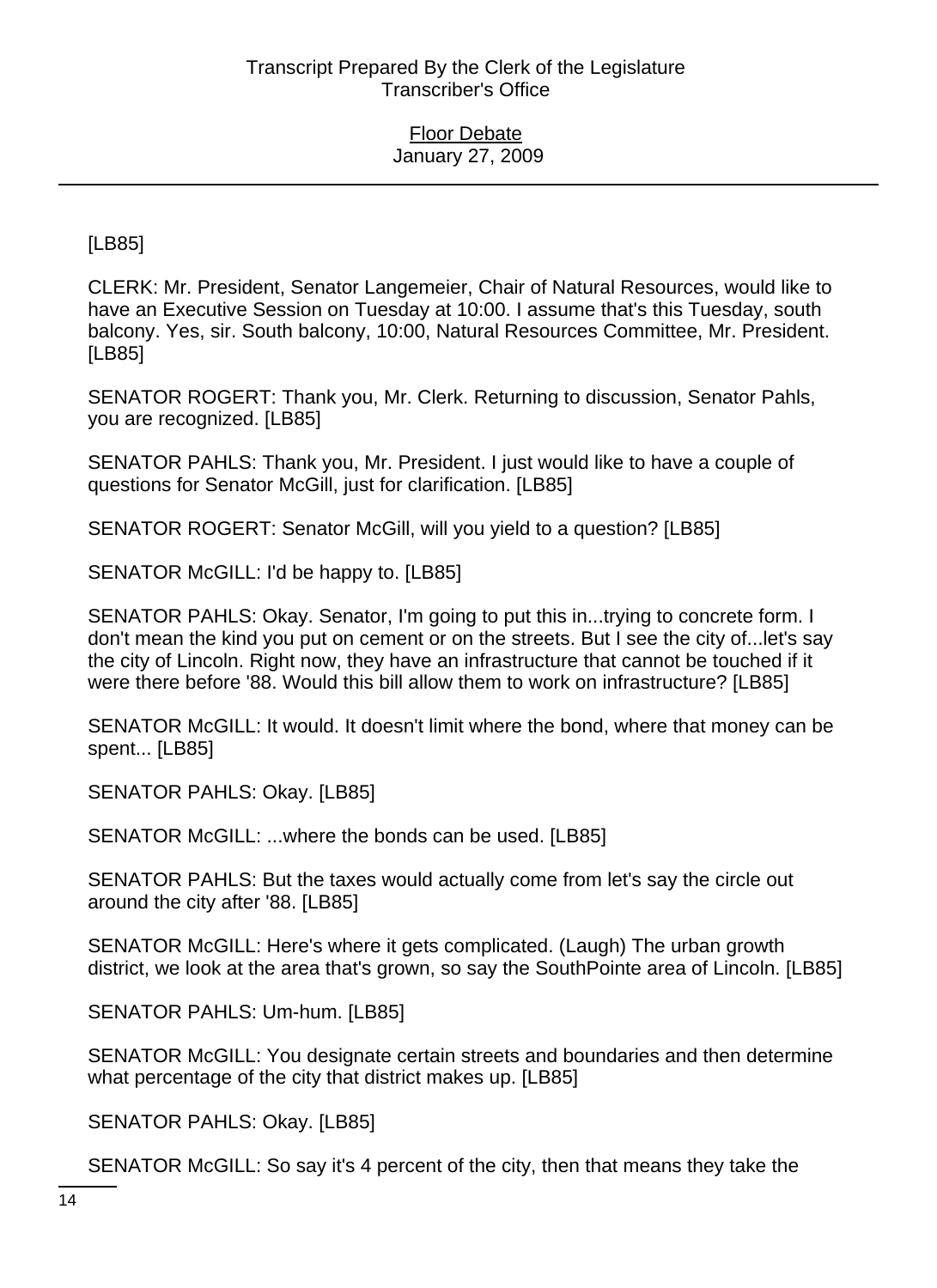overall sales tax of the city and just take 4 percent of the annual sales and use tax. So it's not literally the sales tax coming just from the stores, shops in that district, but it's used to determine what percentage... [LB85]

SENATOR PAHLS: Oh. [LB85]

SENATOR McGILL: ...of the overall sales tax is used. [LB85]

SENATOR PAHLS: Okay. But as I read the bill, it said that one or two of these areas would be developed. So in the city of Lincoln that would be a very large area, I'm assuming, urban growth here. [LB85]

SENATOR McGILL: The city council determines...well, yes, the city has grown 40 percent. [LB85]

SENATOR PAHLS: Right. [LB85]

SENATOR McGILL: So there is a lot of regions to choose from. But the city wouldn't be able to reasonably pay off. You know, if they just made an urban growth district of the entire 40 percent, they wouldn't be able to afford that. So they'd be taking a much smaller slice of that growth to designate that percentage of their sales tax revenue towards the bonds. [LB85]

SENATOR PAHLS: Okay. So, basically, there's a possibility of more than one or two of these urban growth areas then. [LB85]

SENATOR McGILL: Yes,... [LB85]

SENATOR PAHLS: Okay. [LB85]

SENATOR McGILL: ...there is. [LB85]

SENATOR PAHLS: Okay. [LB85]

SENATOR McGILL: They could, every couple of years, you know, say we're going to take this small area towards a bond, and then a couple years later maybe they want to do another project. So there is the flexibility to do that, but it has...there's language to make sure that it's reasonable, that they have to be able to pay it back within the language of the legislation. [LB85]

SENATOR PAHLS: Okay. To me this sounds a little bit like TIF, which is property tax. Many of the areas that improve themselves by the TIF,... [LB85]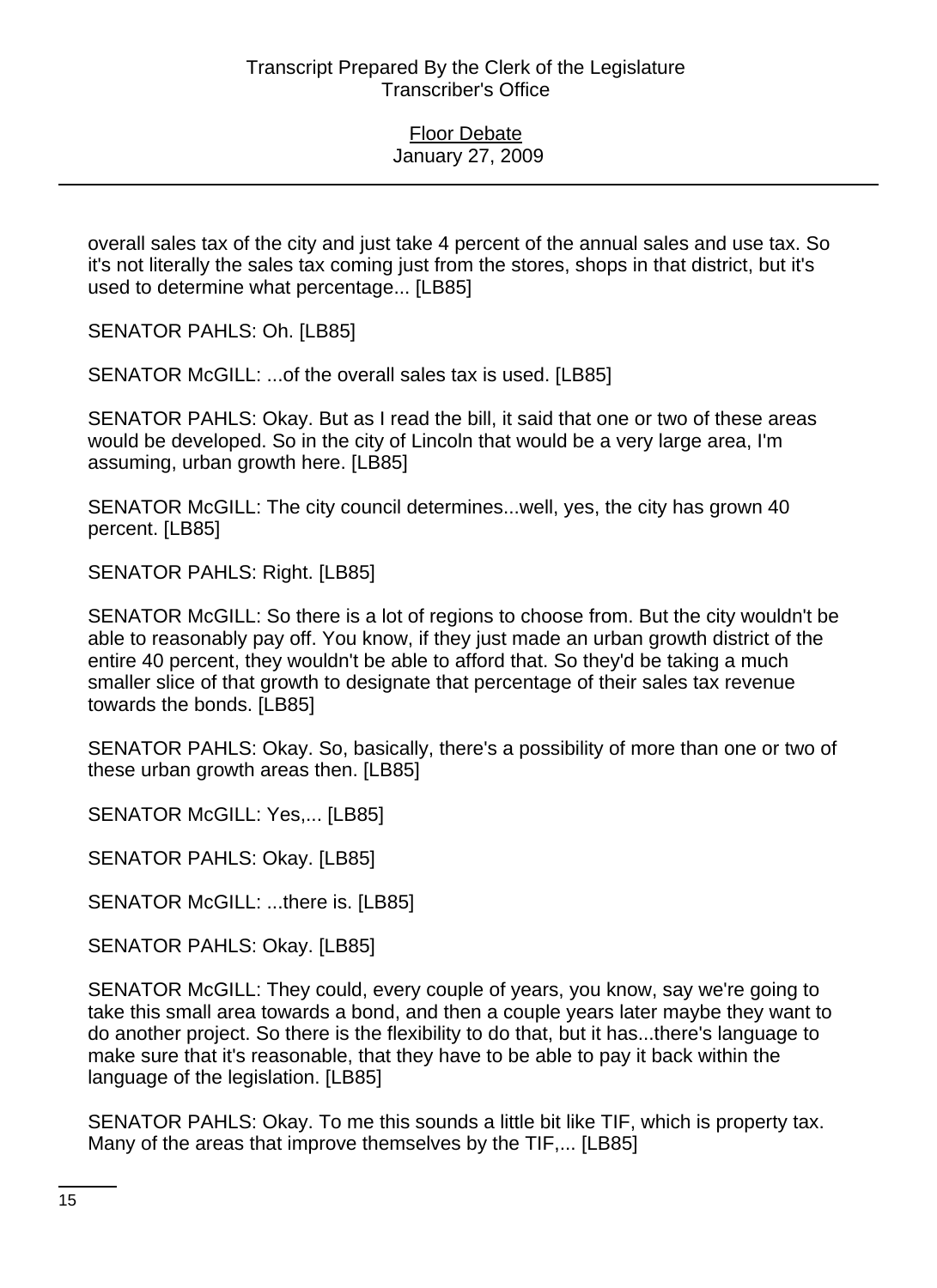SENATOR McGILL: Um-hum. [LB85]

SENATOR PAHLS: ...you know, property tax relief, I'm thinking of the city of Omaha. [LB85]

SENATOR McGILL: Well, it's a different mechanism. And really this is the same thing that, you know, the highway allocation bonds that cities can currently use. And Lincoln does use that tool right now, that allowed them to bond and put money towards roads improvement. They feel that this would be another additional tool to help and give flexibility because those bonds in and of themselves aren't enough to get Lincoln out of the hole they're in because of how much they've grown. So they're really just looking for some other mechanism to put on the table to help them pay for roads since they can't come to us asking for more money. [LB85]

SENATOR PAHLS: Okay. So you're basically telling me they're looking for flexibility to find ways to fund these. [LB85]

SENATOR McGILL: Yeah. [LB85]

SENATOR PAHLS: The interesting thing that I think of Lancaster County and Douglas County, Lancaster, they have very few of these SIDs. In Douglas County we have an unbelievable number of SIDs which they have a taxing authority. They build their roads and all that from that authority right there. And I think sometimes that has caused some issues in the Douglas County area as opposed to those in the Lancaster. I thank you for trying to find a creative way of helping the cities. Thank you. [LB85]

SENATOR ROGERT: Thank you, Senators Pahls and McGill. Senator Utter, you are recognized. [LB85]

SENATOR UTTER: Thank you very much, Mr. President, colleagues. I do have a couple of questions on this bill, if Senator McGill would yield. [LB85]

SENATOR ROGERT: Senator McGill, will you yield to a question? [LB85]

SENATOR McGILL: Yes. [LB85]

SENATOR UTTER: Typically in our neck of the woods at Hastings, we have traditionally used the local option sales tax for special projects. And, for example, a few years ago we passed some local option sales tax to finance a water park and have used it in that manner. It appears to me that maybe the city of Lincoln and other cities it's become more of a permanent thing. We tried that in Hastings and without identifying the specific projects that we were going to use this money for, why, it didn't go over well with the voters. In the cases where you have kind of a permanent local option sales tax, you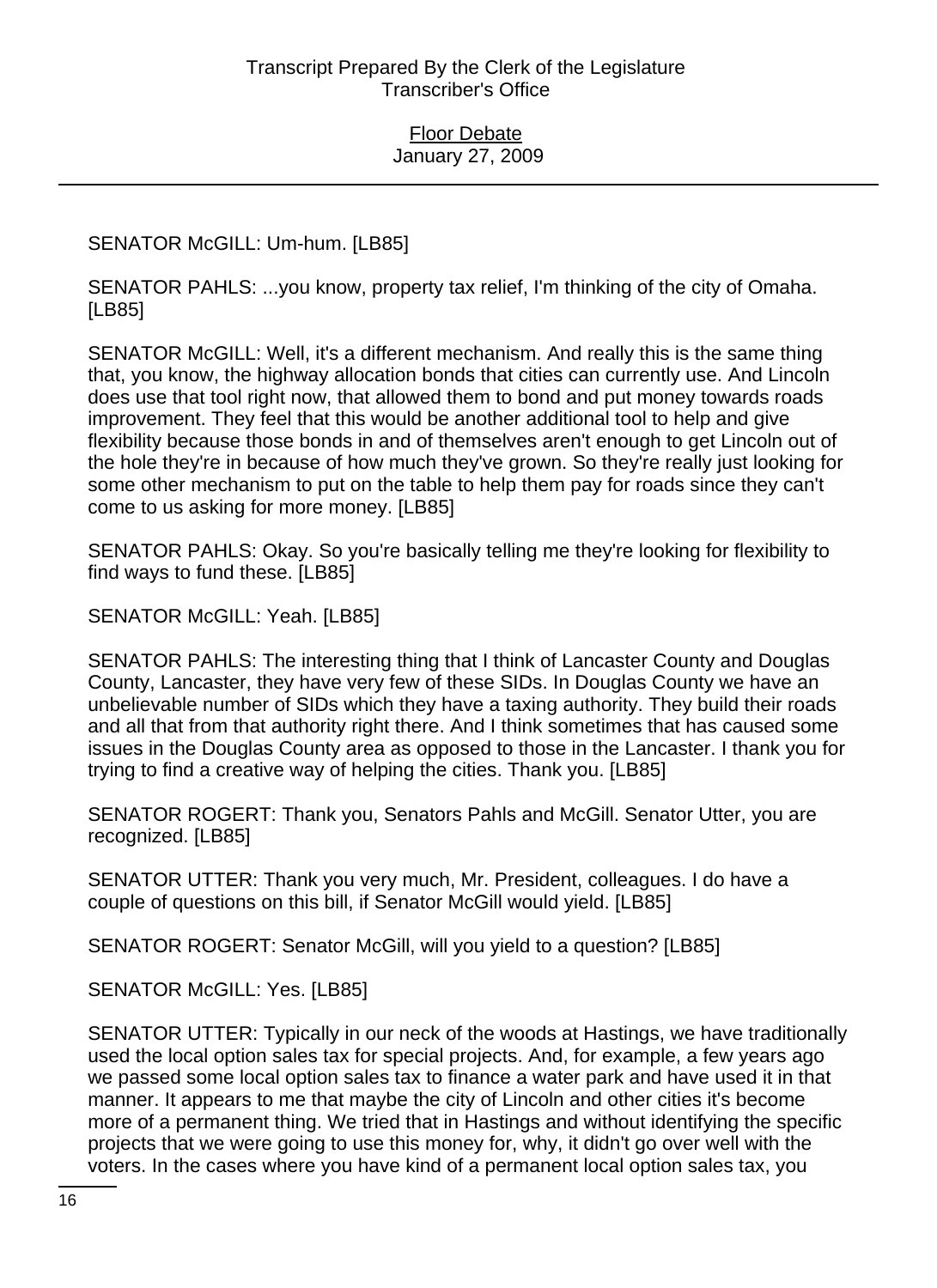have...are now designating a portion of that tax that you've used for other purposes. So in essence you may be spending some money you've used for other purposes in the past to repay these bonds. Is that correct? [LB85]

SENATOR McGILL: That is true. Since this is existing sales tax revenue if they chose to say 1 or 2 percent of the sales and use tax to put towards bonding, then yeah, that money has to come from something else in the budget. [LB85]

SENATOR UTTER: The other part of the bill that concerns me somewhat is the very last page of the bill, on page 4, if you want to take a look at that. And in short words, it says that municipalities which issue these bonds are required to levy property taxes upon all taxable property in the municipality. In essence, that kind of removes these bonds from the area of a strict revenue bond and gives it some general obligation bond characteristics. I'm sure the reason for this is to enhance the interest rate on those bonds. But it also, to me, has the potential to obligate all of the taxpayers of the city to an increase in their property taxes to help pay for these bonds in the event that the revenues from the sales tax weren't sufficient enough to pay the bonds. Is that correct? [LB85]

SENATOR McGILL: That language is there, as you said, because it does improve the rate for the bonds, so we get a better deal. You have to put into context the fact that we're giving a city council the option to use this. Theoretically, they could issue more bonds and, you know, get in over their heads and not be reasonable. But they've been elected just like we have. And they'll be held responsible if it gets out of hand, the same way that we would. The fact...I find it hard to believe that they would do that intentionally anyway. And it gives them an option to use. Theoretically, if they did get into trouble then, yes, that is the backstop measure. But it wouldn't be pretty for them either. [LB85]

SENATOR UTTER: So the question becomes, I think, to us is that in effect we may be authorizing the issuance of a general obligation bond without a vote of the people should the guarantee ever become...come into effect. [LB85]

SENATOR McGILL: We already...this is the same language, that backstop language is the exact same as used in highway allocation bonds right now, which cities like Lincoln are using right now responsibly. [LB85]

SENATOR ROGERT: One minute. [LB85]

SENATOR UTTER: That's all I have for now. Thank you. [LB85]

SENATOR ROGERT: Thank you, Senator Utter. Senator Adams, followed by Senator Stuthman, Louden, Wightman, and Friend. Senator Adams. [LB85]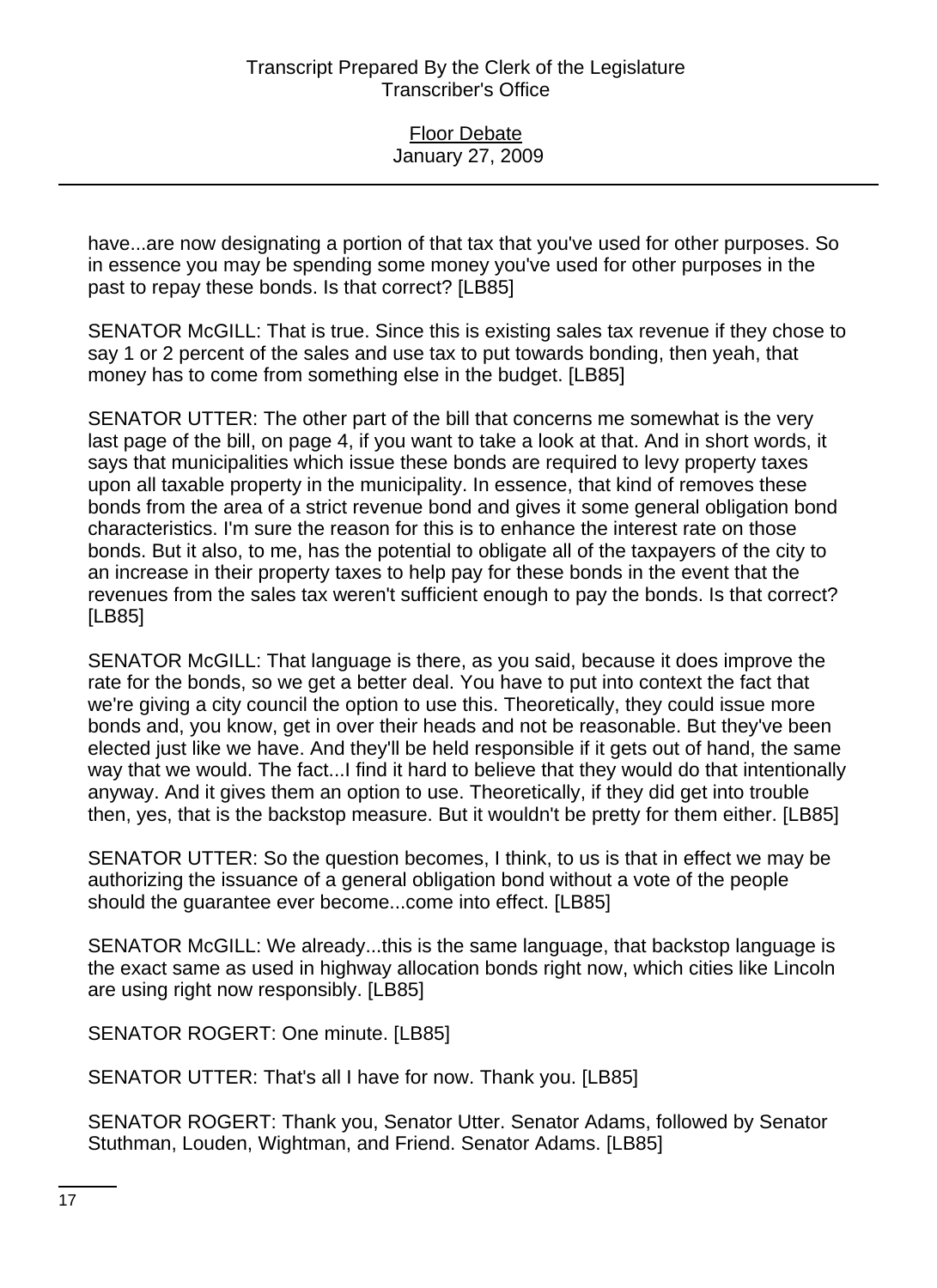SENATOR ADAMS: Thank you, Mr. President. Would Senator McGill yield to a question, please? [LB85]

SENATOR ROGERT: Senator McGill, will you yield to a question? [LB85]

SENATOR McGILL: Yes. [LB85]

SENATOR ADAMS: Senator McGill, having been in city government for a lot of years, I see some real benefit to this. But I'm not 100 percent comfortable yet. And Senator Utter has started down a line of questioning that frankly was the way I was headed. So do I sense that the reality is here that in part what we're saying is that the city can use sales tax to fund roads? [LB85]

SENATOR McGILL: Yes. [LB85]

SENATOR ADAMS: Parks? [LB85]

SENATOR McGILL: Yes. [LB85]

SENATOR ADAMS: Other types of infrastructure like waste water and water? [LB85]

SENATOR McGILL: They currently already bond without a vote of the people for waste water. [LB85]

SENATOR ADAMS: Okay. Let me set up a scenario for me, and tell me where my thinking is awry. So we have a new residential development going on in town. And it needs streets, it needs water, it needs sewer, maybe even some recreational area within this new residential area. Typically, what we might do is to issue revenue bonds and assess the property within that area on a per foot basis for the streets, on a benefit basis for water and sewer. If a city had this mechanism they could avoid that assessment measure. Would that be correct? [LB85]

SENATOR McGILL: I honestly don't know the answer to that, but I can find that for you, Senator Adams. [LB85]

SENATOR ADAMS: Okay. All right. And if that be the case, when a city issues revenue bonds and they're pledging an assessment stream against it, then they wouldn't have to go to a general vote of the people. [LB85]

SENATOR McGILL: You're...an assessed amount of revenue that would be coming in, is that what you're saying? [LB85]

SENATOR ADAMS: Right. If I'm going to...if we're going to have a street project and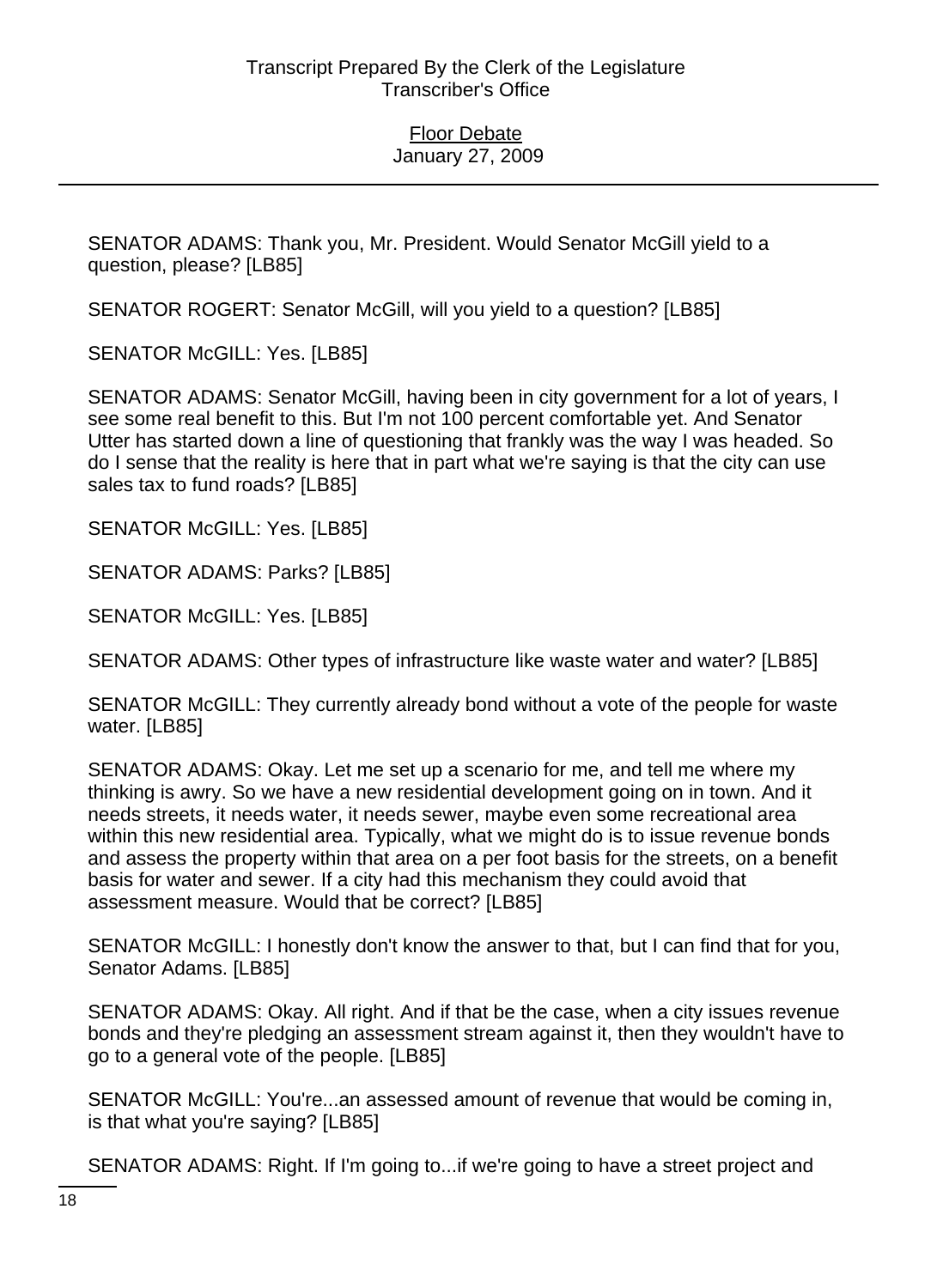we're going to assess the front footage of these property owners, that assessment is what we're going to pledge to the bond. [LB85]

SENATOR McGILL: It doesn't include, no, you're not pledged assessed sales tax revenue... [LB85]

SENATOR ADAMS: Okay. [LB85]

SENATOR McGILL: for...yeah. [LB85]

SENATOR ADAMS: Okay. So then it seems to me then that in order...if we're going to use these sales tax revenues--and correct me if I'm not thinking right--to pave those streets, to put that park in, then the revenue stream, instead of that assessment, is the general obligation sales tax revenue. [LB85]

SENATOR McGILL: The money is the existing sales tax revenue, which means... [LB85]

SENATOR ADAMS: Okay. [LB85]

SENATOR McGILL: ...money will have to be taken from other things in the current budget... [LB85]

SENATOR ADAMS: Okay. [LB85]

SENATOR McGILL: ...to go towards the bond. [LB85]

SENATOR ADAMS: Okay. Now it's making more sense to me then. So if it's a general obligation, in effect, and I'm going to call it general obligation. If I'm wrong correct me. I'm going to call it general obligation because we have the sales tax base of the entire municipality that we're pledging to maybe what ordinarily might be an assessed...an assessment in a new area. But we're going to do that without a vote of the people in this bill. But we're going to pledge the sales tax base of the community to bonds without a vote of the people. [LB85]

SENATOR McGILL: A percentage of it, yes. [LB85]

SENATOR ADAMS: Okay. What would you anticipate if we're going to pledge that sales tax base...what do you see that doing to property taxes in that community? [LB85]

SENATOR ROGERT: One minute. [LB85]

SENATOR McGILL: Nothing necessarily. Again, the city council with the local control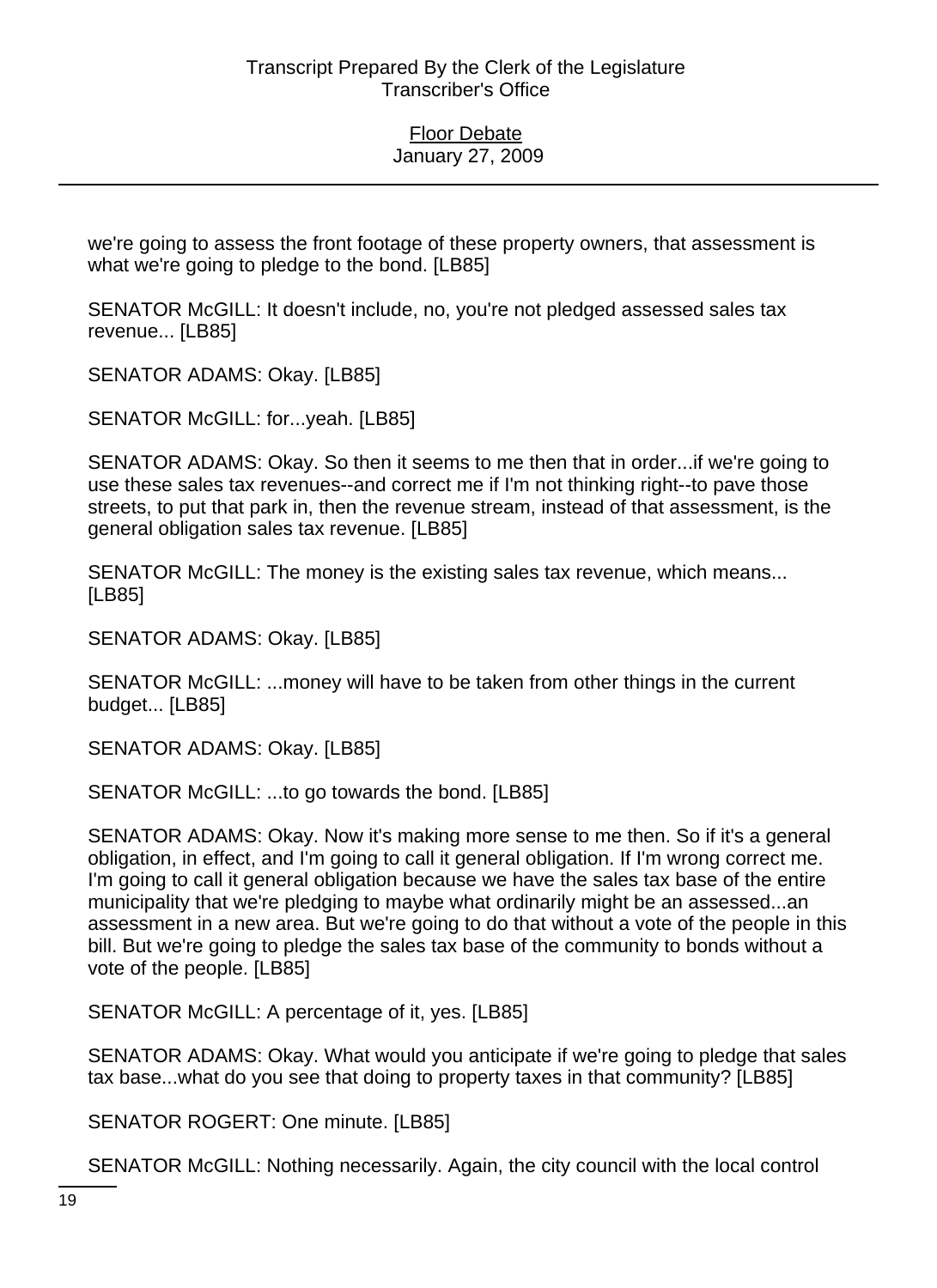this would give them, would give them the option of saying, okay, instead of putting money into maybe some other project, we're just going to dedicate it to these bonds. Instead of using the sales tax revenue on whatever else, you know, they're using it on, put it into this. Or with the highway allocation bonds, they did increase the wheel tax at one point to help cover it, cover those particular type of bonds. But there's no...it does not necessitate an increase in property taxes. [LB85]

SENATOR ADAMS: All right. [LB85]

SENATOR McGILL: It's a tool they can choose to use. [LB85]

SENATOR ADAMS: Thank you, Senator McGill. I may have some additional question. I've got to mull this over a bit more. The part that's most concerning to me right now, initially, is that this becomes, in my opinion, general obligation without asking the voters. Different than a revenue bond where you have pledged an assessment stream. But maybe we can talk some more about that. Thank you, Mr. President. [LB85]

SENATOR ROGERT: Thank you, Senator Adams. Senator Stuthman, you are recognized. [LB85]

SENATOR STUTHMAN: Thank you, Mr. President and members of the body. I want to kind of continue on in the discussion that Senator Utter and Senator Adams were involved with. I want to use the worst-case scenario. As Senator McGill had stated, Lincoln has grown 40 percent in the last 20 years. So the city council has a right to utilize 40 percent of the total sales tax generated in Lincoln to put aside for road improvements, road maintenance, road infrastructure, building of streets, replacing of streets, they could utilize that. The situation that I'm concerned with is communities like Lincoln fund their operation from property tax and sales tax. If you take the sales tax pool and take 40 percent away from that sales tax pool, how do you replace that money to run the operation of the city? It's to come from an increase in property tax. In my opinion, that's where it has to come from. Or can they increase the sales tax? No, I don't think they can. I mean, that would be the worst-case scenario because the way I understand it, you know, it is the new growth that has occurred in the last 20 years around a community. That percentage can be used, any part of that percentage can be used to be set aside for road improvements in the community. Let's just say that a community of Columbus, you know, has expanded 10 percent. They could go up to 10 percent of the sales tax that they are generating in the community to be set aside for the street improvements in the area. But to run a city and to run an operation it takes X amount of dollars. And that increase and that amount of dollars most generally is increased every year. Sometimes it's kind of steady, depending upon, you know, if they discontinue some services in the community, then it could be stable. But I haven't seen that happen very often. And the issue is this thing could amount to be a substantial increase in the property taxes is what it would come down to. And that's a concern that I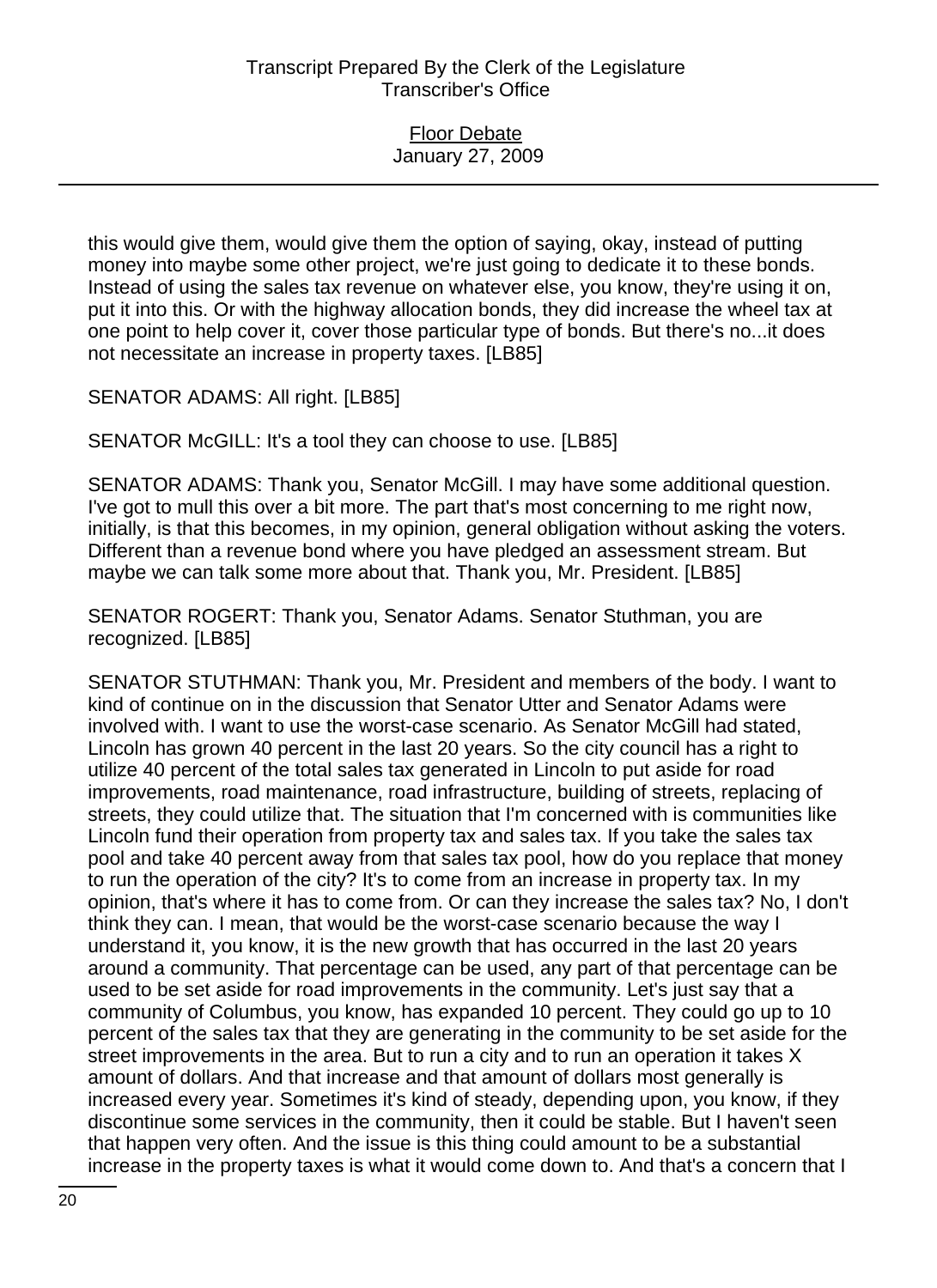### Floor Debate January 27, 2009

have. Say it's only 2 percent, say it's 4 percent, it won't be as much. But will the communities be able to absorb that in their services that they are providing? Are they going to cut back 2 percent or 4 percent? Then the property taxes won't go up at all. And I have that concern because I think, you know, this is a way that's going to guarantee an increase in property tax without a vote of the people. And those concerns were by Senator Adams, and Senator Utter also. I'm not so much concerned about the vote of the people as the fact that I'm concerned about the property owners in the community. You know, taxes are going up. And we're taking a portion of the money that is utilized in a community to run the operation, we're setting that aside to pay for...to pay for infrastructure, not necessarily any new infrastructure... [LB85]

## SENATOR ROGERT: One minute. [LB85]

SENATOR STUTHMAN: ...just to maintain the infrastructure that they have there already. I do support the bonding part of it because I think that we should have the ability to bond and be able to pay an annual payment on that bond to make some improvements that will generate additional revenue. I don't see where this here will generate additional revenue. Hopefully it would, but I don't think so. But on the present I am concerned that it could very well be a property tax increase. Thank you, Mr. President. [LB85]

SENATOR ROGERT: Thank you, Senator Stuthman. Those wishing to speak are Senators Louden, Wightman, Friend, Pirsch, and others. Senator Louden, you are recognized. [LB85]

SENATOR LOUDEN: Thank you, Mr. President and members of the body. Well, I agree with Senator Utter, Senator Adams, and Senator Stuthman when they're talking about the...how this would work and would probably perhaps end up as a levy on property tax. So I will not discuss that any farther. What my concern would be then the next step would be on page 3 of this. It says, "Any municipality that has established an urban growth district may, by ordinance, issue," and then it goes on, "urban growth bonds," and it names that, etcetera, "roads, streets" and goes on to say: other public infrastructure within the growth district and in any other area of the municipality. As I look at those that testified, the city of Lincoln had quite a few testimonial people there. So, I guess, would Senator McGill answer or yield to a question, please? [LB85]

SENATOR ROGERT: Senator McGill, will you yield to a question? [LB85]

SENATOR McGILL: Yes. [LB85]

SENATOR LOUDEN: What I'm wondering is, is I guess discuss something a little bit closer to the heart of the people that live here in Lincoln is that sports arena that they were going to build down here on the railroad tracks. Now, could the city go in there and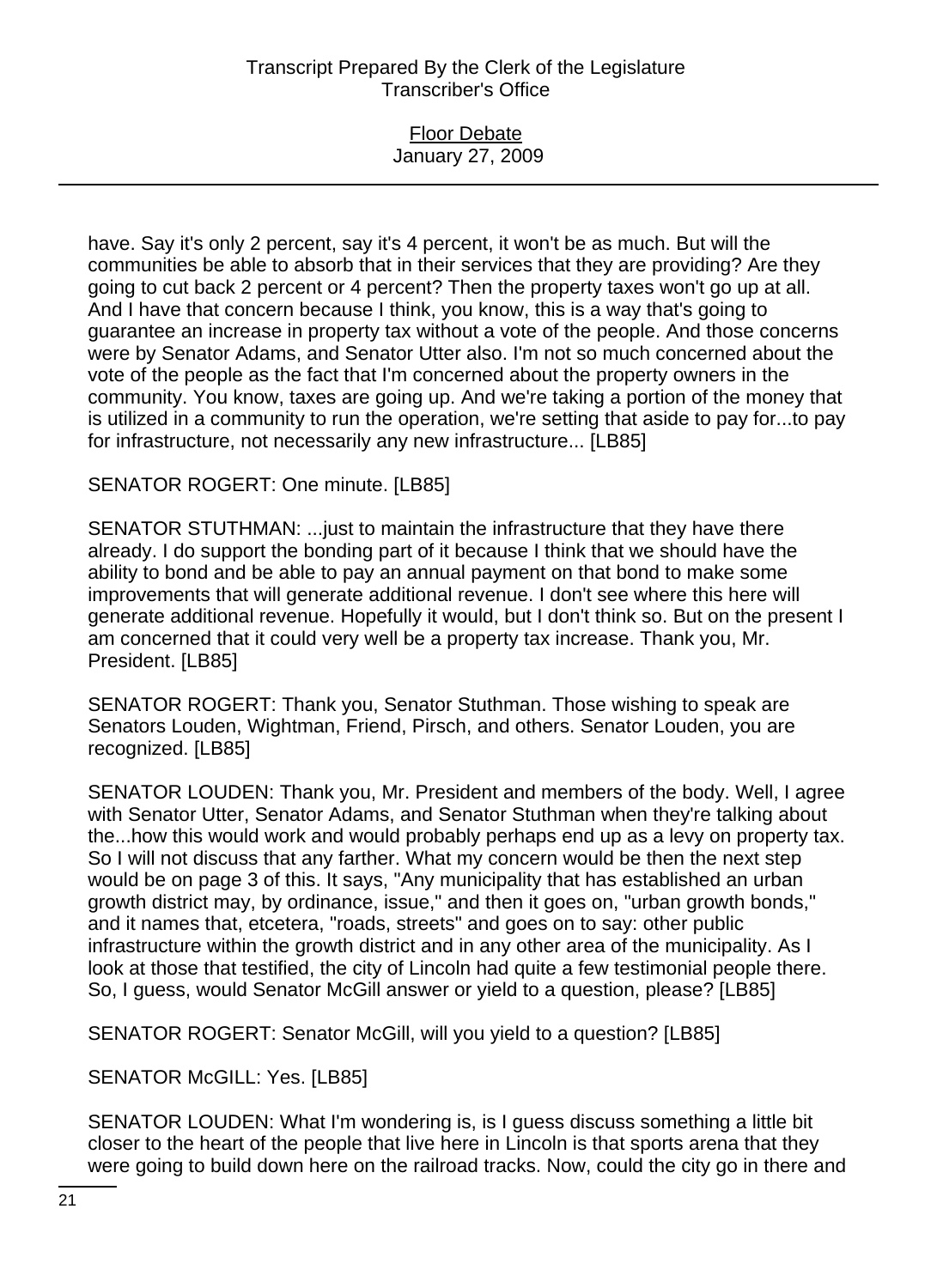declare that a growth district, put up some of these bonds, build this infrastructure, and literally put a property tax on the rest of the city? What part of this bill says that they can't do that in there? [LB85]

SENATOR McGILL: That isn't...the arena would not be an infrastructure need. That is not at all what the city is trying to do with this bill. And, you know, if you needed that spelled out in the bill we could do that. They get...the bonds could be used to develop some of the roads around the arena, but that is not at all (inaudible). [LB85]

SENATOR LOUDEN: Well, it lists parks and other public infrastructure within the growth district. So, I mean, is that a park, a sports park or something like that? I'm wondering what... [LB85]

SENATOR McGILL: It's not a sports park. [LB85]

SENATOR LOUDEN: ...what there is in there to set it up so that something like that could not happen. [LB85]

SENATOR McGILL: If we need to clarify that with an amendment on Select File, we can do that, because that is not the intention at all of the city of Lincoln. [LB85]

SENATOR LOUDEN: Well, I would think that that would have been clarified beforehand. And if it was, would you have had the people from Lincoln and a bunch of those people like that testifying in favor of this? [LB85]

SENATOR McGILL: Oh, absolutely. We're in desperate need of roads money, like \$200 million down. We need the money for the roads. The city council wanted a little flexibility in terms of what projects they were using. But this...everybody was testifying because we need road money. [LB85]

SENATOR LOUDEN: Then you're actually looking for a way to sell bonds to do your road because you're not going to be able to use that 1.5 percent sales tax that you have because you have that already then to construct roads. Is that correct? [LB85]

SENATOR McGILL: I'm sorry, I'm... [LB85]

SENATOR LOUDEN: Okay. You say you need this to do bonds. And what it starts out as is a way of using that 1.5 percent sales tax that would come within this growth district. So you already have that. So then if you're trying to build roads with something like this, then you're trying to set up so that you are finding a way to sell bonds to build those roads. [LB85]

SENATOR McGILL: Yes. [LB85]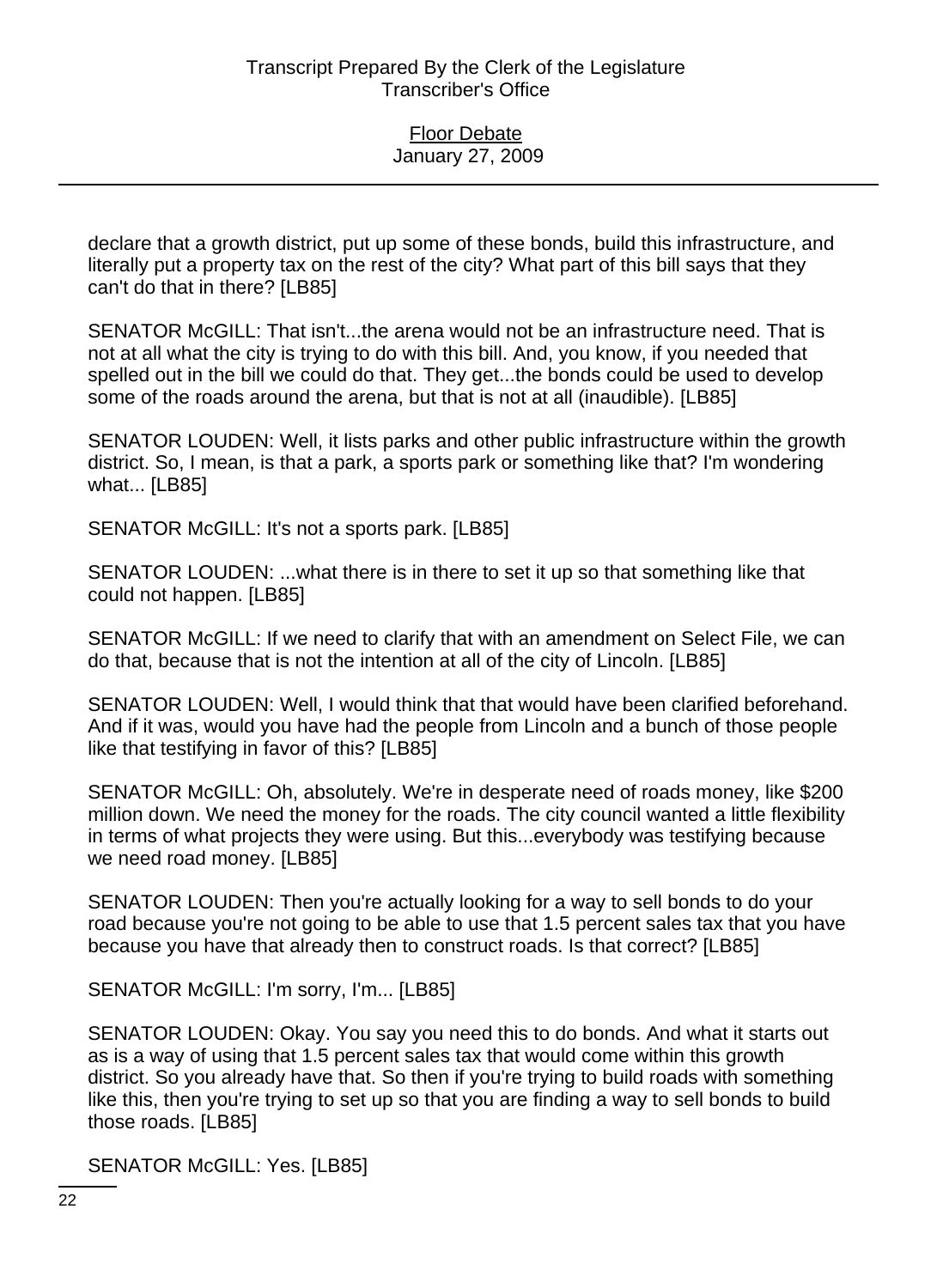SENATOR LOUDEN: Then this is a bonding measure, it isn't a growth district measure. It's a bonding measure to build your roads. [LB85]

SENATOR McGILL: Clearly...that's very clear. [LB85]

SENATOR LOUDEN: Okay, thank you, Senator McGill. What I'm wondering, I have some problems with this because it looks like to me it is a way, as Senator McGill just stated, to do road construction, to sell bonds to do road construction. And you probably wouldn't have a vote of the people. So I feel that if you're going to do that, then go ahead and put it up to a vote because the bonding issue, the cost of those bonds and the payback will be on the entire municipality. So with that, at the present time I would like to see either some more work done on this or perhaps it should be reconsidered on what should be done with that. Thank you, Mr. President. [LB85]

SENATOR ROGERT: Thank you, Senator Louden. Senator Wightman, you are recognized. [LB85]

SENATOR WIGHTMAN: Thank you, Mr. President. If Senator McGill would yield to some questions, I would like to engage in some conversation with Senator McGill. [LB85]

SENATOR ROGERT: Senator McGill. [LB85]

SENATOR McGILL: Yes, yes. [LB85]

SENATOR WIGHTMAN: I also have some real questions, as Senator Stuthman probably raised primarily, but as Senator Adams, Senator Utter, and Senator Louden have also raised. I do feel that this very easily could result in an increase in property taxes within the municipality. Do you concede that could happen? [LB85]

SENATOR McGILL: The city council at any time could do a measure that would mean an increase in property taxes. [LB85]

SENATOR WIGHTMAN: I agree with that. Obviously, the sales tax along with other sources of revenue are all taken into the mix,... [LB85]

SENATOR McGILL: Um-hum. [LB85]

SENATOR WIGHTMAN: ...and then the property taxes are the final resort as far as what we look to, to complete the city budget. [LB85]

SENATOR McGILL: Yes. [LB85]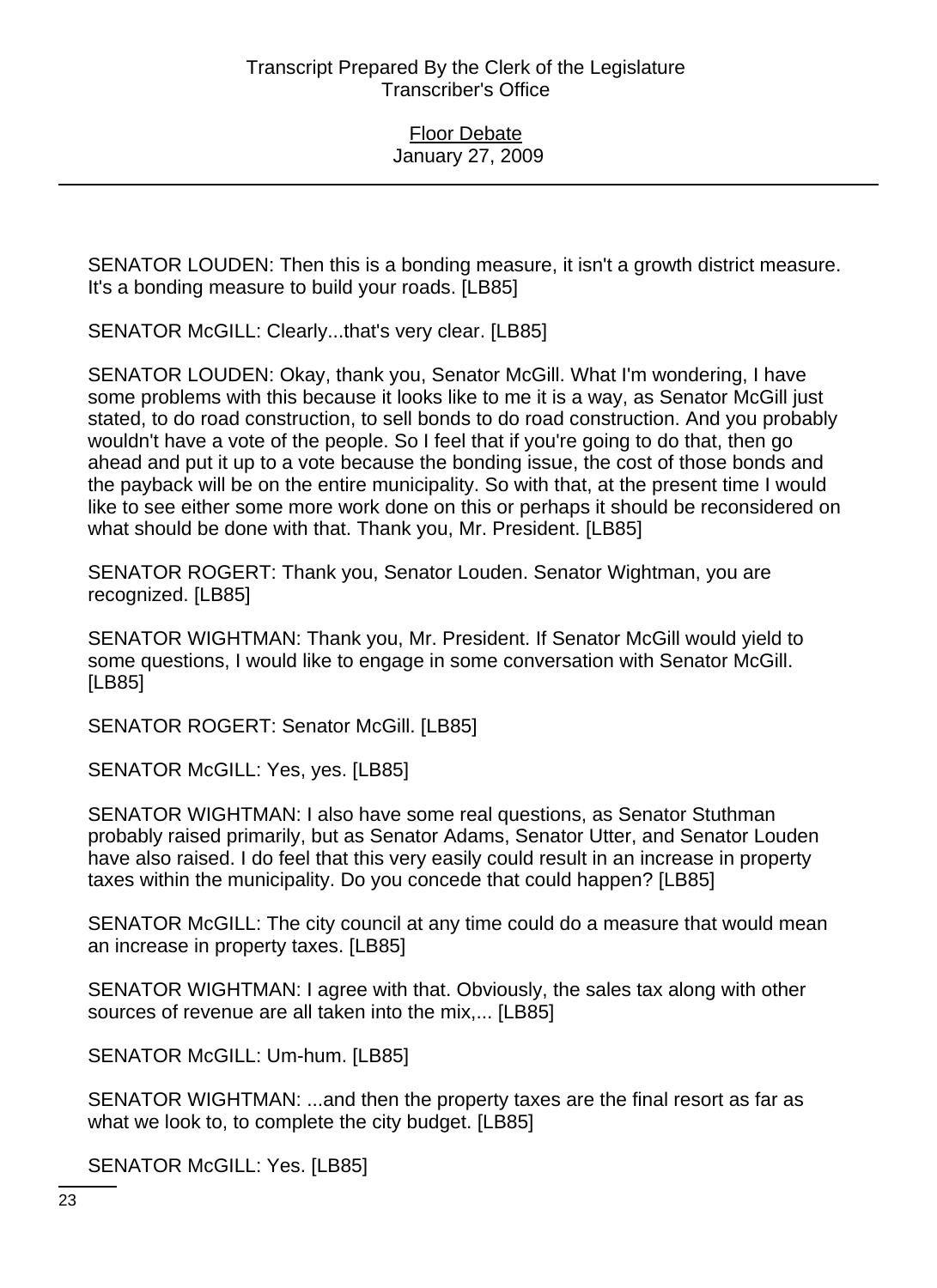SENATOR WIGHTMAN: And if the municipality can pledge the sales tax to provide payment for these bonds, which is what you would do, then very likely as the sales tax revenues are used up in these bonds, obviously, that's going to affect how much sales tax there is to assist in meeting the city budget. Is that correct? [LB85]

SENATOR McGILL: That's true. [LB85]

SENATOR WIGHTMAN: So almost surely if you do enough of these or if you do any, perhaps, it will result in additional property tax. [LB85]

SENATOR McGILL: That's true, but I don't know why everybody seems to believe our local city councils aren't responsible enough to keep themselves in line. It's a local control issue in... [LB85]

SENATOR WIGHTMAN: Well, and I think that may be possible. [LB85]

SENATOR McGILL: ...in most sense. [LB85]

SENATOR WIGHTMAN: Now you are giving the city council bonding authority and authority to pledge the sales tax revenues to the extent necessary to meet the bond payments. Is that correct? [LB85]

SENATOR McGILL: Yes. [LB85]

SENATOR WIGHTMAN: And Lincoln right now, the same as most municipalities, has a 1.5 percent city sales tax? [LB85]

SENATOR McGILL: Yeah. [LB85]

SENATOR WIGHTMAN: Is Omaha the only...they have the right to exceed that, don't they? [LB85]

SENATOR McGILL: I don't know the answer to that. [LB85]

SENATOR WIGHTMAN: Okay. Now these bonds would not require a vote of the people, and that's been discussed previously. [LB85]

SENATOR McGILL: True. [LB85]

SENATOR WIGHTMAN: And, of course, right now the city can build streets and commit funds for the construction of infrastructure without a vote of the people, is that correct? [LB85]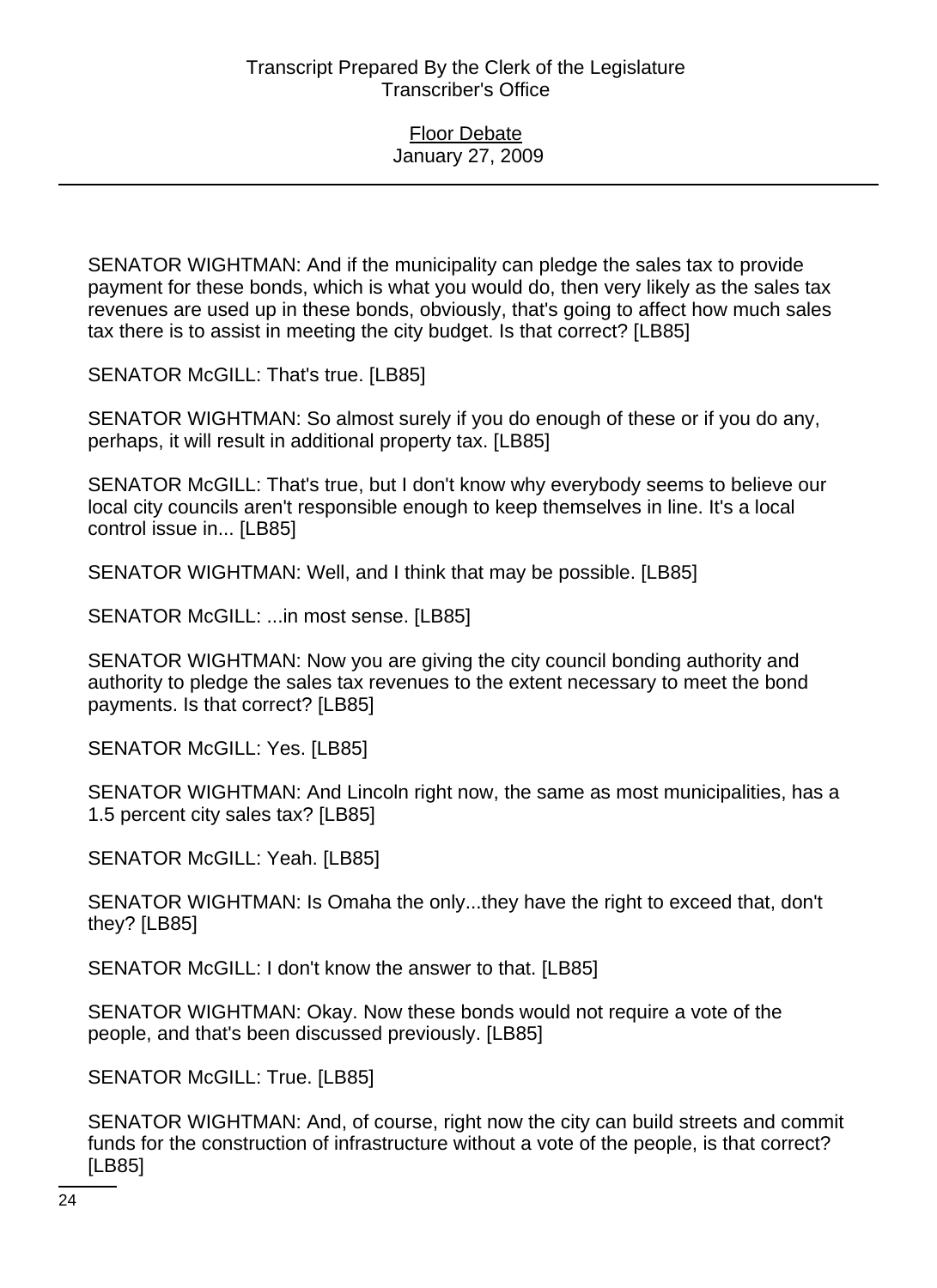SENATOR McGILL: They...well, they have highway allocation bonds that they currently use without a vote of the people. And then they can just do annual budgetary contracted work. [LB85]

SENATOR WIGHTMAN: But this does take out of the sales tax stream of revenue available to the city an amount equal to what the sales tax might be under your proportionality rule of this urban improvement district. Is that correct? [LB85]

SENATOR McGILL: Yes. [LB85]

SENATOR WIGHTMAN: Now, I know Lexington, and Senator Utter mentions Hastings, has pledged the sales tax frequently for bonds that have been voted on by the people. And I know we've used it for an aquatic park, and we've used it for a city auditorium, and such things as that which sometimes uses up a great deal of the sales tax authority of the city. I assume the same is true here in Lincoln, is that correct? [LB85]

SENATOR McGILL: For a particular project, I... [LB85]

SENATOR WIGHTMAN: Yes, for a particular project. [LB85]

SENATOR McGILL: Our sales tax isn't based on a particular project. [LB85]

SENATOR WIGHTMAN: The city of Lincoln does not? [LB85]

SENATOR McGILL: No, well, at least with Senator Utter's case I know that the people voted for that sales tax to go directly to that water park. Lincoln just has a permanent sales tax base. [LB85]

SENATOR ROGERT: One minute. [LB85]

SENATOR WIGHTMAN: You have not used it for property tax relief or... [LB85]

SENATOR McGILL: Honestly, I don't know the answer to that. Maybe... [LB85]

SENATOR WIGHTMAN: Well, Lexington did at one time. We also used .5 percent, or .4 of 1 percent of the 1.5 percent for economic development. [LB85]

SENATOR McGILL: I don't know the answer to that, but I can get it from the city. [LB85]

SENATOR WIGHTMAN: But all of this would jeopardize the city's ability to make payments on these other projects, I assume, or at least would be a competing factor for the funds. [LB85]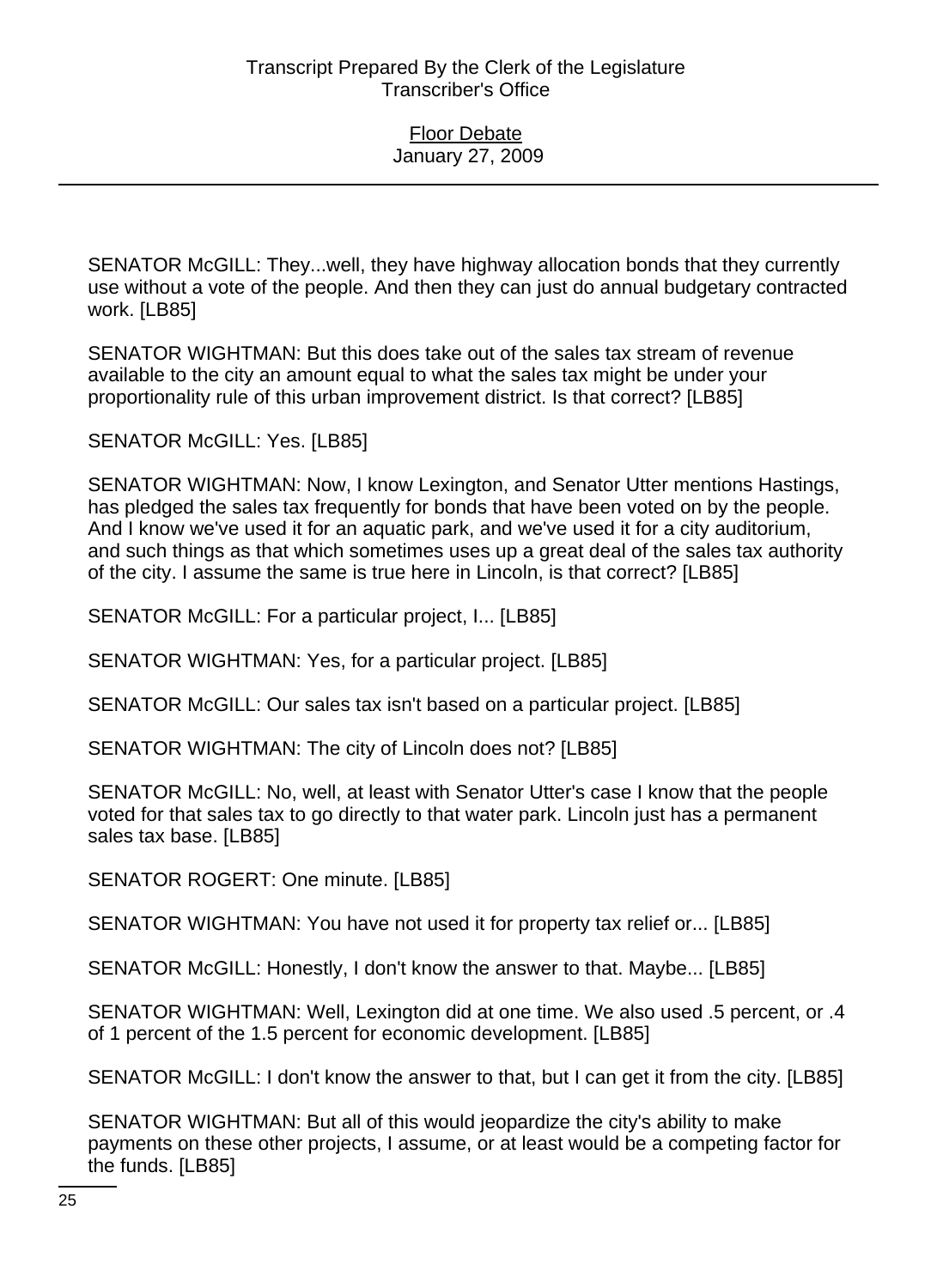SENATOR McGILL: It would be competing for other budgetary needs in the city. [LB85]

SENATOR WIGHTMAN: Okay. With that, I'll wait and see if I have additional questions. Thank you, Senator McGill. Thank you, Mr. President. [LB85]

SENATOR ROGERT: Thank you, Senator Wightman. Those wishing to speak, Senators Friend, Pirsch, Avery, White, and others. Senator Friend, you are recognized. [LB85]

SENATOR FRIEND: Thank you, Mr. President and members of the Legislature. I felt it appropriate. It's a pretty good discussion so far. And I suspected that this might happen. I hoped it would happen, actually. We kicked this bill out of the Urban Affairs Committee with 6 votes. Nobody was a no vote. There was an absent. I think what needs to...couple of things need to be pointed out about this particular piece of legislation. Okay? First of all, and it's probably just me being a little bit...I guess, there's history here. There's nothing functionally or technically...necessarily functionally or technically wrong with this bill, nothing. The language will do exactly what the committee knew that it's supposed to do. But another point that needs to be made, it is new policy. We're changing the way local officials are going to be able to function in a taxing authority capacity. Make no mistake, we're not trying to hide anything here, this is new policy. And that's why I expected this type of debate. I even told Senator McGill yesterday, expect some of this. This isn't status quo type of stuff. If the intent is not what I thought it was, then I think that I would advise Senator McGill to entertain amendments. But at this point in time, I don't think that I would help her or advise her to entertain any amendments. Functionally and technically there's nothing wrong with this bill. The fourth thing, property tax hike. I've heard this for six years. Depending on which side of the issue you're on, we're either offering up more local control or we're forcing a property tax hike. Give me a break, okay? This doesn't...isn't going to force a property tax hike, unless there are irresponsible local control officials involved in the fray and we vote for them, too. There's all kinds of general obligation bonding, Senator McGill brought up one of the points, that doesn't require a vote of the people. If we want to have a debate for five hours about that, let's have that debate. We have other bonding bills in these committees. They're going to come out here because people are looking for creative, functional ways, and responsible ways to fund the...this isn't a gambling bill. This is bonding that other cities, other states have utilized. I look at it this way: If you don't like the policy, vote no. I don't mind the policy because I think that it is exactly that, the cliche', a local control issue. If you have a bunch of city officials that are that irresponsible that they're going to float bonds with bad bond ratings, these are...hey, by the way, these are general obligation bonds. They can be general obligation bonds. Let's go to this a second. Once this area is formed, once this area is formed for a city to utilize, the municipality may issue urban growth bonds or refunding bonds to finance or refinance the construction or improvement of roads, streets, streetscapes, bridges,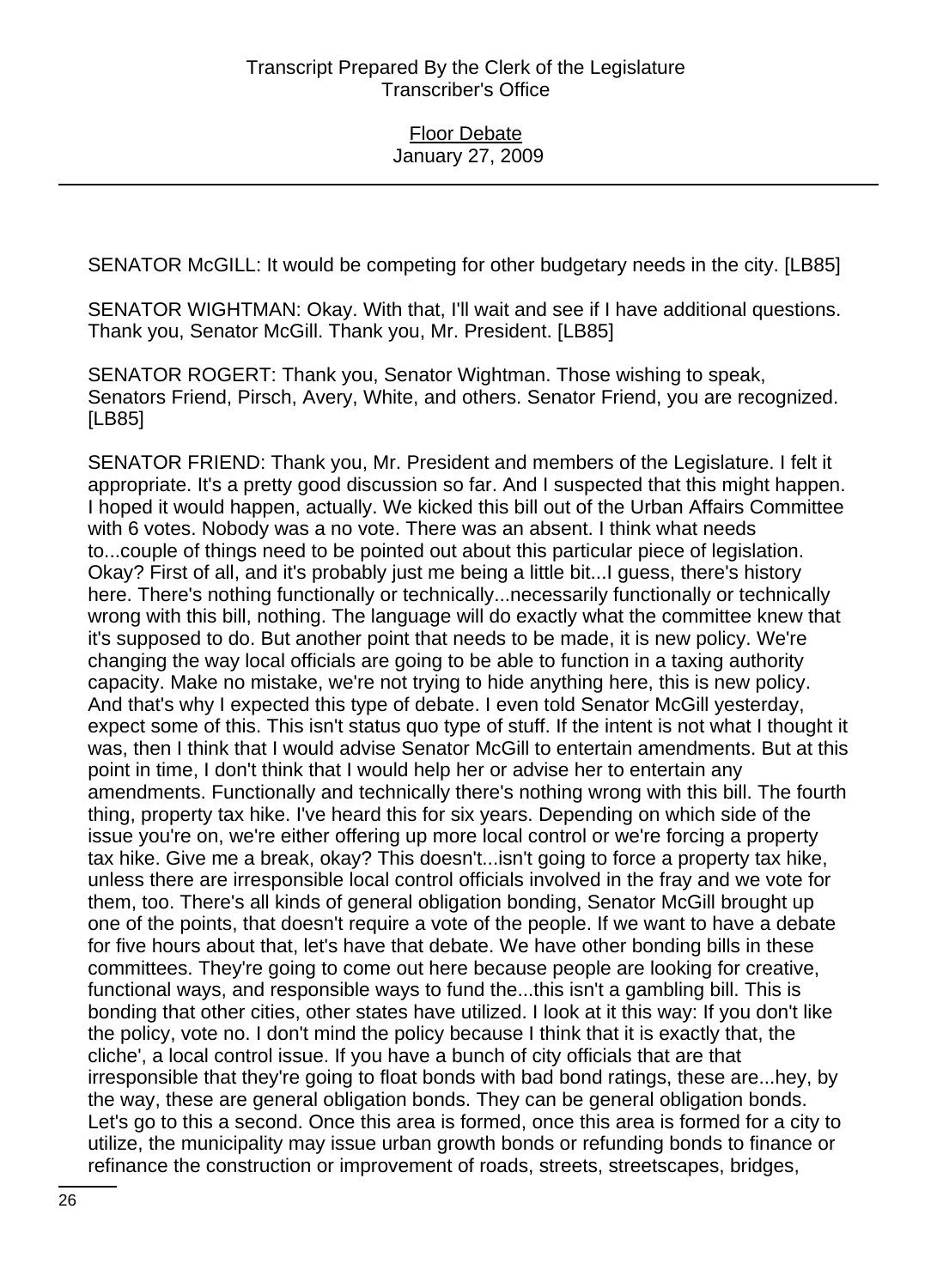related structures, parks--I knew what the intent was--or other public infrastructure within the growth district. This could provide revenue. [LB85]

SENATOR ROGERT: One minute. [LB85]

SENATOR FRIEND: This could do all kinds of things. We're absolutely not sure yet because we've never done it before. This is brand new. The bonds, notwithstanding any other provision or any other amendment that comes in, any other thing being equal, these are general obligation bonds. The cities are expressly required to levy sufficient property taxes on all property within the municipality at the necessary rate to provide sufficient funds to pay off the principal and interest of the urban growth bonds as they mature. Doesn't mean people's property taxes are going to go up. It means if you can't pay the bonds, they're going to be serviced with the full, you know, full faith and credit of the people. [LB85]

SENATOR ROGERT: Time. [LB85]

SENATOR FRIEND: Thank you, Mr. President. [LB85]

SENATOR ROGERT: Thank you, Senator Friend. Senator Pirsch, you are recognized. [LB85]

SENATOR PIRSCH: Thank you very much, Mr. President, members of the body. I wonder if Senator McGill would yield to a couple of questions. [LB85]

SENATOR ROGERT: Senator McGill, would you yield to a question? [LB85]

SENATOR McGILL: Yes, I will. [LB85]

SENATOR PIRSCH: Very good. Is the bonds that would be floated then, revenues would be generated, the expenditure of those revenues by the municipalities, would those be contained only to areas within the designated urban growth district or might these revenues be spent outside of that district in some circumstances? [LB85]

SENATOR McGILL: They could be used outside of those districts. For instance, I live in an older part of town, and so there are infrastructure needs in my part of town as well. And the language in the bill leaves it open to the city council to determine where in the city the money is used. [LB85]

SENATOR PIRSCH: So is there any reason to, you know, focus attention to the name urban growth district in this bill insofar as the monies will be raised from the municipality as a total and can be spent anywhere in the municipality? [LB85]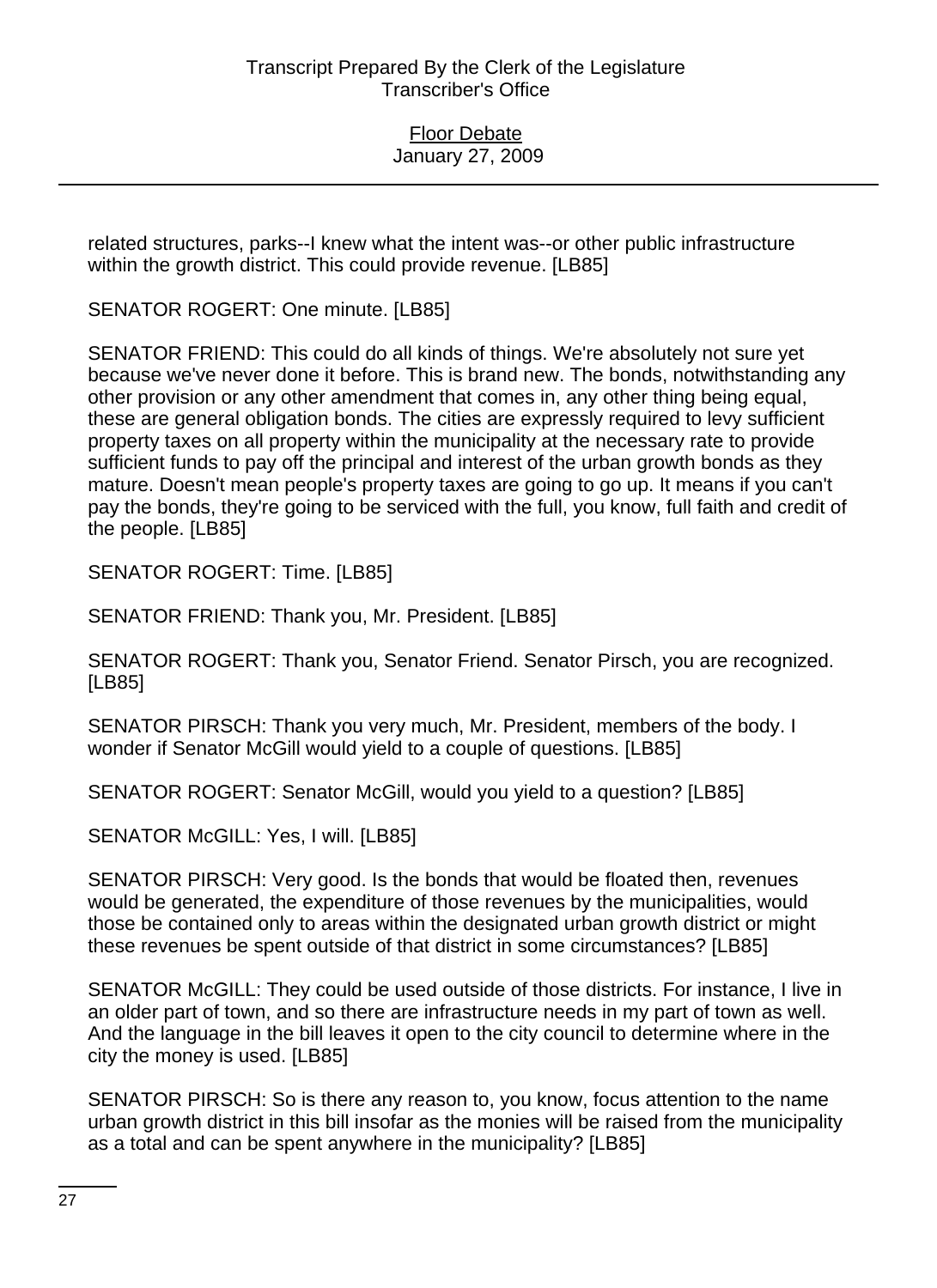SENATOR McGILL: Yeah, that's really just how they...we've developed a mechanism to determine sales tax revenue, what percentage. So... [LB85]

SENATOR PIRSCH: I see. [LB85]

SENATOR McGILL: ...I mean, it's just the tool used to determine that. And the revenue is not limited to that district. [LB85]

SENATOR PIRSCH: Okay. So for older decaying or not decaying, but necessarily some areas of cities within the state or towns that are having infrastructure problems or street, really there's no prohibition of spending the money on any area of the city. [LB85]

SENATOR McGILL: I would, personally, hope some of that money is used on older parts of the cities that have needs that are dangerous, in some cases, with bridges. [LB85]

SENATOR PIRSCH: Very good. And then just with respect to...and I appreciate your answering that question, helping me to understand the scope of the bill. This would be...this was originally a bill from...that was introduced last year. Is that correct? [LB85]

SENATOR McGILL: Yes. [LB85]

SENATOR PIRSCH: Okay. And so there's been some discussion, I guess, that there...in bringing forward the bill, you are saying that there is a need or a benefit by bringing a new tool, if you will, to the arsenal of raising funds for road building. Correct? Is that... [LB85]

SENATOR McGILL: Absolutely. [LB85]

SENATOR PIRSCH: Okay. Are there...but you had mentioned that there are other mechanisms currently within the arsenal of municipalities by which they can pay for these infrastructure needs. Could you just kind of briefly go into what exists currently and why they're inadequate to address what you're hoping to address in this...with this new mechanism? [LB85]

SENATOR McGILL: Well, there are a lot of things a city can and could still do. For instance, they could still put up a larger general obligation bond to the vote of the people. That's not out of the picture. And we're not trying to get around that because there are a lot of benefits to going that route for major projects. So we're definitely not trying to take that away from the arsenal. Then there are highway allocation bonds, which the city is using. They've taken a couple out over the last five years. [LB85]

SENATOR PIRSCH: And, I'm sorry, I had a hard time hearing you. [LB85]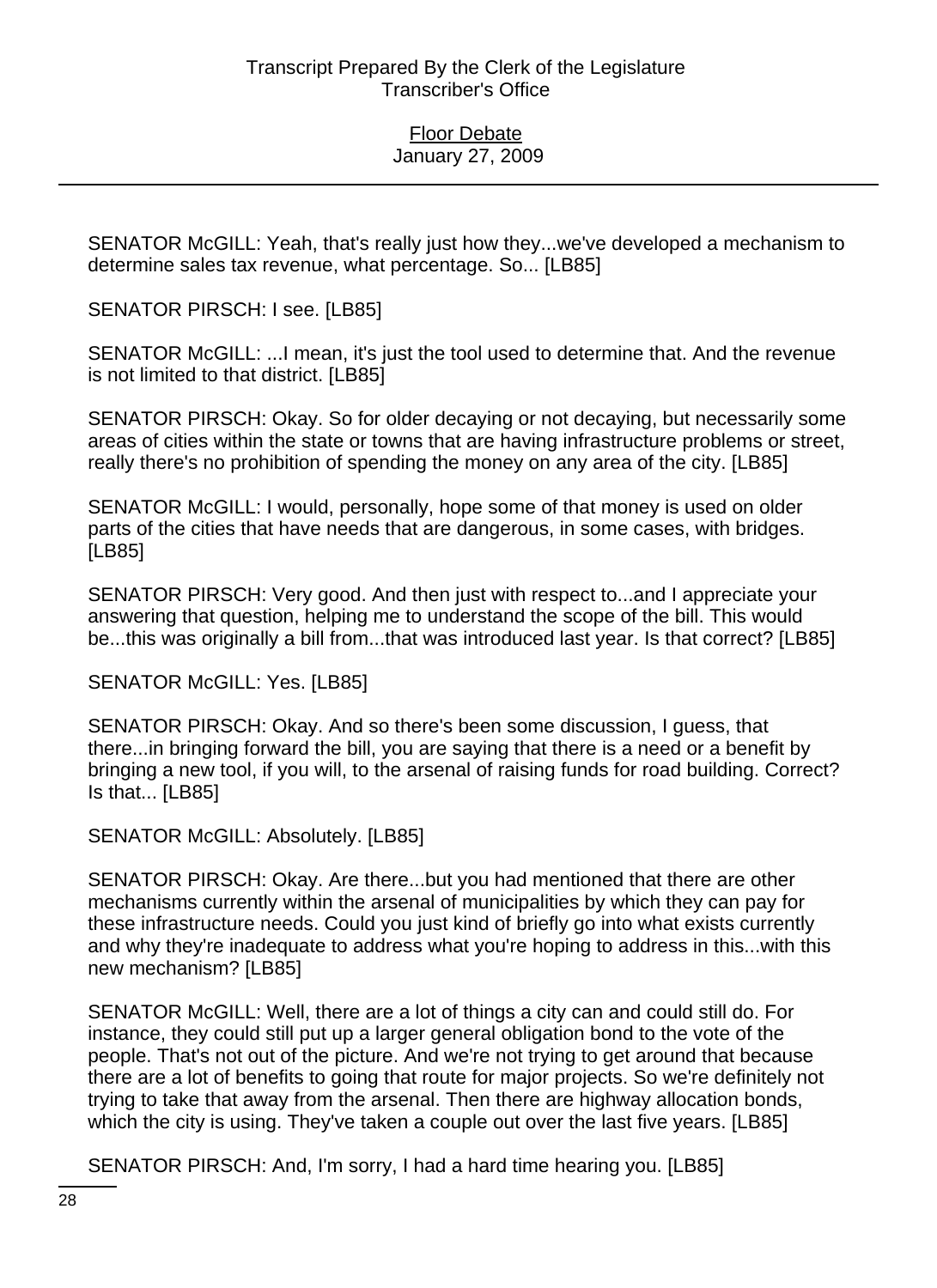SENATOR McGILL: Highway allocation bonds. [LB85]

SENATOR PIRSCH: Highway allocation bonds. [LB85]

SENATOR McGILL: Allocation bonds, and that is bonding that's done without a vote of the people. But it simply is not enough to satisfy the need because Lincoln has been growing so heavily. And then they can just do projects on an annual basis and just contract them out and not use bonding at all. [LB85]

SENATOR ROGERT: One minute. [LB85]

SENATOR McGILL: But they really feel that an additional tool could really help them since we are in such a horrible position. I mean, I don't need to tell people that we don't have enough money for roads. And this is something that has been considered innovative because it is different, as Senator Friend mentioned,... [LB85]

SENATOR PIRSCH: Thank you. [LB85]

SENATOR McGILL: ...a different approach at it. [LB85]

SENATOR PIRSCH: I appreciate it. Other than roads, can these funds be used in other manners, or is this... [LB85]

SENATOR McGILL: For parks and other infrastructure such as that. [LB85]

SENATOR PIRSCH: Oh, thank you very much. I'd yield the balance of my time to Senator McGill if she wanted a quick comment. [LB85]

SENATOR McGILL: How much time? [LB85]

SENATOR ROGERT: You have 25 seconds. [LB85]

SENATOR McGILL: I'll just waive that and wait for my turn. [LB85]

SENATOR ROGERT: Thank you, Senator Pirsch and Senator McGill. Wishing to speak, Senators Avery, White, Price, and others. Senator Avery, you are recognized. [LB85]

SENATOR AVERY: Thank you, Mr. President. I want to just make one or two points. The city of Lincoln is in crisis when it comes to infrastructure and we badly need this bill. The city is woefully short of money to finance infrastructure. The city is growing and we are finding ourselves increasingly unable to keep pace with that growth through the development of infrastructure. This bill will provide an important tool to the city. It will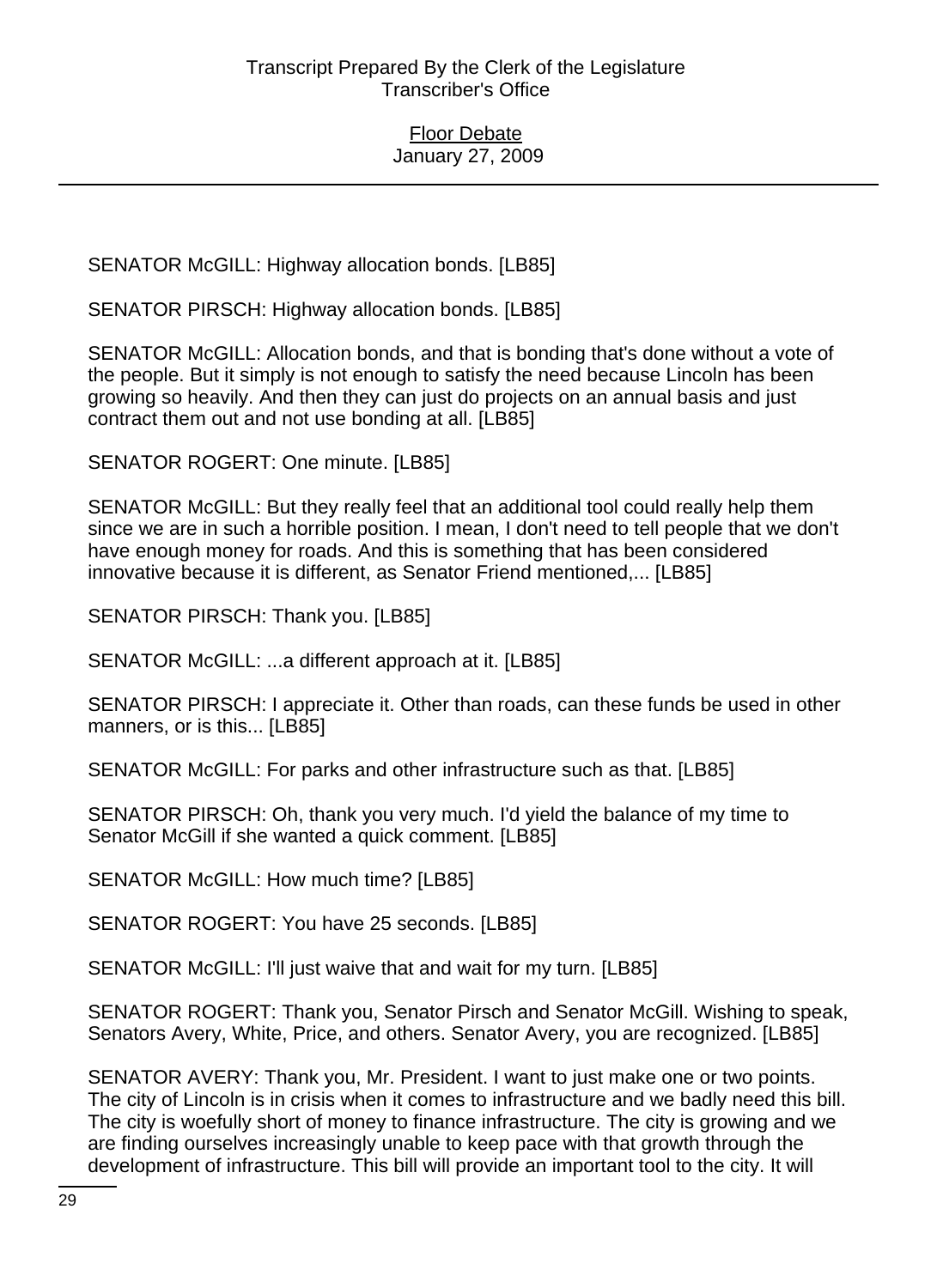### Floor Debate January 27, 2009

help us finance that future growth and existing growth. It will not cost the state anything. And it is my belief that it will not raise taxes. It merely authorizes the use of a portion of sales and use taxes that are generated within these growth districts in order to finance the bonds. Several people have raised concerns about the possible impact on property taxes. Let me just tell you that the city can only turn to the property tax if the sales tax and use taxes are insufficient to service the bonds. This is a normal part of bonding authority. Virtually all bonding requires that the full faith and credit of the city be put behind the bonds. And if one source of revenue to service the bonds does not...is not adequate, then other sources have to be used. But let me repeat. We do not expect that to happen in this case. We do not expect property taxes to become involved. Property taxes are explicitly only provided as a backstop to be used only in the dourest of circumstances. This bill is about helping cities help themselves. Nobody is asking the state to pony up any money. Nobody is asking for new taxes to be generated. And I can tell you this, nobody in this Chamber is more committed to holding down property taxes in this state as I am. Certainly nobody is more committed to it than I am. I can tell you that when I was campaigning for office I heard that every day, that we have a heavy property tax burden. And I got that message loud and clear as all of you did. So let me reiterate that we do not expect property taxes to be involved. Using the property tax is simply a normal way and a normal feature of bonding authority. This is not a new idea. We need this badly. The city of Lincoln, if it's going to continue to grow, has to have the means to finance its infrastructure. I urge you to support this bill. And, Mr. President, if I have any remaining time, I'd like to yield that to Senator Friend. [LB85]

SENATOR ROGERT: Senator Friend, 2 minutes. [LB85]

SENATOR FRIEND: Thank you, Mr. President. And thank you, Senator Avery. Members of the Legislature, I don't know if I have enough time here. Probably by the second wasting it. But I do have my light on. Let's go back to the local control issue for a second. And I'm not trying to filibuster Senator McGill's bill. I just had a few more things to say. By the way, I think we're on this the rest of the morning, so if anybody was curious. Let's talk about what cities are doing right now. And some of you understand this, maybe all of you do, so I'm not going to go that far. I'm not going to make any assumptions. Tax increment financing removes acres and miles of property off of the property tax rolls each year. What kind of vote do you think you need to TIF a project? That's a rhetorical question. You need (laugh) you need a vote of the governmental subdivision. You need a vote of the city, a majority vote, 5 to 4 if there's 9 of them, 4 to 3 if there's 7. I think you get the point. Tax increment financing...nobody...but you know what? That's a really good tool. You know how many people I've heard in the last half a dozen years tell me, don't monkey with TIF; leave it alone; don't touch it because we, in our communities, need TIF. It is an economic development tool. I agree. I've seen it used in Omaha for decent projects, for blossoming projects. Some of them fail but...relatively, but most of them are...they're well planned out. But we're removing. [LB85]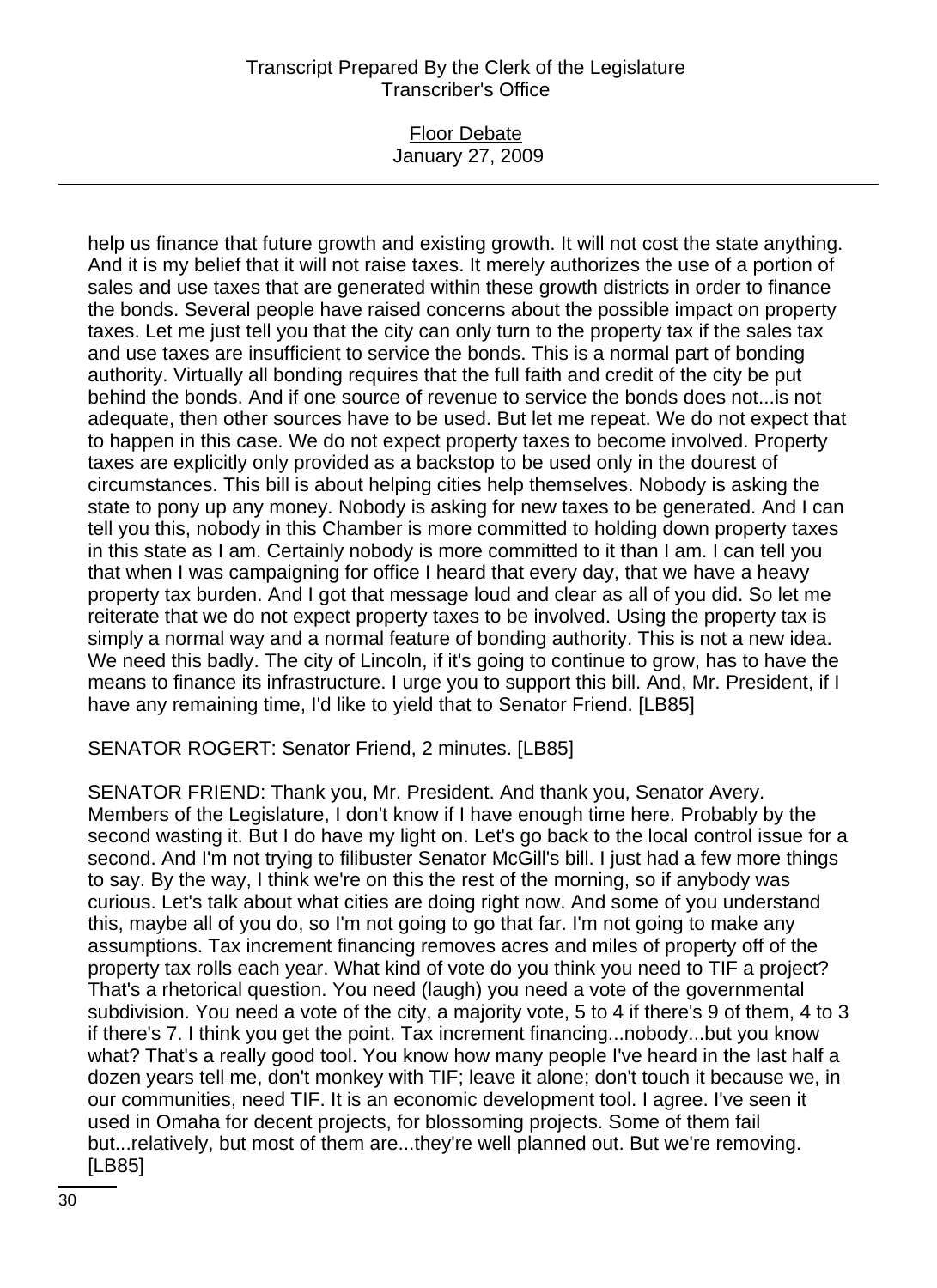SENATOR ROGERT: Time. [LB85]

SENATOR FRIEND: Thank you, Mr. President. [LB85]

SENATOR ROGERT: Thank you, Senator Friend. Senator White, you are next. [LB85]

SENATOR WHITE: Thank you, Mr. President. I would like to speak in favor of this bill, and I'd like to remind the body of a couple of basic points. First of all, the concern that this will cause an increase in property tax, I think, has it backwards. The effort to bond using sales tax is an effort to avoid raising property taxes in order to provide immediate services now. The actual hard place that our cities are in that absent flexibility and being able to bond on long-term projects using sales tax means they will either give up growth or they will have to raise property tax now. That's what this bill is intended to avoid to give the cities the possibility of looking at income streams to fund growth other than property taxes now, which kill growth. So we have a situation that's really a problem for many of the cities. They have infrastructure needs that are critical. The commute times, the amenities, other aspects of living in a city require some type of public financing. They have a history of growing when that kind of financing is available. That is what they're trying to do, is put in place the infrastructure that makes a city a desirable place to live using sales tax, which is less objectionable to almost all citizens than property tax, to fund those kind of projects. If they're denied this kind of flexibility, in fact, then they will have a choice. They will either not grow, which is not good for us as a state or they will use property tax now because they have no other alternatives. I would also like to point out to the body that nothing in this bill permits a tax levy to be breached. The levy limits remain in place. The cities have the ability now to raise property taxes inside of those limits. This bill doesn't authorize them to violate it, in no way. So all this does, all this does is allow a modern financing tool to be available for use at the discretion of the city councils and the mayors of the affected cities. Now could it go wrong? Yeah, sure, it could go wrong. But even if it goes wrong, the ultimate result is no worse than what they're going to have to do anyway, which is look to property taxes to pay for the infrastructure nor are they in any way allowed to go beyond the limits we've set on maximum property tax as we sit today. The whole point of the property tax is to make it affordable. What we are doing is telling potential investors in these bonds that your money is safe and, as a result, the cities get that money for substantially less cost and they are able to do more with less money. Taking away the provision, saying that ultimately property taxes must stand behind these bonds if sales taxes are insufficient, actually puts the city in a more precarious financial position and also its residents. I think that the highway bonds that Senator McGill so ably talked about have these mechanism in place and have been used, and no one, no one has brought forward even one instance where a highway bond has been defaulted on and property taxes had to be increased in order to cover it. In fact, when certain resources weren't sufficient for one of the highway bonds, the city of Lincoln raised a wheel tax to cover it. [LB85]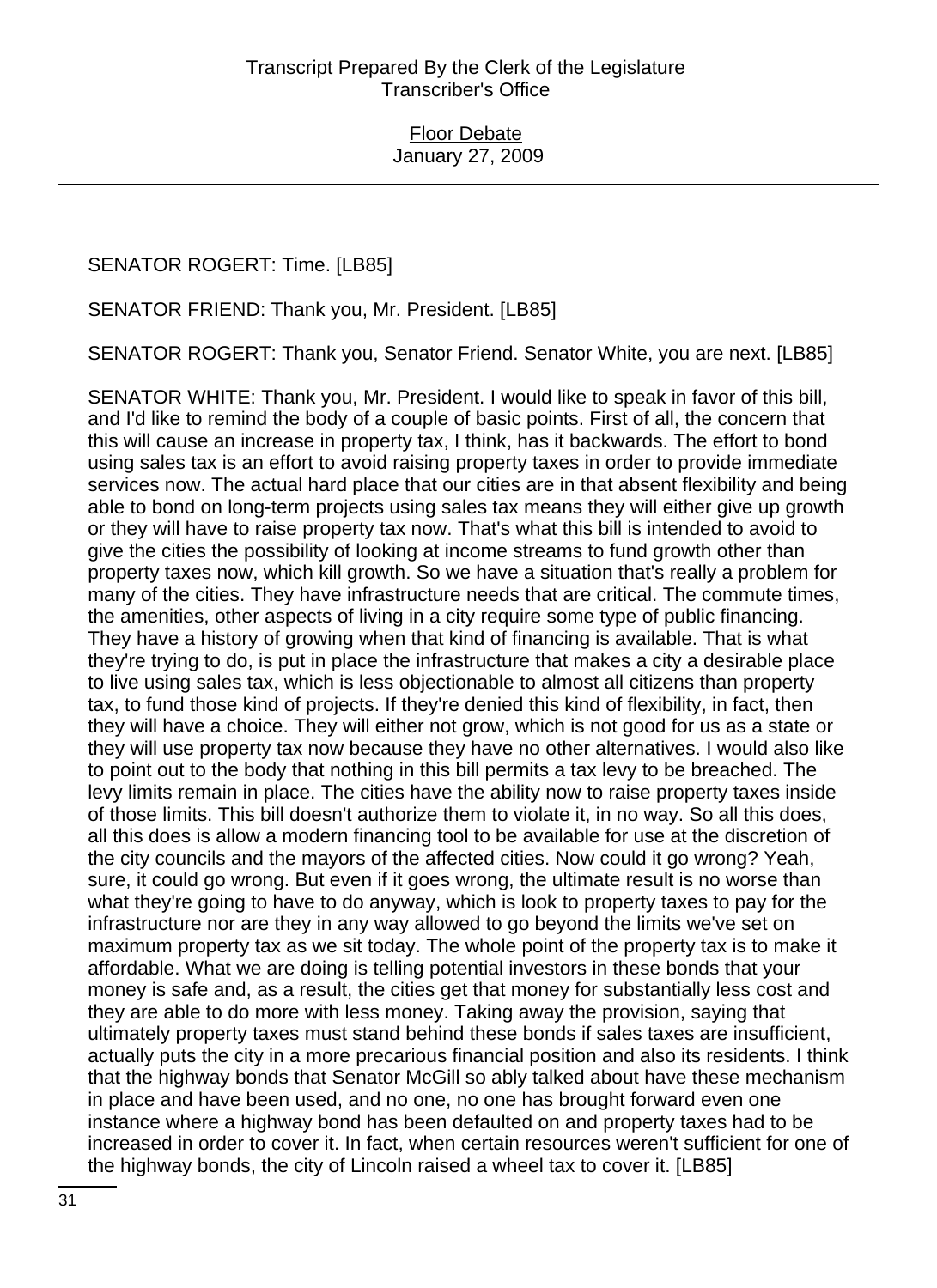SENATOR ROGERT: One minute. [LB85]

SENATOR WHITE: So I would submit to you that this makes sense in terms of a modern financing tool to help city councils avoid property taxes, and the history in Nebraska has been that our communities have used it responsibly and well. Thank you, Mr. President. [LB85]

SENATOR ROGERT: Thank you, Senator White. Those wishing to speak are Senators Price, McGill, Fulton, Friend, and others. Senator Price, you are next and you are recognized. [LB85]

SENATOR PRICE: Thank you, Mr. President. I would like to know if Senator McGill would yield to a few questions. [LB85]

SENATOR ROGERT: Senator McGill, will you yield to a question from Senator Price? [LB85]

SENATOR McGILL: Yes. [LB85]

SENATOR PRICE: Thank you very much. We've heard numerous times here the sales tax isn't clarified. The sales tax to be used to service the bonds would be that sales tax raised within the economic...the designated economic development area, correct? [LB85]

SENATOR McGILL: It's not technically the sales tax revenue that comes exactly from those businesses. You take the...or you create an urban growth district physically in location, but then you take whatever percentage of the city that district is. So say that four-block radius or whatnot is 2 percent, then you just take 2 percent of the whole city's sales tax revenue. [LB85]

SENATOR PRICE: So, by de facto, it's just we were assigning it or ascribing it to that... [LB85]

SENATOR McGILL: Yeah, a percentage, you know, that... [LB85]

SENATOR PRICE: ...that area percentagewise. [LB85]

SENATOR McGILL: Yeah. [LB85]

SENATOR PRICE: Okay. And then if, for whatever reason, there was a downturn in the economy--God forbid--and the sales tax was not available, then you would service the debt in another manner, correct? [LB85]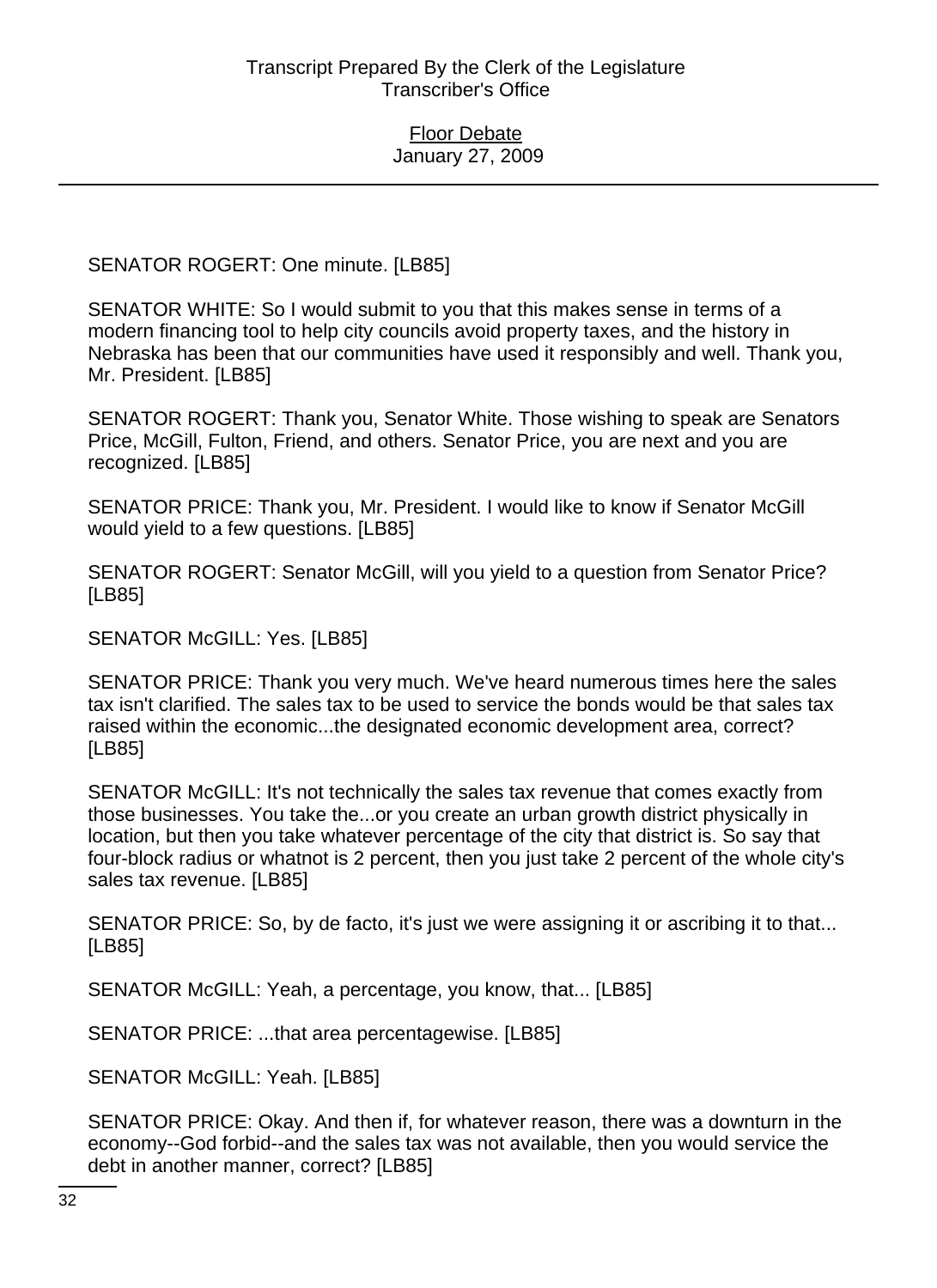SENATOR McGILL: Well, we're going to have sales tax revenue. It's not going to completely go away. And as has been said before, so far property taxes haven't had to be raised on highway allocation bonds, you know, or other ones, so. [LB85]

SENATOR PRICE: Correct. Correct. But more specifically, if the ascribed percentage is not available, you could retrogress and say that that economic development zone was not able to generate their fair share, then it would be spread to the other areas to make up for it, correct? [LB85]

SENATOR McGILL: Oh, well, yeah, the money has to come from somewhere. [LB85]

SENATOR PRICE: Okay. So why don't we just say...not say that it would come from the economic zone, that all sales tax would be used, just to make it clear so no one would ever have any question that all sales tax within the city would be the pool for which you would service? [LB85]

SENATOR McGILL: I believe it is, and I can get that clarified and talk to the folks, too,... [LB85]

SENATOR PRICE: That would be great. Thank you. [LB85]

SENATOR McGILL: ...who drafted it. But in general, the sales and use tax is that first mechanism, even if it's... [LB85]

SENATOR PRICE: Great. [LB85]

SENATOR McGILL: ...beyond that first specific chunk. Yeah. [LB85]

SENATOR PRICE: Okay. Thank you. [LB85]

SENATOR McGILL: Uh-huh. [LB85]

SENATOR PRICE: That's...I'll yield my time, if you need it. [LB85]

SENATOR McGILL: Um... [LB85]

SENATOR ROGERT: Senator McGill, 2:28. [LB85]

SENATOR McGILL: Okay, I'll go ahead and take that then. (Laugh) I want to make one clarification because I know a lot of folks have been milling about. You know, maybe they trust that the city of Lincoln would be using this properly, but what about other areas of the state? And I just want to make it clear that there are two qualifications in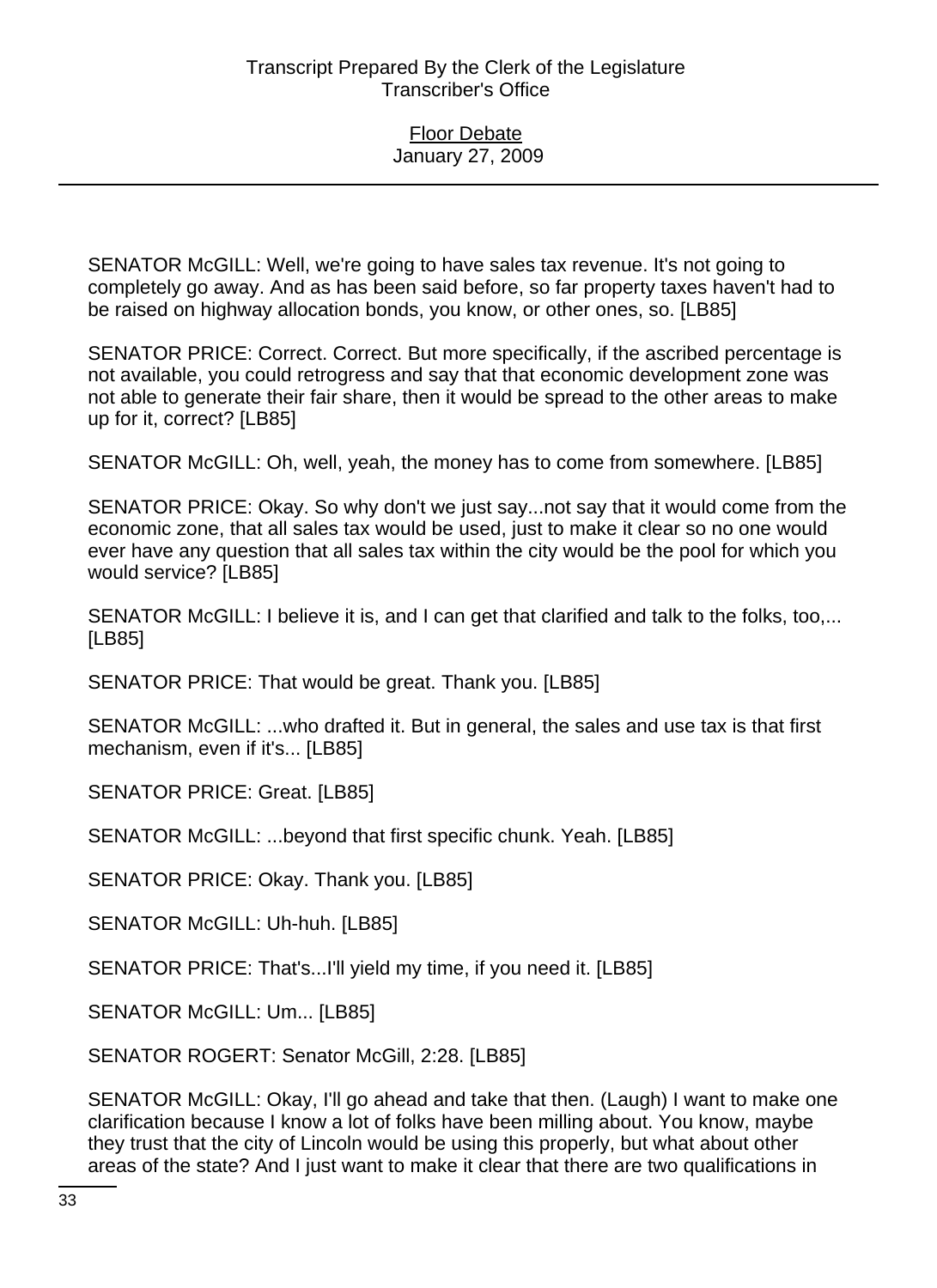#### Floor Debate January 27, 2009

this bill that are necessary for someone to use this mechanism. You have to have been growing pretty significantly really, but growing over the last 20 years, and you have to have a sales and use tax. That means that less than a dozen cities in Nebraska fall into this category, so we're not talking about a lot of cities getting themselves into a heap of trouble and too much in debt. We're talking about maybe five that would possibly use this. Omaha hasn't...they supported the bill, but they're not, you know, dying to use this, in particular. And so far we haven't heard from anybody else who really, you know, is...they may support it as an option but aren't, you know, planning to use it right away like the city of Lincoln. And so, you know, I hope that folks out there realize that this isn't something where we're opening the floodgates to every community in the state to possibly get themselves in debt and raise property taxes. Like I've noticed many of the senators asking questions about this. You don't even have...some of you don't even have cities in your area that could use this, and so you shouldn't have to be that...you shouldn't be all that worried about the impact on your own communities. I have full faith in the Lincoln City Council not to get themselves into too much trouble. And, you know, with that, thank you, Mr. President. [LB85]

SENATOR ROGERT: Senator McGill, Senator Price, thank you. Senator McGill, your light is on next. [LB85]

SENATOR McGILL: Waive. [LB85]

SENATOR ROGERT: She waives. Senator Fulton, you are next and you're recognized. [LB85]

SENATOR FULTON: Thank you, Mr. President, members of the body. I'm going to vote for this bill to move forward on Select File with thanks to the body for the debate. I would like to take this opportunity, though, to, oh, maybe shed some light on what's going through my mind because I have the sense, in listening to debate, that it's something that's going through a lot of our minds. This isn't...there's good and there's bad with this bill. It's not a pure way that can go forward such that we can fund roads. I think really what makes this bill attractive is the ability to fund roads, at least at the local level, something which we as state legislators have some responsibility to do--the provision of infrastructure for our citizens, for our state going forward. This bill would provide a tool for locales to better fund roads and infrastructure. That's the good thing. We're talking here about the principle of subsidiarity, local control. That's a good thing. It may also seem to be a bad thing because perhaps that locale will choose unwisely or choose to fund projects or fund or act, I guess would be a better way, choose to act in a way contrary to what we would like to have them act, and that's a bad thing. Perhaps this could lead, at some point down the road, to a property tax increase by way of choice. We would have granted that authority and that's why we're having a problem with this bill. That's where I have hesitation in voting for this bill. But if we come back to this principle of subsidiarity, the ability to let locales act, that's what's good about this bill and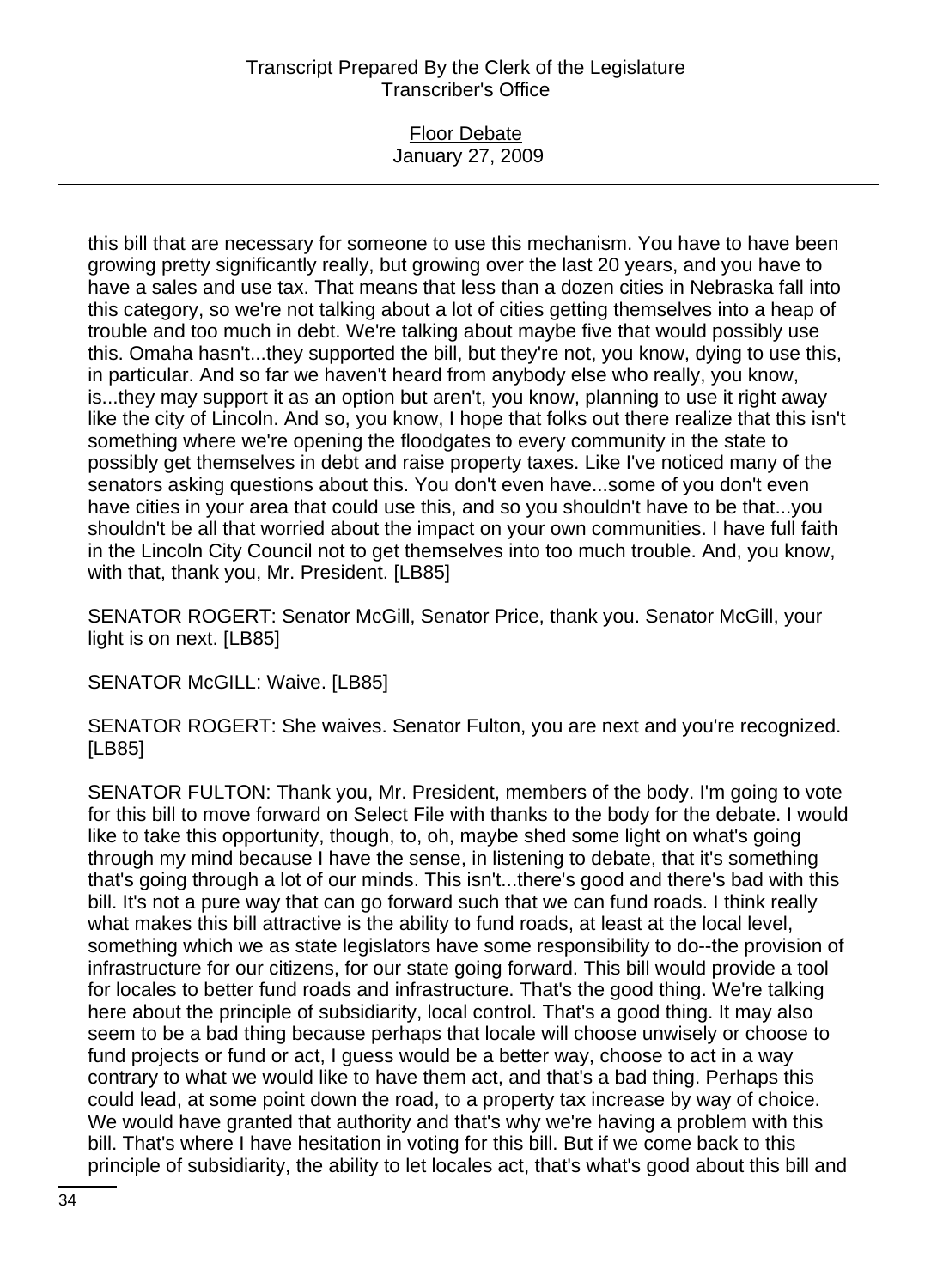### Floor Debate January 27, 2009

that's why I think we should move the bill forward. Again, we have responsibility to provide infrastructure, yet we as a state don't have a way right now that will work going forward. Right now what we have is the gas tax. And there have been other bills brought forward, other ideas, there will be other ideas, but right now our citizens, our constituents who are looking to us to provide for roads funding, right now all we have for them is the gas tax. So that's another reason why I'm willing to vote this bill forward because I haven't been able to come up with another idea that works mathematically and structurally going forward. Well, here's another idea. So if we're looking for a...oh, a purist reason or an absolute reason to vote for or against this bill, I don't think it exists. Because what we're talking about here is granting authority to locales, so there will be good and there will be bad. I just ask that we move this forward, with thanks for this debate. So if I have any more time, I'd yield it to Senator McGill, if she would like it. [LB85]

SENATOR ROGERT: Senator McGill, 2:10. [LB85]

SENATOR McGILL: I want to...I can...I'll use this time to address one issue that actually Senator Price brought up a little bit ago and many people have, and that's the economic downturn issue. Regardless of if this bill is in place or not, when there's an economic downturn a city council has to vote to either cut services or increase property taxes. With or without this bill, if there's a bad economic time, city councils are put in a bad position. They can raise property taxes if they need to. This is just a mechanism to finance some roads. And the economy is bad; they can raise property taxes as it is. And for that to really be the issue that is getting at people's guts, city councils can do it with or without this. You know, this is just a tool for them to try to develop their infrastructure and their roads in a new way. Thank you, Mr. President. [LB85]

SENATOR ROGERT: Thank you, Senator McGill and Senator Fulton. Senator Friend, you are next and recognized. [LB85]

SENATOR FRIEND: Thank you, Mr. President, members of the Legislature. I believe it's the last time I'll speak to this, but you never know when I would. I think it's a good discussion that's going on here. I said that before. I do believe, I did believe it was going to happen and I'm glad it did. There's an idea being floated around. We had some discussions with the Speaker, Senator McGill, Senator Utter, and myself to...and the idea being this: Senator Utter has filed, and I believe if you look on your Chamber Viewer, has filed an amendment on Select File to...and I haven't read it yet but it's my understanding to incorporate a vote of the people in the functional language. I also had a talk with Senator Janssen--I believe his light is on--about some ideas that...or at least one idea that he had. It's my understanding that he may be interested in those...in those discussions that our office is going to facilitate. I can tell the body this, Legislature. We will work through our research analyst, legal counsel, whatever, to work through these issues with all the parties, anybody else has ideas and concerns about this legislation.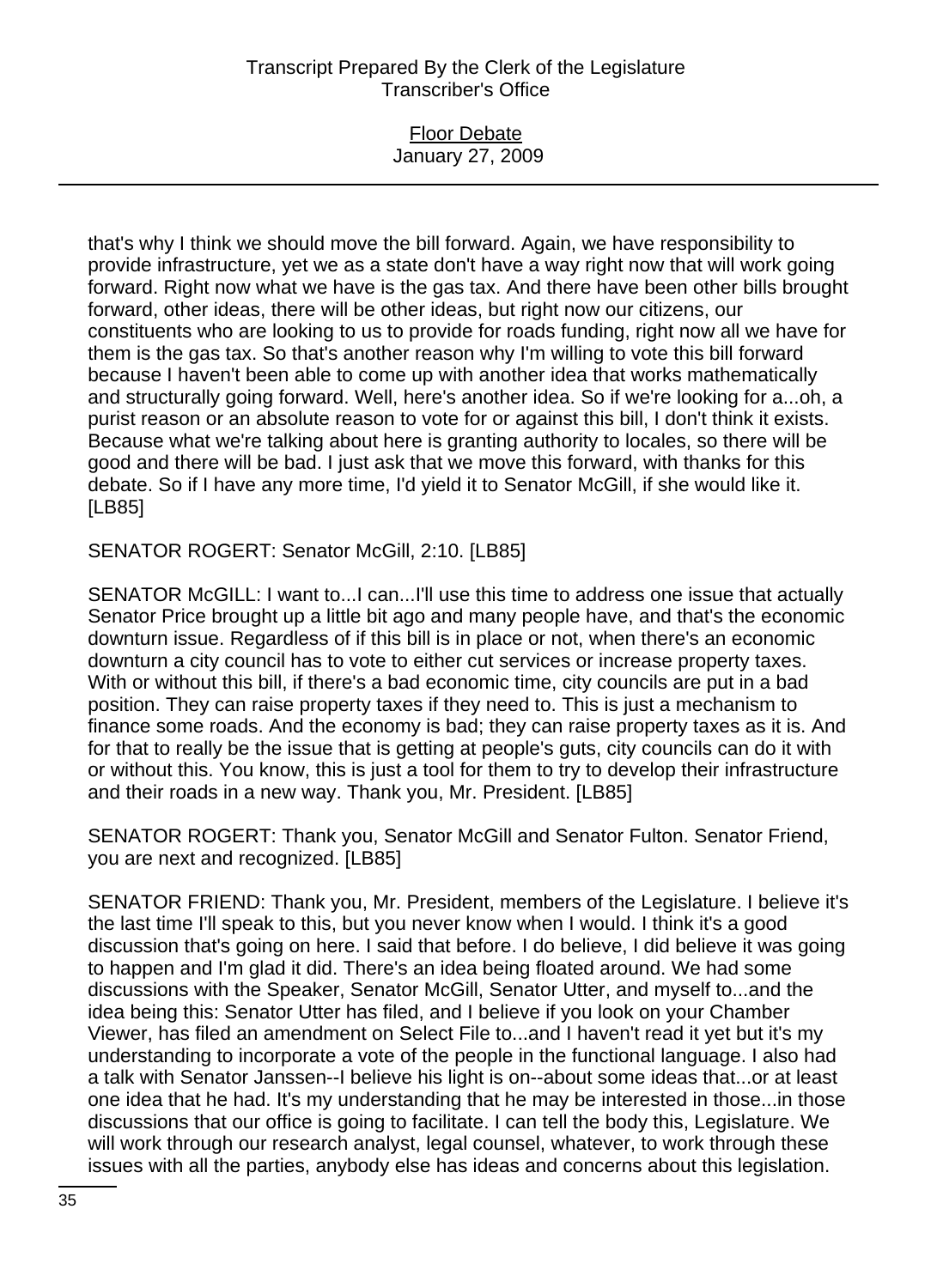### Floor Debate January 27, 2009

The discussions are going to be ongoing. I don't think I've ever done this, but I'm asking that we would actually slide this, and I've seen it done, we would actually slide this on to Select File so that we can work through some of these issues. It will actually give us time to work through some of these issues. Now, you do have my word--as half of you are smirking at me to slide a Senator McGill bill on to Select File--you do have my word that if there are concerns obviously we're going to have an opportunity to bog the process down and put a stake in the heart of this bill on Select File. You can debate all you'd like. But you also have my word that if your concerns need to be heard, they'll be heard. And Senator McGill was involved in that meeting. And I think she agreed with that...with that thought process. It doesn't mean that we're accepting and we believe in these amendments. Let me make that really clear. I'm not...I haven't even got a chance to look at the amendments. I haven't advised anybody about what they should do with them. I'm just telling you, I know there's one out there, there might be another one, and I think in order to get this discussion going I don't think we have to bracket this bill to do it. I think we can move it to Select File, have a decent debate after all of these issues are forced forward. Look, I'd be happy to answer any questions about the discussion that was ongoing here a little bit a little while ago. If not, I guess I would just respectfully ask for the advancement of LB85 to Select File, and in the time between the discussion that we're having here and the Select File there's going to be plenty of discussion and work done on this piece of legislation. Thank you, Mr. President. [LB85]

## SENATOR LANGEMEIER PRESIDING

SENATOR LANGEMEIER: Thank you, Senator Friend. Those wishing to speak, we have Senator Adams, Campbell, Stuthman, Wightman, Pirsch, and others. Senator Adams, you're recognized. [LB85]

SENATOR ADAMS: Thank you, Mr. President. And, Senator McGill, at the end of my comments I'm going to give you some time to respond, if you want. Since I last spoke, I have been asking a lot of questions and trying to get my hands around this, and a lot of people have provided some good insight and some of my questions have been answered. So here's the question that continues to gnaw at me a bit, and I'm going to give you a moment to respond. If I think at the various bonds that a municipality can issue, if it's for water and sewer we can issue those bonds without a vote and we're going to pledge a revenue stream, either an assessment, a front footage assessment against the properties that benefit from the water and sewer or we could pledge the fee structure and the city council, without a vote of the people, just a city council vote, can adjust the fee structure to pay on that bond. If it's a street bond--we're going to build a new street--we're going to pledge an assessment, a front footage assessment, which by state law we've even gone to a vote of the people on that one to ask the front footage if they're okay with that. And if they are, we issue the bonds and we've encumbered that title and we're pledging the assessment along that street. If I'm going to do a TIF project and I'm going to issue bonds, and those bonds anywhere out to 15 years, we don't go to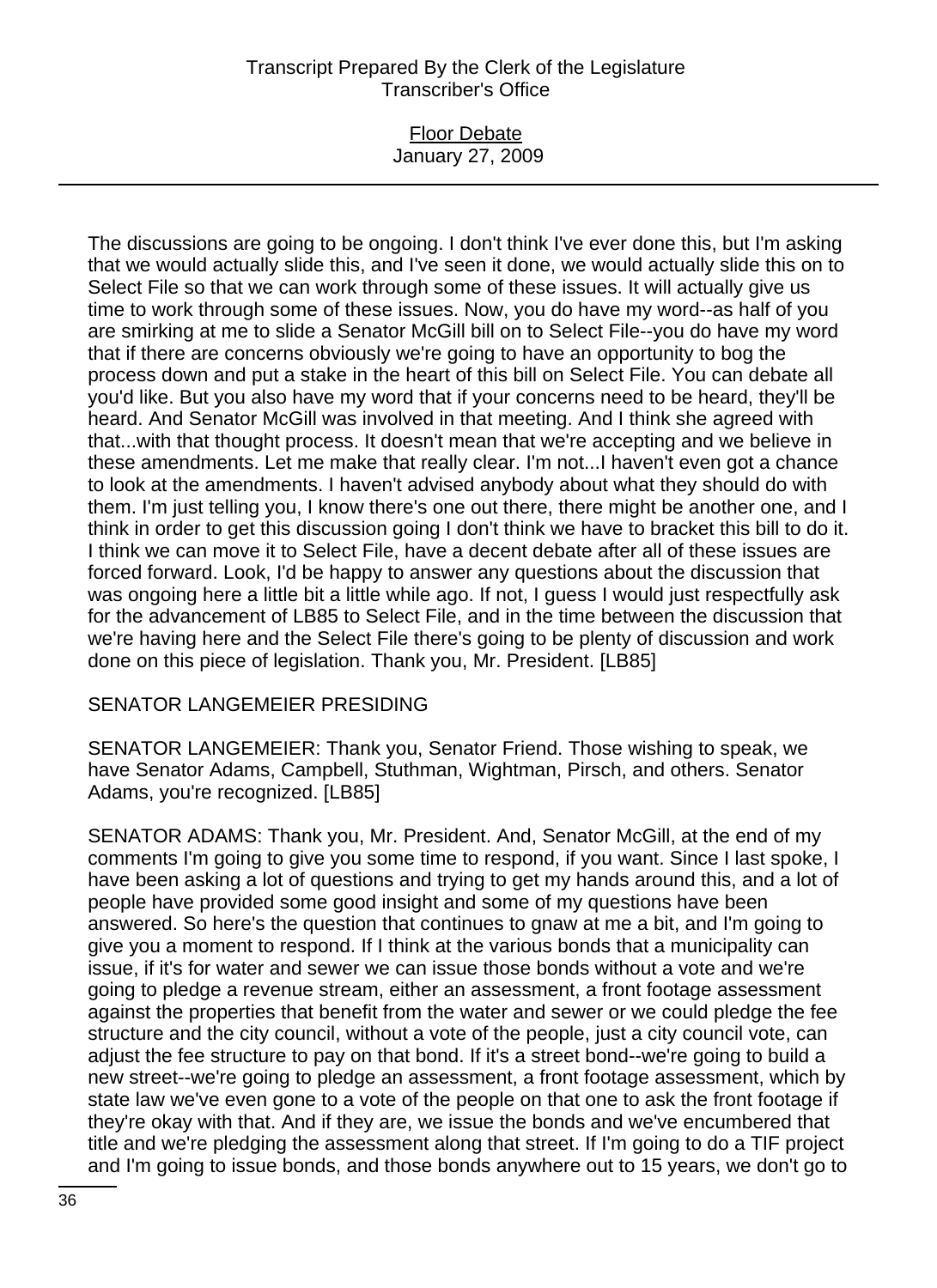### Floor Debate January 27, 2009

a vote of the people on that one but we have...we still have a dedicated revenue stream, in effect. Now, it's slightly more nebulous, but if the city council and the redevelopment authority of that community have done a good job reviewing the project, what we're saying is we're going to pledge the increment off of this project, the increment that it will gain off of this project, to the revenue stream that this bond will take to retire over 8 years, 10 years, 15 years, whatever they've agreed on. So what I'm working out in my mind is we have all of these different kinds of bonds that are issued and, generally, there is a pledge of some kind of revenue stream to them and none of them that I've described have we gone to a vote to the people on. Now, if I want to build a swimming pool, now I'm going to have to do a GO, a general obligation, and in effect what I'm doing, I'm pledging the property tax base of the community towards that bond. Now, if I'm going to do that, by law I'm going to have to ask the people. Okay. Now I've got this thing narrowed down and now I'm going to give you time to respond. So correct me if I'm not thinking right, Senator McGill, but the way I'm envisioning this right now, aren't we pledging, in effect, the sales tax base of the municipality towards a bond and that sales tax base, if we're going to ask the voters on the property tax base to be obligated, the question that I'm wrestling with now, as I better understand what you're trying to do, is should we also ask the voters of that sales tax base whether they're willing to pledge to that project? And I give you whatever time I have to respond to that. Thank you. [LB85]

SENATOR LANGEMEIER: Senator McGill, 1:20. [LB85]

SENATOR McGILL: Your analysis is correct and I can understand why you feel a little unsettled and other people in here feel unsettled. It is different than what we've done before. There is no exact model. You know, you're comparing it to the property tax situation with bonding and then there are the other revenue sources. This is something entirely new, and so we need to make a decision on if we think this new idea and this new tool is something worth investing in or not. I mean, everything you've said is absolutely correct. I think this is a worthy avenue to pursue. I think the city of Lincoln needs it to happen. But what you're wrestling with, that is exactly what we're deciding in here. And it's been a great debate as we try to figure out what our role and what the local government role should be when it comes to pledging our tax dollars to bonds, and that's something I guess we're going to have to decide. Thank you, Mr. President. [LB85]

SENATOR ROGERT PRESIDING

SENATOR ROGERT: Thank you, Senator McGill. Wishing to speak are Senators Campbell, Stuthman, Wightman, and others. Senator Campbell, you are recognized. [LB85]

SENATOR CAMPBELL: Thank you, Mr. President and members of the body. I will be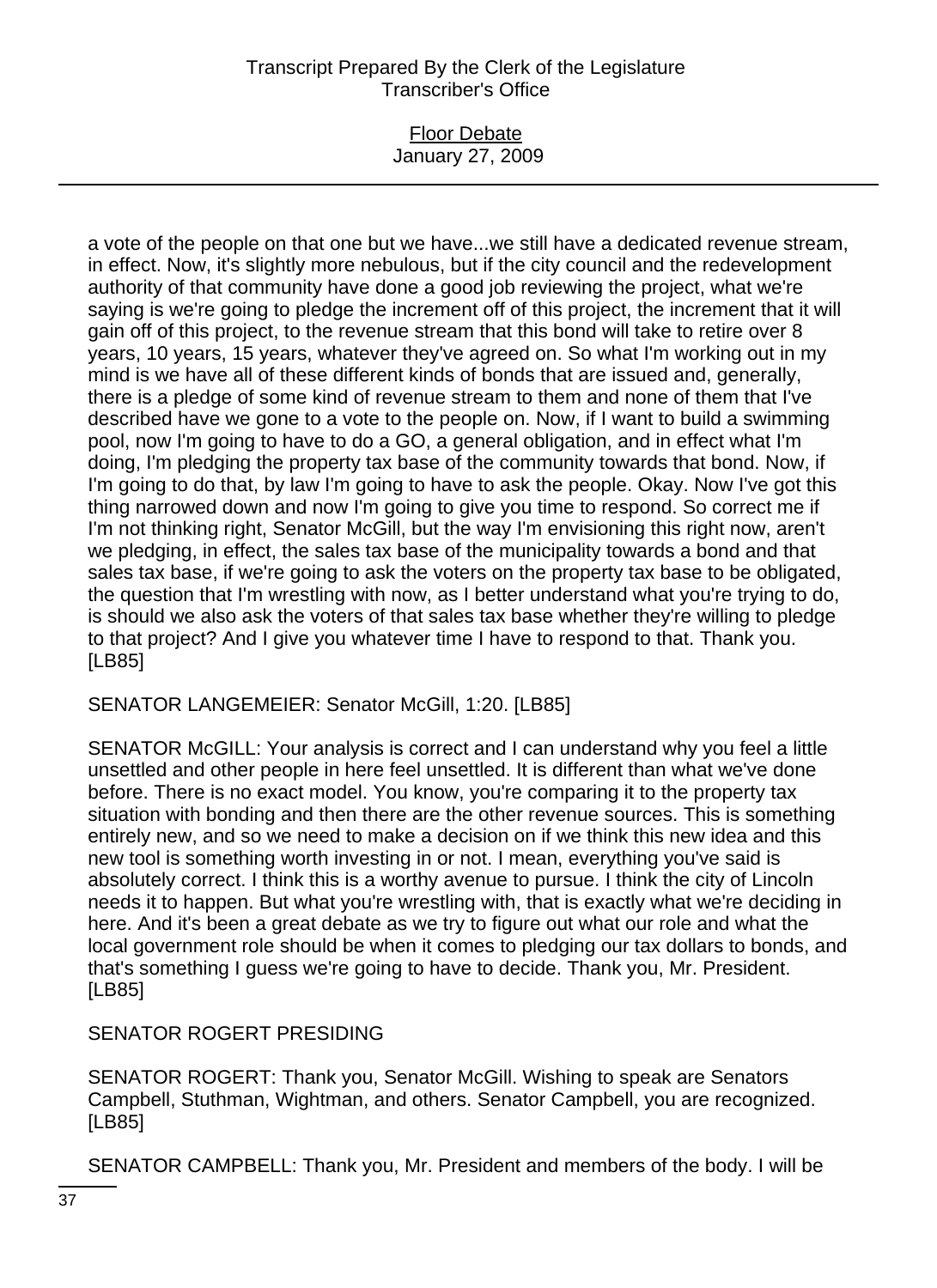### Floor Debate January 27, 2009

short in my remarks. I do support the bill because I think it's a tool that can be used by our cities to manage their growth. Lincoln has gone through some very impressive growth periods. It needs as many tools as it can get. One of the things that we have learned in Lincoln over the last couple of years is that a great amount of the infrastructure and improvements has been paid for by the developers who are putting in those areas. This would give us a tool in Lincoln to partner with the private sector as we begin to put the infrastructure into place. And with that, I'll yield any of my remainder time to Senator McGill. [LB85]

SENATOR ROGERT: Senator McGill, 4:08. [LB85]

SENATOR McGILL: Thank you. I'll take this second to bring into the debate an issue that was just brought to me by the committee counsel that he thought would be a good thing to add into this discussion and that's, you know, when a city wants to bond, they have to go through the financial community to be approved for those bonds. And that is...that community will ensure that the bonds can be paid back, that those are...that that's a reasonable investment for everybody. So as we're having this discussion, remember that they are there, they have to approve the bonds and there's that element of accountability and guidance that goes along with the city council when they're making these decisions. Thank you, Mr. President. [LB85]

SENATOR ROGERT: Thank you, Senator McGill and Senator Campbell. Senator Stuthman, you are next and recognized. [LB85]

SENATOR STUTHMAN: Thank you, Mr. President, members of the body. I would like to ask Senator McGill a couple questions, if I may. [LB85]

SENATOR ROGERT: Senator McGill, would you yield to a question? [LB85]

SENATOR McGILL: Yes. [LB85]

SENATOR STUTHMAN: Senator McGill, the way I have understood this is that the growth of a community since 1988 or the 20 years,... [LB85]

SENATOR McGILL: Uh-huh. [LB85]

SENATOR STUTHMAN: ...utilizing that percentage, can establish a percentage that the municipality...to utilize that percent that they agree upon or vote upon for utilization of the money for infrastructure. Now, does this mean the infrastructure of a new growth area or is that it can be utilized through the community? The way I understand it, it could be utilized--let's just use Lincoln as... [LB85]

SENATOR McGILL: Yeah. [LB85]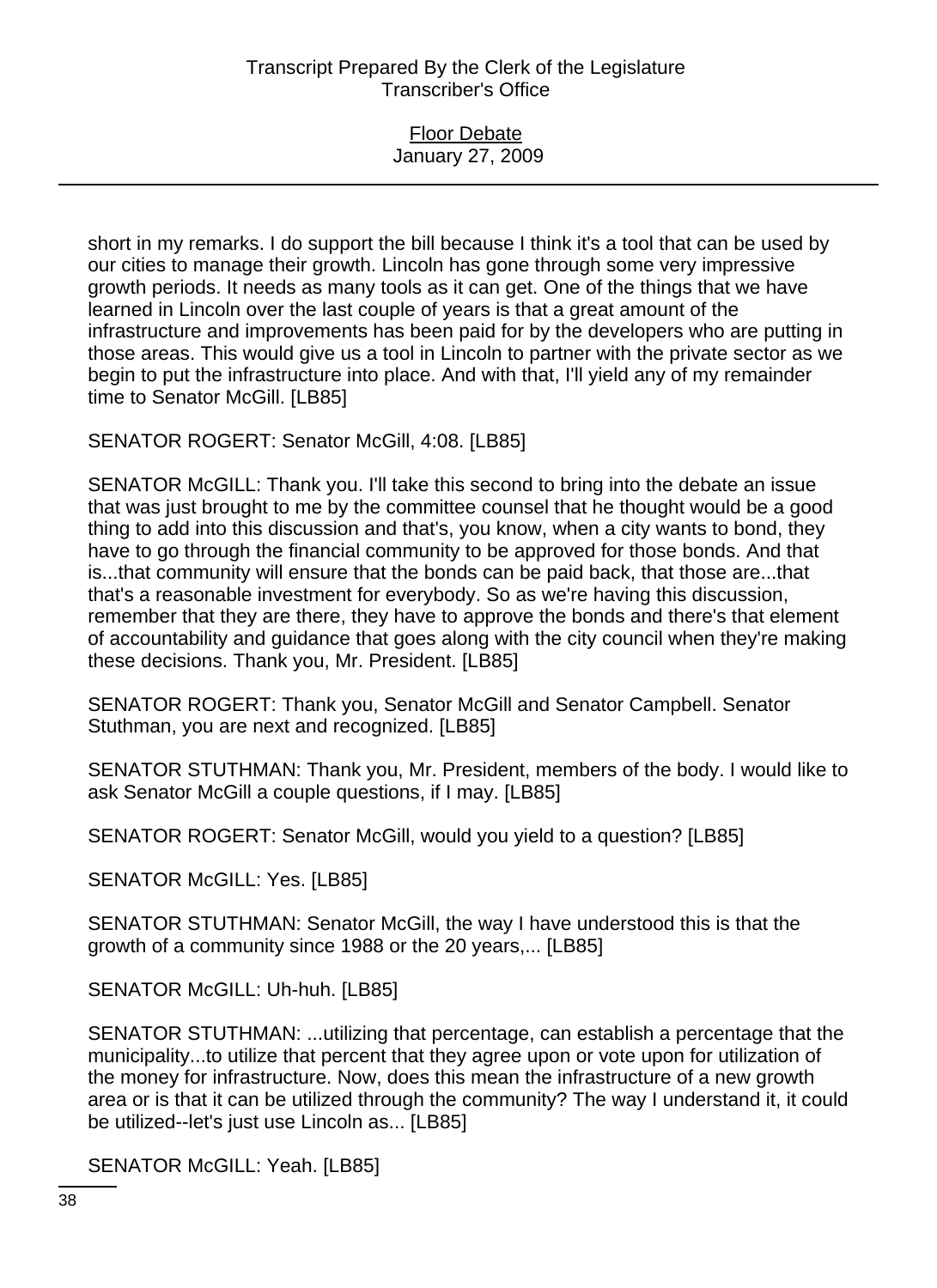SENATOR STUTHMAN: ...an example--it could be used anywhere in Lincoln to improve streets? [LB85]

SENATOR McGILL: It could. The way it's drafted right now, it could be used anywhere in the city. [LB85]

SENATOR STUTHMAN: Okay. In the bill, it states that any municipality that has established an urban growth district. Does that mean that, you know, outside of that area, what has grown in the last 20 years, does that mean that they can...they can designate a district of ten acres that they want to develop? [LB85]

SENATOR McGILL: No. It has to be part of the city limits right now. [LB85]

SENATOR STUTHMAN: It has to be part of the city limits right now. [LB85]

SENATOR McGILL: Yeah, has to be a part of the city right now. [LB85]

SENATOR STUTHMAN: But even if it's a part of the city limits and it's an area that hasn't been developed, would that mean that it's a new growth area? I'm trying to differentiate between... [LB85]

SENATOR McGILL: Well, the money could be spent there then, Senator Stuthman,... [LB85]

SENATOR STUTHMAN: Okay. [LB85]

SENATOR McGILL: ...to help develop that part of town. [LB85]

SENATOR STUTHMAN: Develop that. [LB85]

SENATOR McGILL: Yeah, the money could be used for that. [LB85]

SENATOR STUTHMAN: That money will be utilized to maybe...have the...improve/establish the streets... [LB85]

SENATOR McGILL: Establish the streets, yes. [LB85]

SENATOR STUTHMAN: ...in an area that isn't developed but... [LB85]

SENATOR McGILL: Um-hum. [LB85]

SENATOR STUTHMAN: ...yet it is in the corporate... [LB85]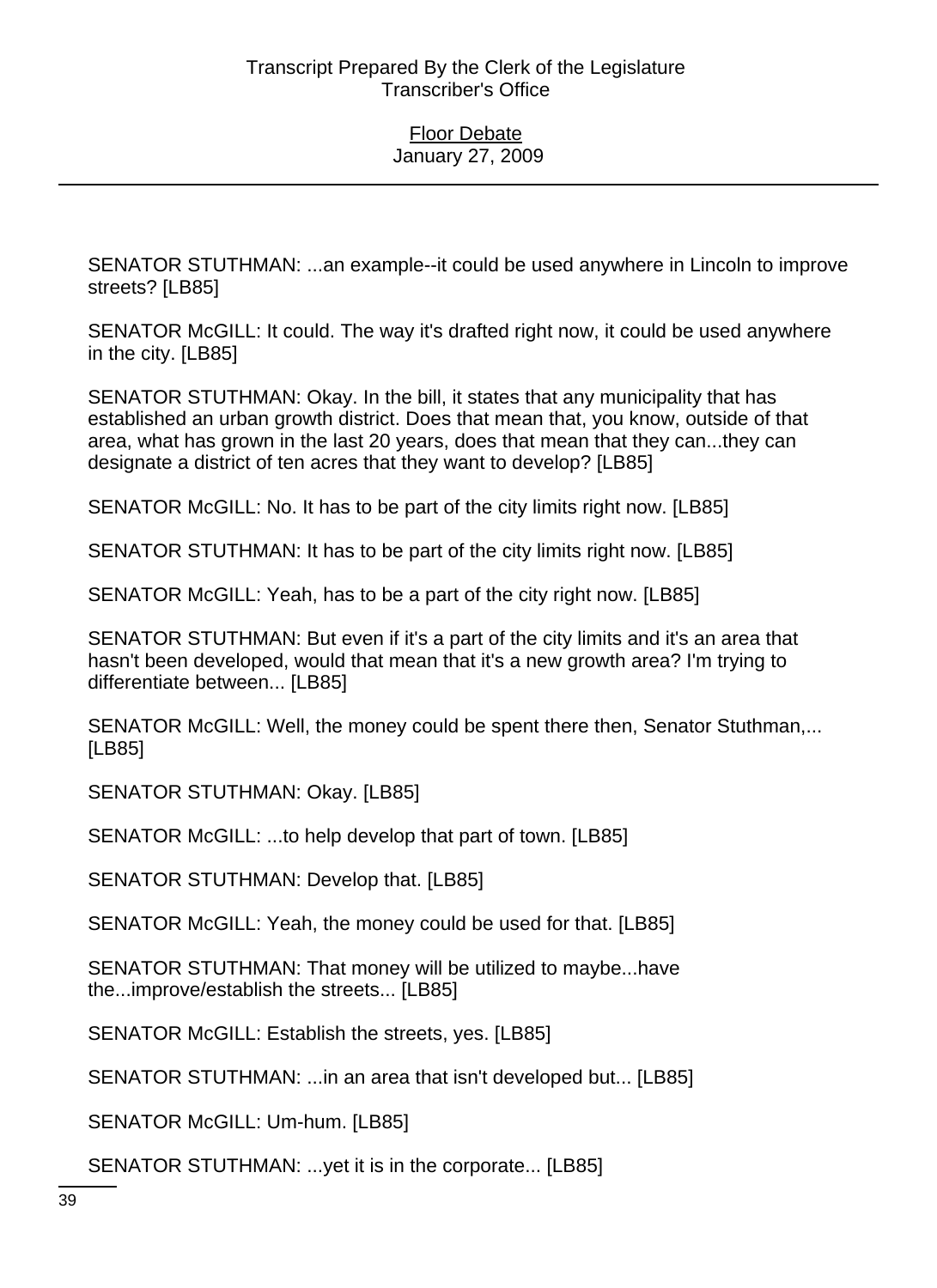SENATOR McGILL: Yeah. [LB85]

SENATOR STUTHMAN: ...limits of the city. [LB85]

SENATOR McGILL: Yes. [LB85]

SENATOR STUTHMAN: Then that would be the establishment of an urban growth district. I'm trying...you know, new districts is what I'm trying to...trying to establish. You know, when is it a new district and when are they going to pay for the infrastructure of a new district compared to repair and remodel? [LB85]

SENATOR McGILL: I think that what we've titled these is getting you confused perhaps and maybe we can talk. Maybe I can show you a map of the city and that might help explain it to you. But the urban growth district is a part of what is Lincoln right now. [LB85]

SENATOR STUTHMAN: And that is already developed? [LB85]

SENATOR McGILL: Largely, yes, which is why there's already sales tax revenue coming from that part of town and, yes. [LB85]

SENATOR STUTHMAN: So in other words, it's an area that has been developed, like an area in the community, and they designate... [LB85]

SENATOR McGILL: Yeah, like the SouthPointe mall area. [LB85]

SENATOR STUTHMAN: SouthPointe mall and they designate that's going to be our established... [LB85]

SENATOR McGILL: Um-hum. [LB85]

SENATOR STUTHMAN: ...urban growth district. [LB85]

SENATOR McGILL: Growth district. Um-hum. [LB85]

SENATOR STUTHMAN: And a percentage of the total growth of that community is the way of establishing that percentage of sales tax use. [LB85]

SENATOR McGILL: The physical growth, so from X Street to Y Street, from First to Second, if that's 1 percent of the city, then we end up using 1 percent of the city's sales tax towards the bonds. [LB85]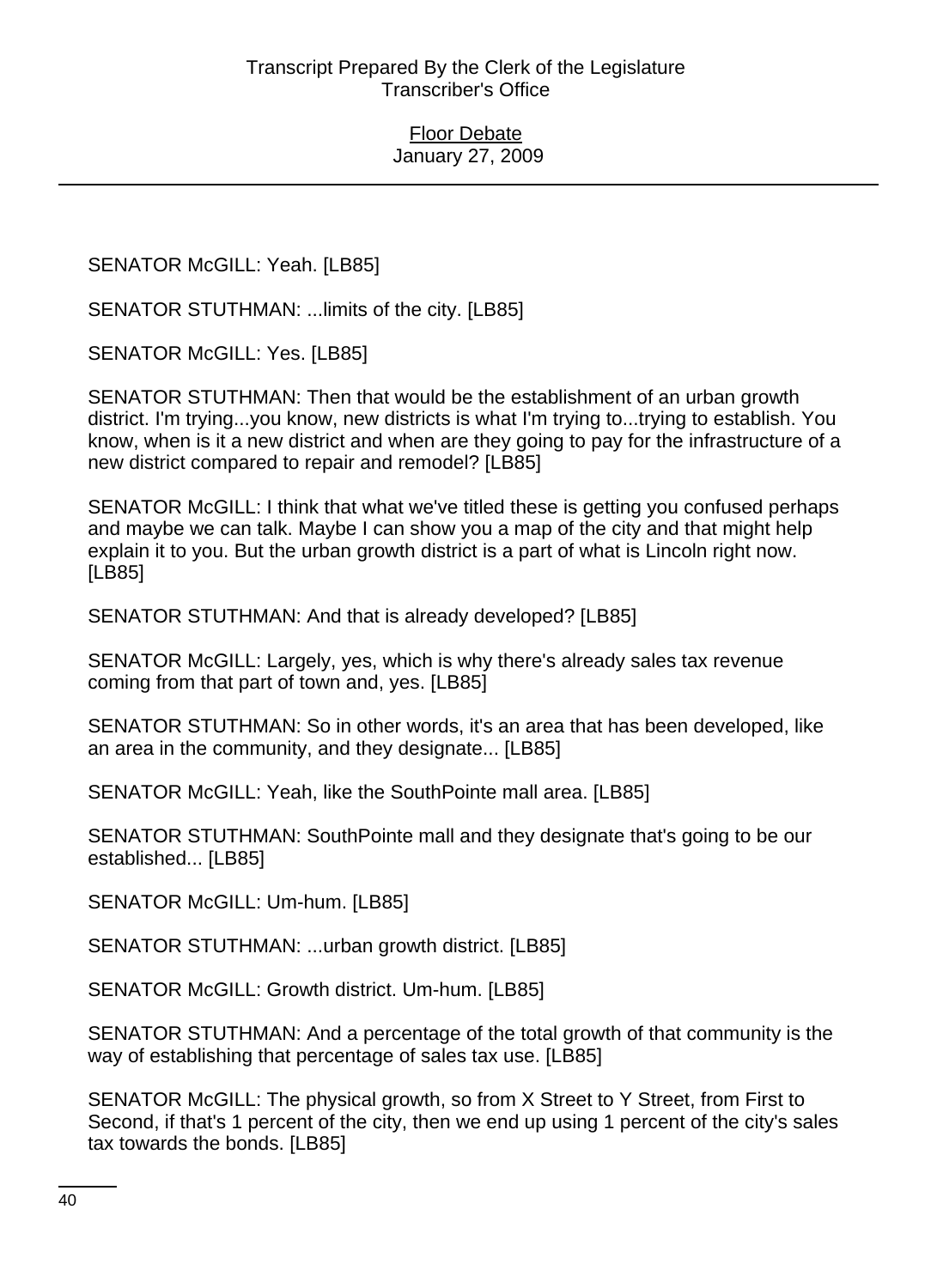SENATOR STUTHMAN: And it could be...depending upon what they decide upon, they could have a lot bigger area? They could have a 10 percent area? [LB85]

SENATOR McGILL: Yeah, it could be bigger but, remember though, the financial community has to approve those bonds and so it's not going to get out of control. When you were saying what if it was 40 percent, you know, growth, that's not going to happen. It's not. (Laugh) [LB85]

SENATOR STUTHMAN: No, I'm sure that it won't happen, but it could happen because there's been a 40 percent growth in the community since 1998 (sic) and they could establish that complete 40 percent of that district... [LB85]

SENATOR ROGERT: One minute. [LB85]

SENATOR STUTHMAN: ...as a growth area. [LB85]

SENATOR McGILL: Theoretically, they could try, but the financial community would not allow them to do that. [LB85]

SENATOR STUTHMAN: I'm sure they wouldn't, but it is a possibility. It could happen. [LB85]

SENATOR McGILL: They wouldn't be allowed to do it. [LB85]

SENATOR STUTHMAN: Yes, I'm sure it won't happen but it could. And I'm sure they won't, you know, designate the total area. They'll probably just designate an area that has a good...been a good resource of revenue that has brought in a lot of sales tax to a community and utilize that for the infrastructure and the repair and maintenance of the complete area of the city, correct? [LB85]

SENATOR McGILL: I guess I missed the beginning of that question. I'm sorry. [LB85]

SENATOR STUTHMAN: The dollars that are utilized, the 2 percent or whatever they come up with and the dollars generated by that, can be used for improvements throughout the city of Lincoln. [LB85]

SENATOR McGILL: Yes. Yes, they can. [LB85]

SENATOR STUTHMAN: And not designated just to that district but to... [LB85]

SENATOR McGILL: Yeah, they can be used anywhere. [LB85]

SENATOR STUTHMAN: ...anywhere in the community. [LB85]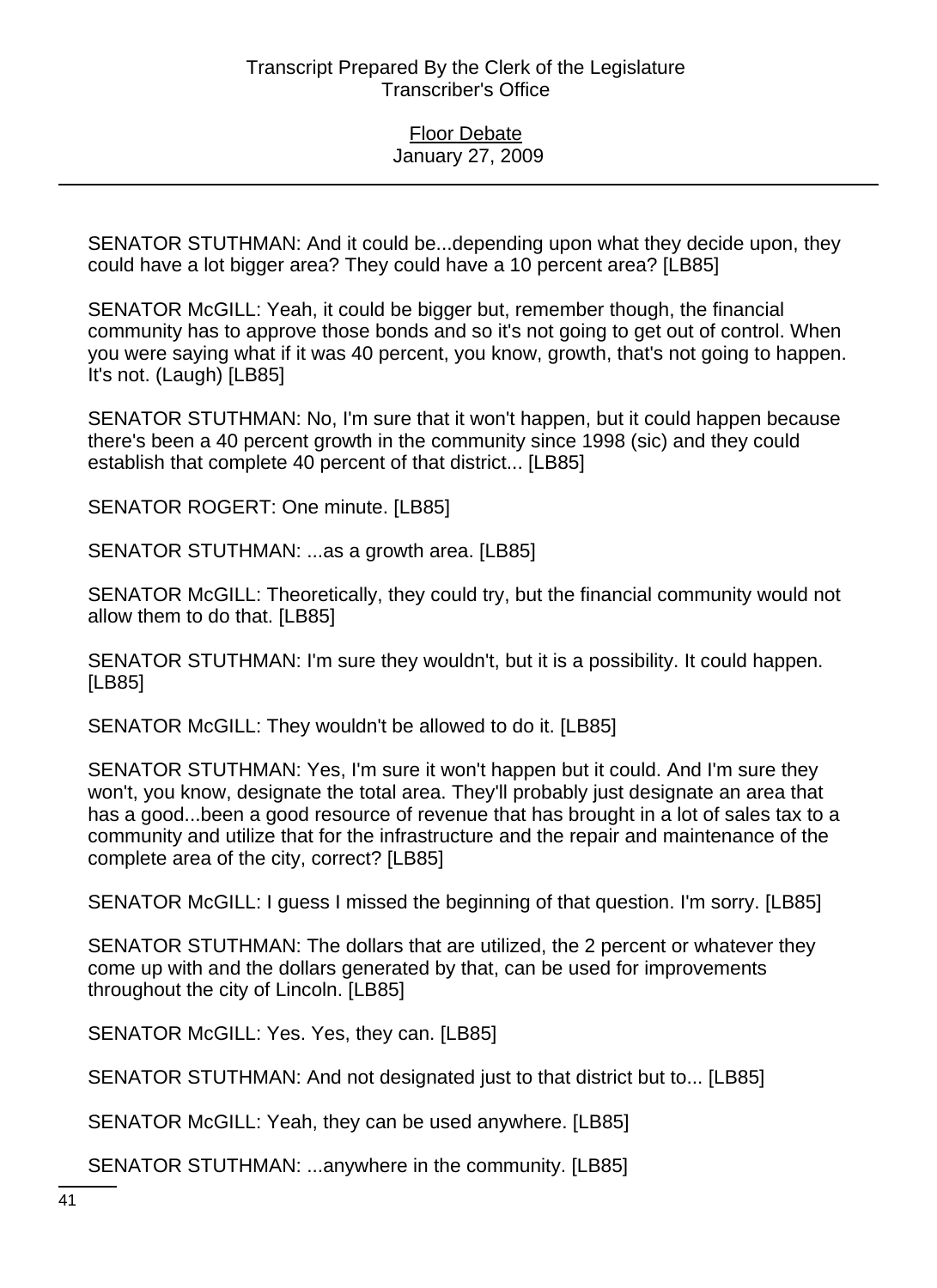SENATOR McGILL: Yeah. [LB85]

SENATOR STUTHMAN: Thank you, Senator McGill. [LB85]

SENATOR McGILL: Uh-huh. [LB85]

SENATOR ROGERT: Thank you, Senator Stuthman. Wishing to speak, Senators Wightman, Pirsch, Janssen, Utter, and others. Senator Wightman, you are next and recognized. [LB85]

SENATOR WIGHTMAN: Thank you, Mr. President, members of the body. My term here or time here will be short. I just have one question, if Senator McGill would yield to a question. [LB85]

SENATOR ROGERT: Senator McGill, will you yield to a question? [LB85]

SENATOR McGILL: Yes. [LB85]

SENATOR WIGHTMAN: Senator McGill, I've discussed this with you personally and I sense some of the opposition here is the fact that this would be a rather encompassing bill that could include every municipality in the state of Nebraska and does include every municipality in the state of Nebraska. Is that your understanding? [LB85]

SENATOR McGILL: Well, you have to have been growing and you have to have a sales tax. [LB85]

SENATOR WIGHTMAN: Okay. I understand that. [LB85]

SENATOR McGILL: Yeah, but... [LB85]

SENATOR WIGHTMAN: But that still is going to include a number of municipalities. [LB85]

SENATOR McGILL: Maybe a dozen at most, but yes. [LB85]

SENATOR WIGHTMAN: But by the fact that it has to be growing, I know there's a provision in there that says that the area has to have been incorporated into the city or annexed into the city after 1988. Is that correct? [LB85]

SENATOR McGILL: Yes. [LB85]

SENATOR WIGHTMAN: Is there another one that...another provision in here that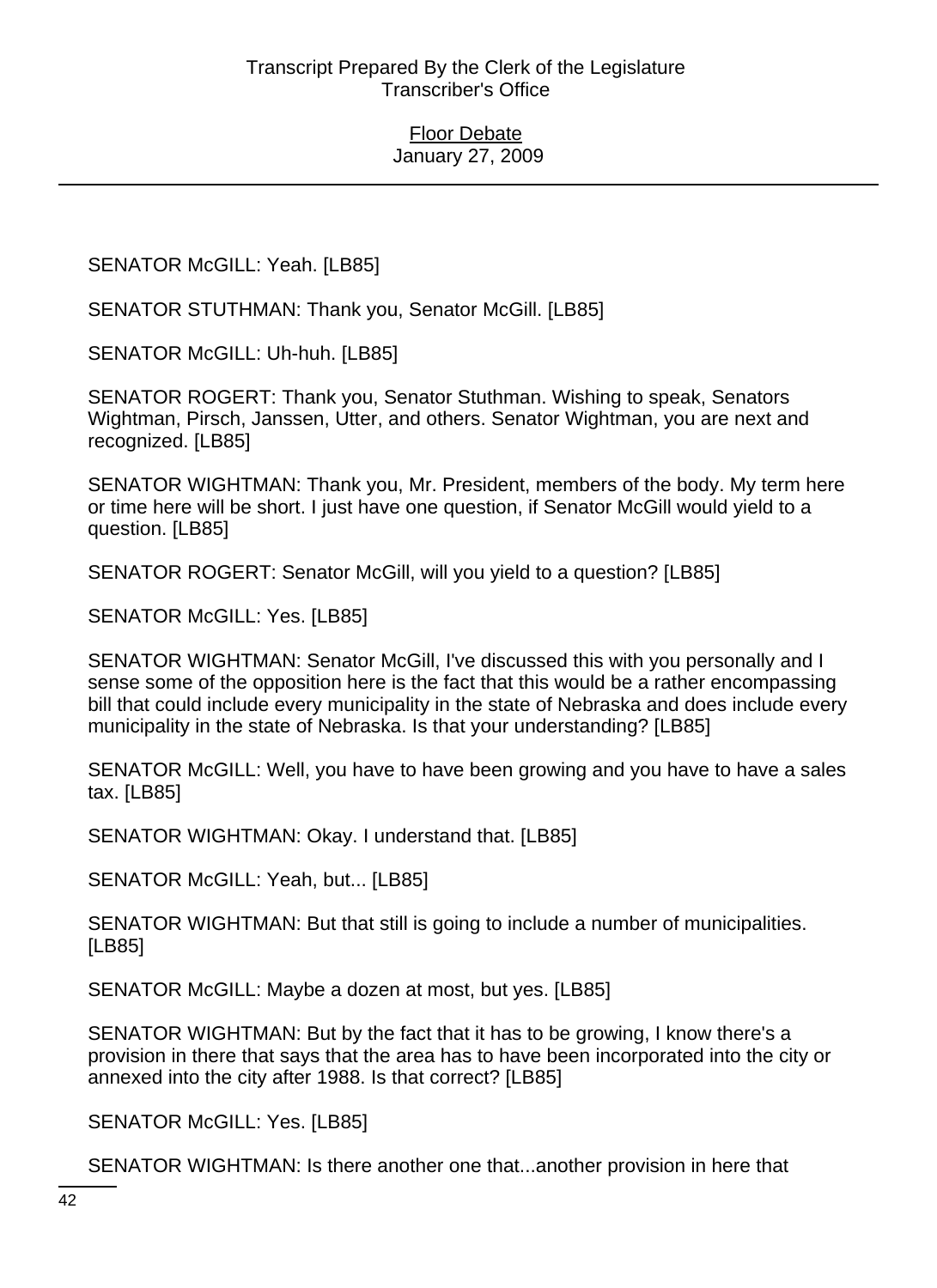requires growth other than that? [LB85]

SENATOR McGILL: I don't believe so. [LB85]

SENATOR WIGHTMAN: So really, that's the sole test, though. You might not be growing now, but somewhere around 1988 you probably had to be growing. Is that correct? [LB85]

SENATOR McGILL: That's true. If you were growing in the early nineties, then that could be used, yes. [LB85]

SENATOR WIGHTMAN: So my question is, was any thought given to limiting the applicability of this legislative bill to cities of the primary class, which is the ones you're seeking to satisfy here? [LB85]

SENATOR McGILL: We have discussed it and it's something that can be part of the conversation and dialogue and part of that discussion between now and Select File about what amendments may be appropriate to help satisfy the body and be able to move the bill forward. [LB85]

SENATOR WIGHTMAN: So without committing yourself now, you at least say that you would give that consideration... [LB85]

SENATOR McGILL: Yes. [LB85]

SENATOR WIGHTMAN: ...on Select File. [LB85]

SENATOR McGILL: Yes, I'd be open to discussing that between now and then, and I know there are some amendments that I will not support but that's one that I think should be an active part of the dialogue. [LB85]

SENATOR WIGHTMAN: Thank you, Senator McGill. Thank you, Mr. President. [LB85]

SENATOR ROGERT: Thank you, Senator Wightman. Senator Pirsch, you're recognized. [LB85]

SENATOR PIRSCH: Thank you very much, Mr. President, members of the body. I wonder if Senator McGill might yield for a question or two. [LB85]

SENATOR ROGERT: Senator McGill, will you yield to a question? [LB85]

SENATOR McGILL: Why not? [LB85]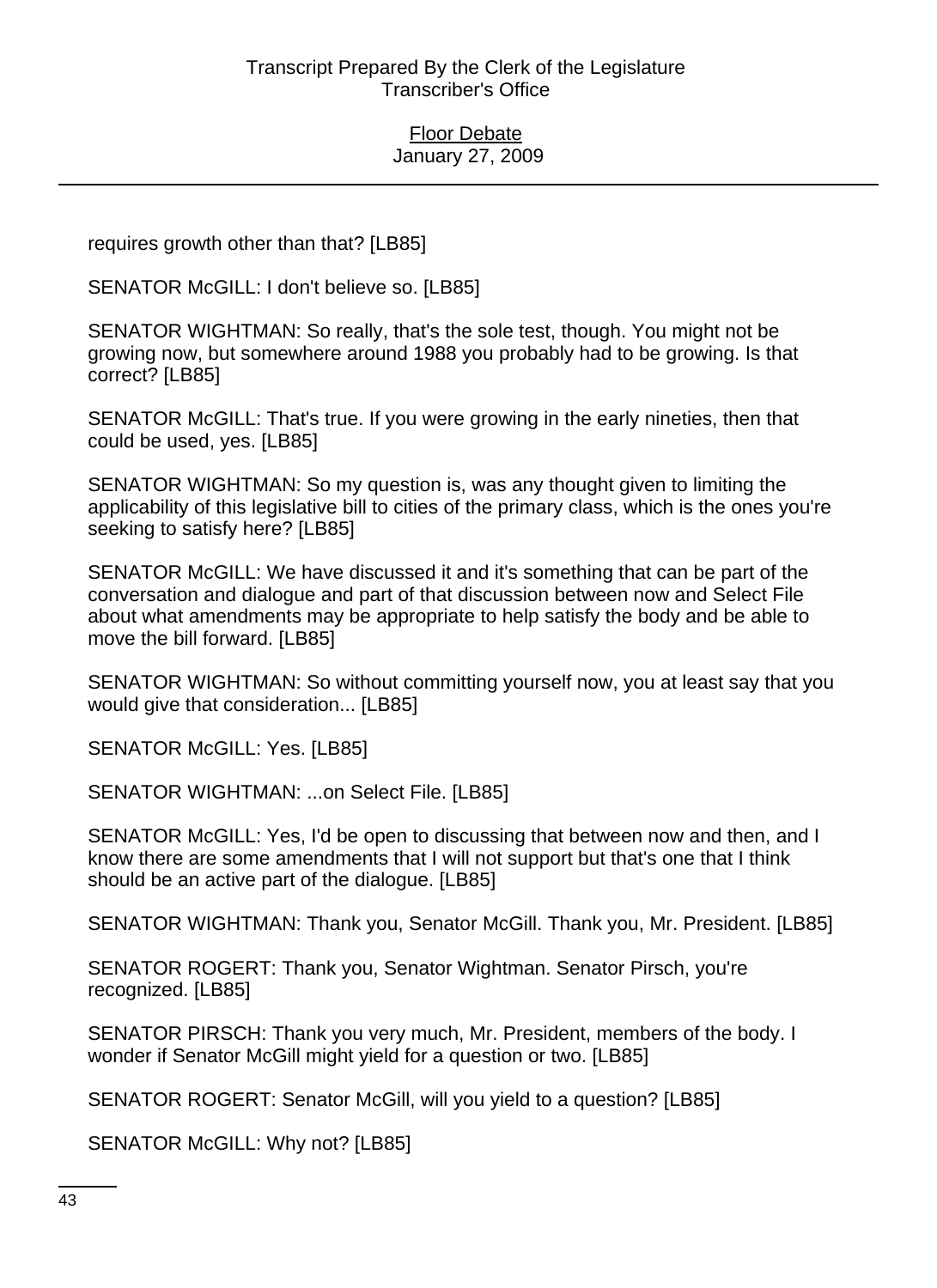### Floor Debate January 27, 2009

SENATOR PIRSCH: Okay. And this time I'll try to leave you more than 25 seconds at the end of this to make any follow-up comments. But with respect to the bill, page 3, line 6, well, for that matter, the word "infrastructure" is used in...throughout other areas of the bill as well, I believe, but my question is, is the term "infrastructure," which is used as a term for which the funds can be used on, is that defined anywhere specifically in law? [LB85]

SENATOR McGILL: I do not believe so and that's a discussion I've had with Senator Price, actually, and one of those discussions between now and Select File I think could be clarifying what specifically that language means. I know when it was drafted we wanted to give the city councils the maximum amount of leeway possible with what those infrastructure needs might be, but I think that's something we can definitely work out and try to get honed into something more exact. [LB85]

SENATOR PIRSCH: Okay. Similarly, the term...and used on page 2, line 15 and 16, and here's the complete sentence, which starts in line 14, "An urban growth district may be in an area along the edge of a municipality's boundary or in any other growth area designated by the governing body." Is the term "growth area" set forth or defined in law or is that just subject to one's interpretation as well? [LB85]

SENATOR McGILL: Well, it's just what's in the language of this legislation itself a few lines later. That's within the municipality's corporate limits and outside the municipality's corporate limits as they existed on January 1, 1988. That is... [LB85]

SENATOR PIRSCH: Sure, and that would be a limiting... [LB85]

SENATOR McGILL: That... [LB85]

SENATOR PIRSCH: ...feature that... [LB85]

SENATOR McGILL: Yes. [LB85]

SENATOR PIRSCH: ...anything that didn't exist in 1988 but does now exist would be the total universe then. And then,... [LB85]

SENATOR McGILL: Yeah. [LB85]

SENATOR PIRSCH: ...as a further restriction perhaps, although it's nebulous, it must be a growth area designated by the governing boundary. But you would see that that probably is open to interpretation if not defined then. [LB85]

SENATOR McGILL: Yeah. [LB85]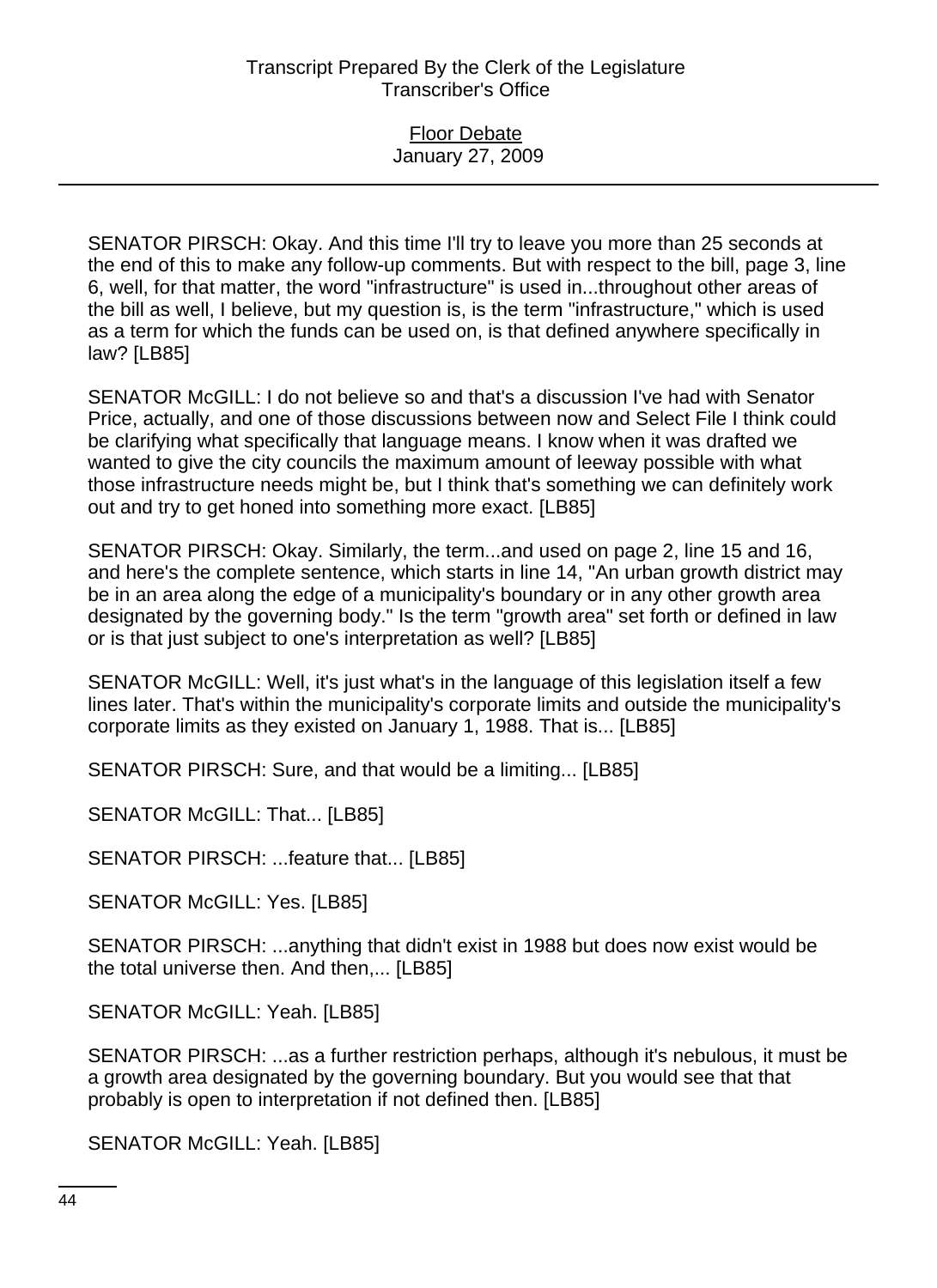SENATOR PIRSCH: Okay. I'll cede the balance of my time to Senator McGill. [LB85]

SENATOR McGILL: I think I'll waive that for now. Thanks. Thank you. [LB85]

SENATOR ROGERT: Thank you, Senator Pirsch and McGill. Senator Janssen, you are next and you are recognized. [LB85]

SENATOR JANSSEN: Thank you, Mr. President, members of the body. I'm fresh off the Fremont City Council, so some of this is relevant to me. I keep hearing that we don't get a chance to vote on these bonds, there's no chance to vote on this. Really, there is a chance for the people to vote. Of course, as we all know, the city council is elected. I think I went out and campaigned for that and to represent the people. But that said, in Fremont we also have three hearings before these bonds come before you. There's a public hearing on these bonds, so if the people have a concern they can come to the city council meetings and relay those concerns or they can relay them at the coffee shop or wherever they want to relay them. Furthermore, if they really, really don't like it and the council acts on it, they can petition and bring a vote to the people. That's a lot of work, but the point is it's being portrayed as the people don't get a chance to speak on it, and they do. I did look at Senator Utter's amendment in talking to him. I guess I didn't look at it, I apologize, but...and I kind of looked at that. It does give the people a chance to vote on it but, in reality, wouldn't that just become a general obligation bond then? So kind of what's the point of the bill if that amendment is accepted to it? So I'm still out to sea on this. What I don't like about it--and possibly, Senator McGill, you can answer the question, I'll yield the balance of the time when I'm done presenting--is...and maybe this was said, I apologize, but what is the levy lid for Lincoln? Is Lincoln close to the levy lid? If I were supportive of something like this, I'd like to see...when you talk local control that they're saying we want local control, I'm saying, fine, you do have local control. You have a levy lid. And if you're not close to it, you shouldn't get to use this new bonding authority. So get to your levy lid and then this new bonding authority will be available. But right now they're saying we have roads projects, the roads need our help, the roads need our help. I understand that. You have taxing authority on the local level; use it. I know it's not politically fun but it is their authority to use it. And so that's what I would say on that and I yield the balance of my time to Senator McGill. Thank you, Mr. President. [LB85]

SENATOR ROGERT: Senator McGill, 2:45. [LB85]

SENATOR McGILL: Waive right now while I do some research, too, on some of the things that he just talked about. [LB85]

SENATOR ROGERT: Thank you, Senator McGill and Senator Janssen. Those wishing to speak, Senators Utter, Wallman, and Haar. Senator Utter, you're recognized. [LB85]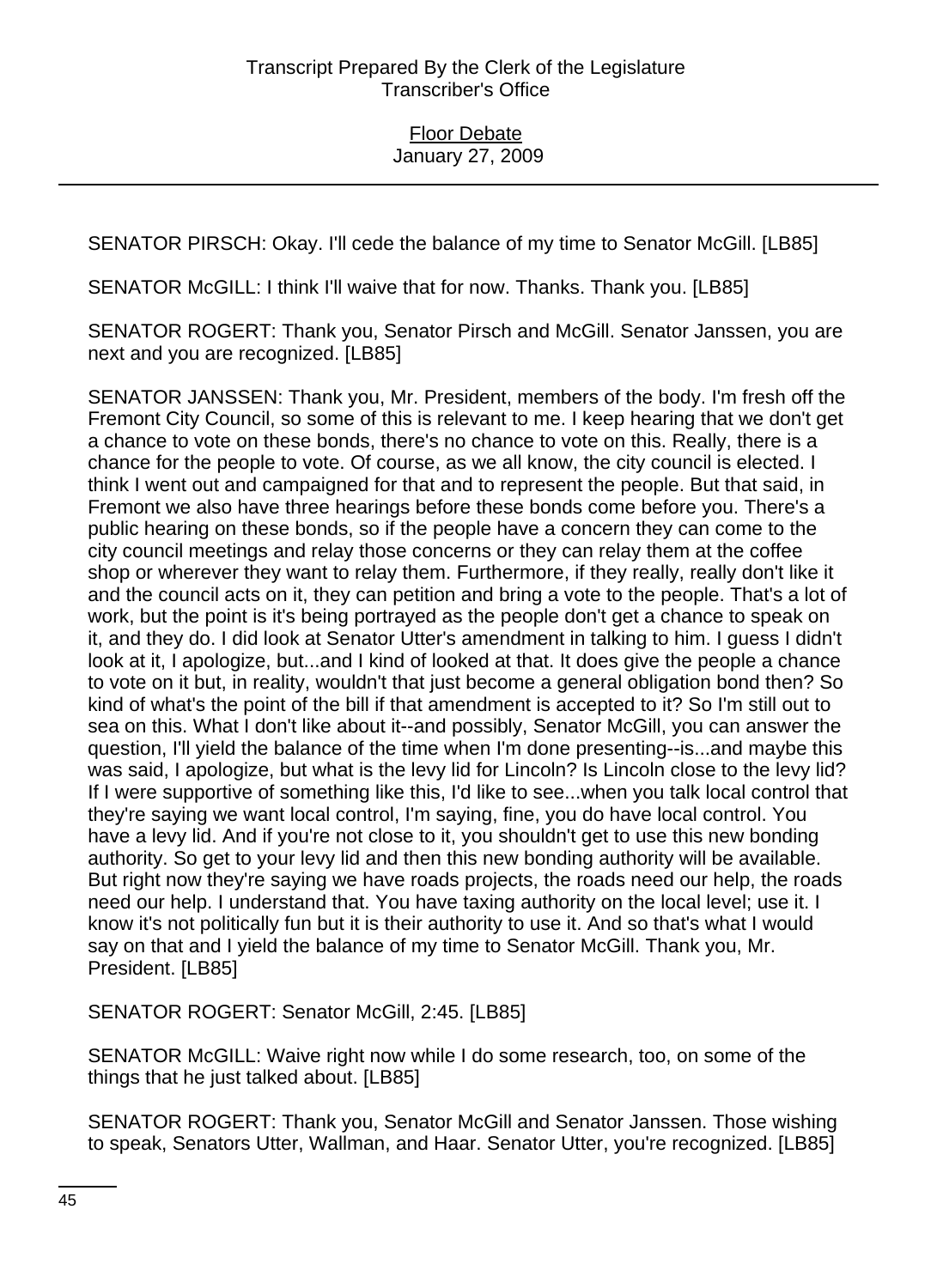### Floor Debate January 27, 2009

SENATOR UTTER: Thank you, Mr. President, colleagues. I see this bill as...my concerns with this bill is that it's more of a kind of a wolf in lamb's clothing, if you will, and that's the potential to issue what here is kind of a quasi-general obligation bond without the vote of the people. And I have a real problem with that. And I know that Senator McGill has talked about other types of guarantees that municipalities make without a vote of the people. I'm a little concerned that this would begin a trend or perpetuate a trend that would continue to do that, and so that's my major objection to what we're doing. I'm certainly not one that wants to stand in the way of progress, and I understand that something like this could mean progress. But I also understand that taxpayers have rights and it seems to me like this is a protection of their rights when we're talking about a bill that is...that has the potential, not at first but later, to turn into a general obligation bond. Thank you. [LB85]

SENATOR ROGERT: Thank you, Senator Utter. Senator Wallman, you are next and recognized. [LB85]

SENATOR WALLMAN: Thank you, Mr. President. Thank you, Amanda McGill. Senator McGill, could I ask you a question, please? [LB85]

SENATOR ROGERT: Senator McGill, will you yield to a question from Senator Wallman? [LB85]

SENATOR McGILL: Yes. [LB85]

SENATOR WALLMAN: Was this a massive approval from the city council for this legislation? [LB85]

SENATOR McGILL: I'm sorry, what was the question? [LB85]

SENATOR WALLMAN: Was it approval from the city council? [LB85]

SENATOR McGILL: Yeah. Well, the Lincoln City Council didn't make a formal vote, but a Republican representative from our...and the entire board is right now or the majority is, came and testified in the committee as the liaison between the mayor's office and the city council and came in, in full support of this bill. And they haven't...I haven't heard anything negative from any of the Lincoln City Councilmen. [LB85]

SENATOR WALLMAN: Thank you. [LB85]

SENATOR McGILL: Um-hum. [LB85]

SENATOR WALLMAN: And I find it ironic we're debating on this as we try to narrow down taxes for services and streets and as we have a hard time voting a sales tax on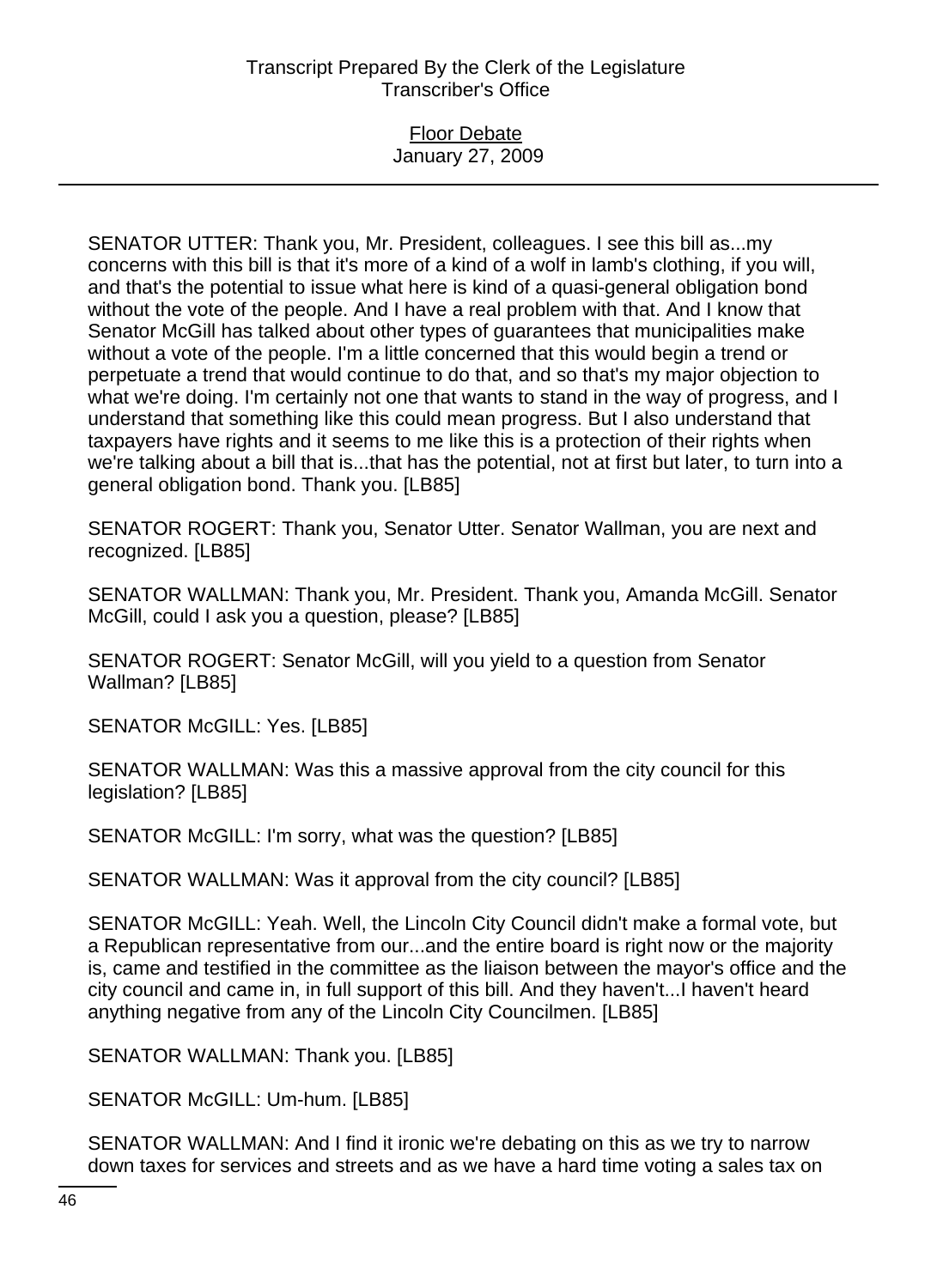gas and which, by the way, I supported, a use tax. Most foreign entities have much, much higher taxes on their fuel than we do. And we watch fuel shoot to \$4 a gallon. Our government did nothing. But we complain about 2 cents on gas. And the cities, I think, should...I'm going to support this bill. And thank you. [LB85]

SENATOR ROGERT: Thank you, Senator Wallman. Senator Haar, you are recognized. [LB85]

SENATOR HAAR: Yes, thank you, Mr. President and members of the body. I served on the Lincoln City Council for eight years during the 1990s, and so I'd sort of like to speak to that experience. You know, the danger of this bill of course is that it is local control, but I also think that's the real strength of this bill. The city of Lincoln is asking for a new tool and that tool would be exercised by elected officials. And having walked the streets of Lincoln, people read the newspapers, they're aware of what's going on, and if the city council abuses this, if the mayor abuses it, there will be an election to pay for it. So I speak in favor of this bill. I think the local control aspect is very important. Also I see, when I was on the Lincoln City Council, you know, everyone in government, in fact, knows the term "NIMBY"--not in my backyard. Well, this is almost the opposite of this. We're asking people to have improvement in their own backyard and, unfortunately, you can't do a bond issue for a little part of Lincoln. You can't do that. The bond issue has to be issued for the whole city of Lincoln. So I think this would give a way to deal with small areas of the city that have a need for infrastructure, especially newer parts of the city. There are some parts of Lincoln on the fringes which have been there and still don't have proper services, and I think this would be sort of a way to get at small areas and work with that instead of trying to deal with all the issues in the city at one time. So in that regard, I support this bill. [LB85]

SENATOR ROGERT: Thank you, Senator Haar. There are no other lights on. Senator McGill, you are recognized to close on LB85. [LB85]

SENATOR McGILL: Thank you, Mr. President. This has been a great discussion this morning. You know, this is a new, innovative idea and I think it was worthy of the amount of time that we've been spending on it. And I've been really...this has been the first bill that we've really had to have I think a truly long discussion on and it's been really great to see many of the new senators playing an active role and asking a lot of questions and really trying to figure out exactly what this complicated plan is to allow cities to do some additional infrastructure work. I've been talking with many of the folks who do have thoughts on amendments, and I've asked them to hold them until Select File so that we can talk about them and so we can talk to the city of Lincoln and see what they're comfortable with as well. So I would really hope that we can get enough votes here to pass the bill on to Select File because I think we can make some meaningful changes to bring more people on board and to make people feel a little better about this new route that we're opening up, this new tool for our cities to use. So I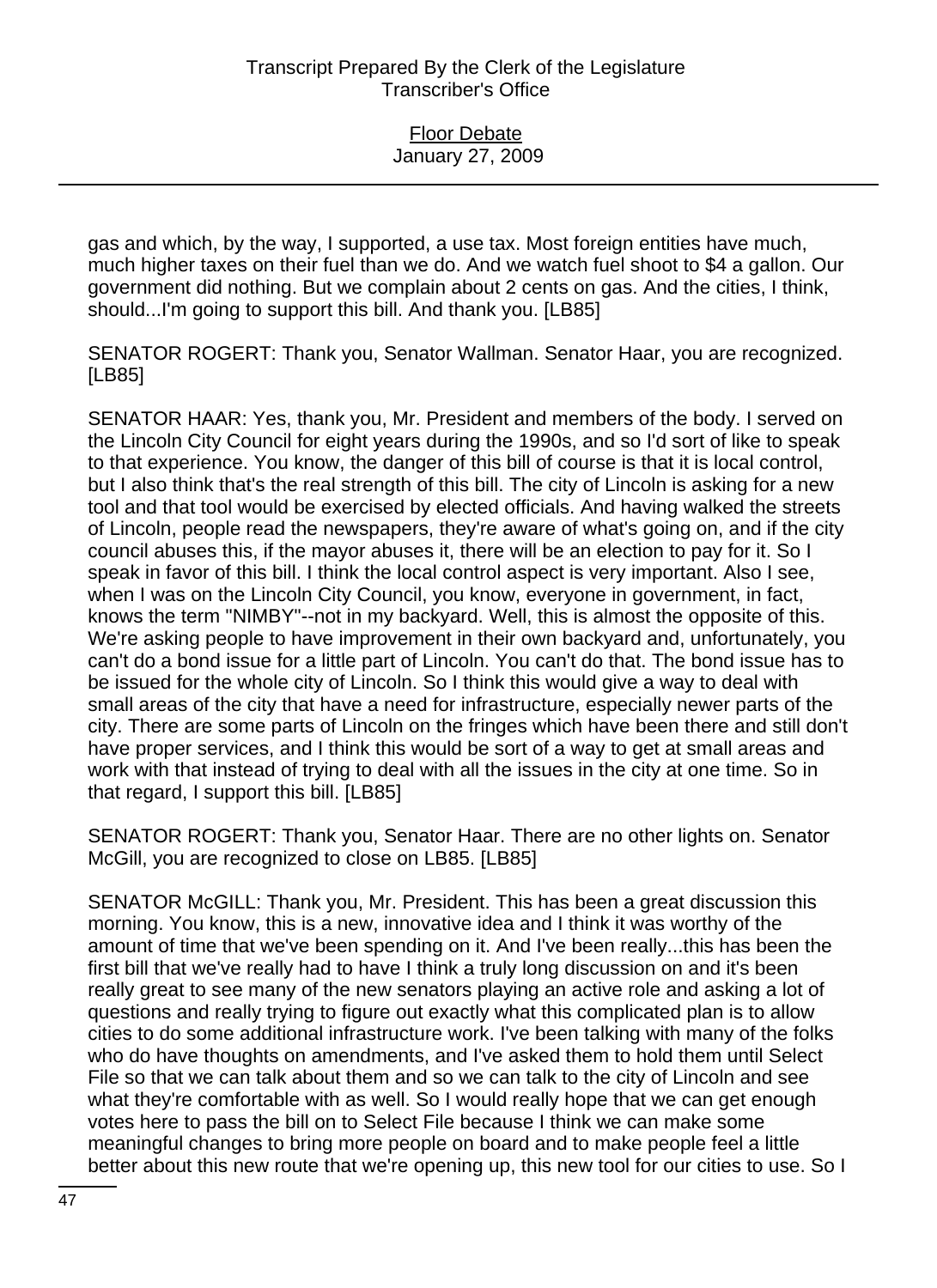would please ask you to advance the bill to Select File so we can continue working on it and continue this discussion. It also allows us all to go back and think about this plan in a little more depth while we come back and focus on some of the changes we may want to make to it. Thank you, Mr. President. [LB85]

SENATOR ROGERT: Thank you, Senator McGill. You have heard the closing on the advancement of LB85 to E&R Initial. The question before the body is, shall the bill advance? All those in favor vote aye; opposed vote nay. Have all those voted who wish? Mr. Clerk, please record. [LB85]

CLERK: 36 ayes, 2 nays, Mr. President, on the advancement of LB85. [LB85]

SENATOR ROGERT: LB85 does advance. Next item on the agenda. [LB85]

CLERK: Mr. President, LB44 is a bill introduced by Senator Flood. (Read title.) Bill was introduced on January 8, referred to the Revenue Committee. The bill was advanced to General File. At this time I have no amendments to the bill. [LB44]

SENATOR ROGERT: Senator Flood, you are recognized to open on LB44. [LB44]

SPEAKER FLOOD: Thank you, Mr. President. Good morning, members. LB44 makes technical changes in Sections 77-1624 and 77-5903. Specifically, it eliminates an obsolete tax reference in Section 77-1624 as the state no longer imposes a state property tax. And in Section 77-5903(7), "limited liability corporation" would become "limited liability company" for purposes of internal consistency in the statute. So, again, LB44 makes technical clean-up changes to Chapter 77 by eliminating an obsolete tax reference and clarifying the language of the statutes. I did work with Bill Drafters to put this together to clean this up. They thought this was a needed change and I appreciate their efforts. With that, I'd ask for your support in passing this bill. [LB44]

SENATOR ROGERT: Thank you, Senator Flood. You've heard the opening on LB44. Are there any wishing to speak? Seeing none, Senator Flood waives closing. The question before the body shall be, shall LB44 advance to E&R Initial? All those in favor vote aye; opposed vote nay. Have all those voted who wish? Mr. Clerk, please record. [LB44]

CLERK: 43 ayes, 0 nays, Mr. President, on the advancement of LB44. [LB44]

SENATOR ROGERT: LB44 does advance. Next item on the agenda. [LB44]

CLERK: LB45 is a bill introduced by Senator Flood. (Read title.) Introduced on January 8, reported back to the Legislature. At this time I have no amendments filed to the bill, Mr. President. [LB45]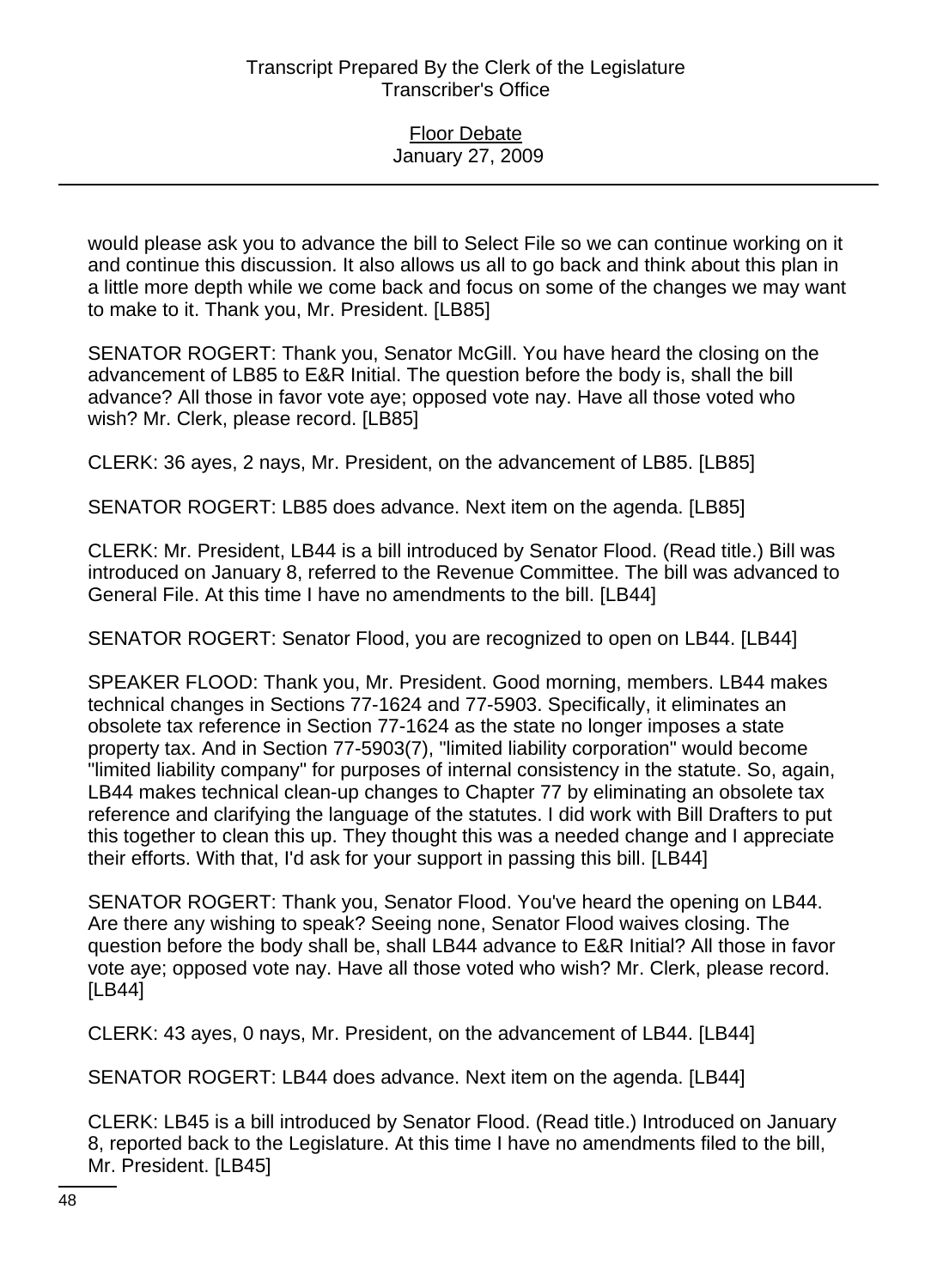SENATOR ROGERT: Thank you, Mr. Clerk. Senator Flood, you are recognized to open on LB45. [LB45]

SPEAKER FLOOD: Thank you, Mr. President. Again, LB45 makes technical changes to Nebraska Revised Statute 77-5601 by deleting references to the Department of Revenue Enforcement Technology Fund. This fund terminated July 1, 2006, pursuant to the language of the statute. With that, I'd ask for your support in passing this bill. Thank you, Mr. President. [LB45]

SENATOR ROGERT: Thank you, Senator Flood. You have heard the opening on LB45. Are there any wishing to speak? Seeing none, Senator Flood waives closing. The question before the body is, shall LB45 advance to E&R Initial? All those in favor vote aye; opposed vote nay. Have all those voted who wish? Mr. Clerk, please record. [LB45]

CLERK: 44 ayes, 0 nays, Mr. President, on the advancement of the bill. [LB45]

SENATOR ROGERT: LB45 does advance. Next item on the agenda. [LB45]

CLERK: LB120, a bill by Senator Wightman. (Read title.) Bill was introduced on January 9 of this year, at that time referred to Revenue Committee, advanced to General File. I have no amendments pending, Mr. President. [LB120]

SENATOR ROGERT: Senator Wightman, you're recognized to open on LB120. [LB120]

SENATOR WIGHTMAN: Thank you, Mr. President, members of the body. LB120 seeks to change the penalty section of Nebraska Revised Statute 77-2010, which was enacted into law by LB502 passed by the 2007 Legislature. LB502 in 2007 was my priority bill and, actually, the penalty section was offered by me to the members of NACO, who were opposing this bill, but we are asking that it be clarified at this time. The law, as amended by LB502 in 2007, for the first time, in addition to a 14 percent interest penalty which...for failure to timely pay any tax due, which has existed for a long time, provided an additional penalty of 5 percent per month up to a 25 percent penalty for failure to timely file an appropriate proceeding for the determination of the tax. The law requires, under inheritance tax law, that the determination be made within 12 months of the date of death and the tax to be paid within that time. Now, the penalty did not affect the time that it was paid. If a determination was made and it was not paid, the only penalty--and it really was interest--was the 14 percent interest. At the time of the passage of 2007, it was believed and it was my belief that the filing of a petition for probate of an estate or administration of an estate would be an appropriate proceeding, although the statute did not specifically so provide. LB120 provides that the filing of a petition, since it gives notice to everybody in the county that a probate proceeding is pending, would constitute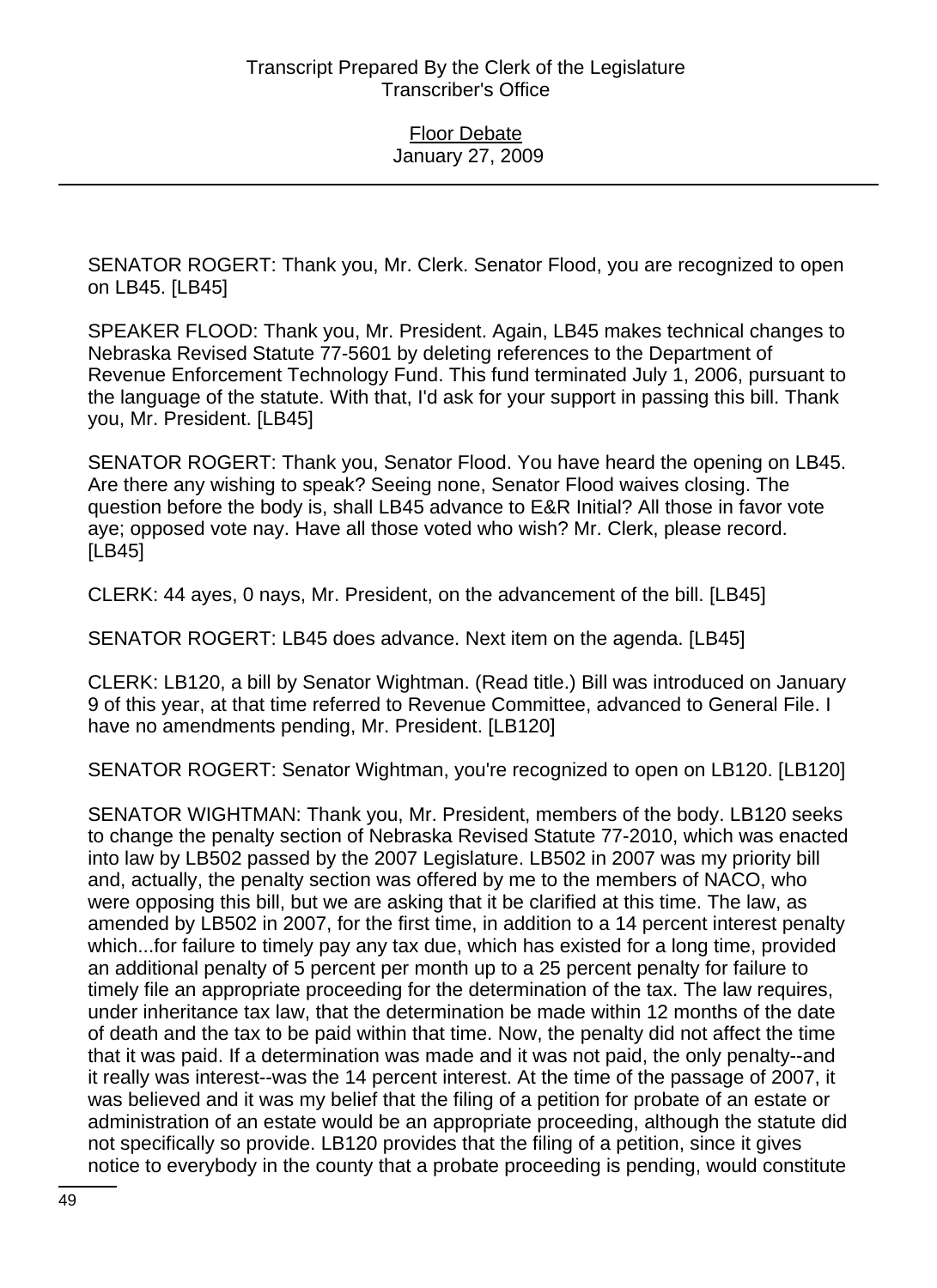#### Floor Debate January 27, 2009

the filing of an appropriate proceeding under Section 77-2018.07, as it would be amended by LB120. At the request of the bar association, because they feel there's also a question with regard to exactly what is included as an appropriate proceeding, we also include in that that an application for determination of tentative tax within the 12-month period is also an appropriate proceeding. In addition, LB120 would provide that the county court could abate the 5 percent penalty for good cause shown. Since many of you are probably unfamiliar with the proceedings as far as determination of inheritance tax, you should know that inheritance tax can be either a separate proceeding or as part of a probate of an estate. The inheritance tax, not like other taxes. You just don't go in and file something and pay the tax to your county treasurer. It requires a filing of a petition with county court; further provides that the county...notice has to be given to the county attorney of any county in which property or at least real estate is owned within the state, and then a determination of the tax is made by the county judge. That tax then is paid to the county treasurer, and it can be to more than one county--the county in which it was determined and the county in which any real estate is situated that's owned by the estate. And as I said, unpaid heritance tax, just like real estate taxes, delinquent real estate taxes bear interest at the rate of 14 percent. And of course, then the penalty section was added, the 5 percent per month, for failure to file a proceeding that would lead to a determination of the inheritance tax. In Section 2 of LB120, there's a clarification of a provision defining expenses that are deductible in the computation of inheritance taxes, specifically providing that expenses relating to taking possession or control of estate assets and the management, protection, and preservation of estate taxes, including, but not limited to, expenses related to the sale of estate assets, shall be a deduction. The section specifically excludes expenses related to day-to-day operation and continuation. If you continue a farming business or you continue a business for some period of time, those day-to-day expenses have not been excluded and will not be excluded under the amendment. Section 2 is for clarification purposes and is largely in response to a 2008 Nebraska Supreme Court case J.R. Simplot v. Jelinek, which left unanswered questions as to what are estate expenses and what creditors would be barred if they did not file claims in the estate. I might say that the reason for the penalty as contained in LB502, passed by the 2007 Legislature, was to try to assist counties in the enforcement of inheritance tax laws, and I also might say that currently many people who probably owe an inheritance tax do not pay it. If they don't have real estate, many of them do not ever file a proceeding. So this was given as a tool to the county boards, county attorney to enforce inheritance tax law. So far I've not seen any evidence that the penalty is being used by the counties in the enforcement of the inheritance tax law, so at most it's a scare tactic. But at any rate, it would be a fairly limited exception. The 5 percent per month penalty would still apply, but it clarifies what would constitute an excuse that might lead to an abatement of that penalty. I urge you your vote in favor of the advancement of LB120 to Select File. Thank you, Mr. President. [LB120]

SENATOR ROGERT: Thank you, Senator Wightman. You've heard the opening on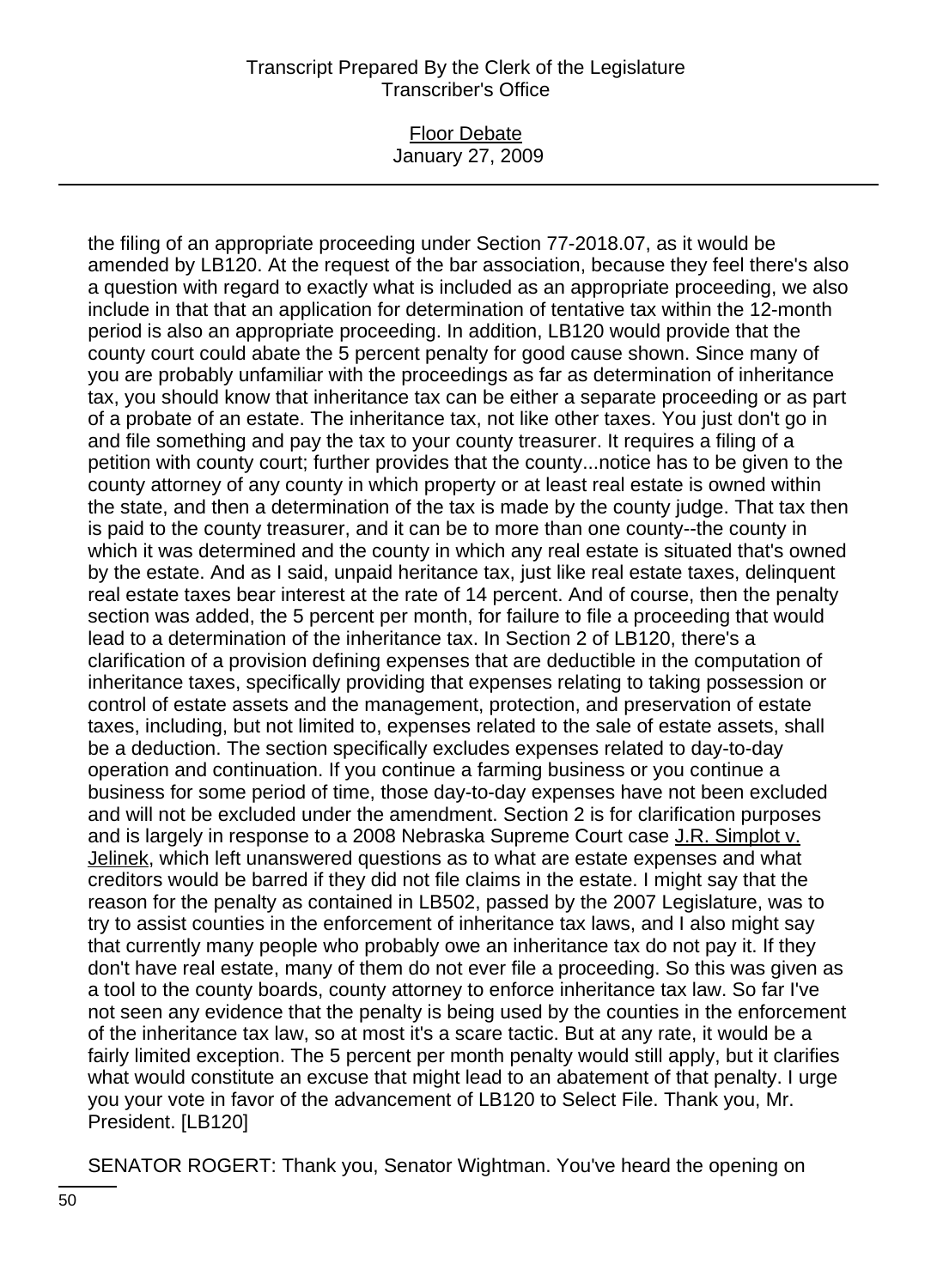LB120. We'll now proceed with discussion. Those wishing to speak are Senator Stuthman. Senator Stuthman, you're recognized. [LB120]

SENATOR STUTHMAN: Thank you, Mr. President, members of the body. I would like to ask Senator Wightman a question or two. [LB120]

SENATOR ROGERT: Senator Wightman, will you yield to a question? [LB120]

SENATOR WIGHTMAN: I will. [LB120]

SENATOR STUTHMAN: Senator Wightman, in your opening statement, can you tell me what is the time frame from the time of death until the interest starts accruing, the 14 percent interest? Is that a year, two years, half a year? [LB120]

SENATOR WIGHTMAN: Twelve months. One year. [LB120]

SENATOR STUTHMAN: One year, and then... [LB120]

SENATOR WIGHTMAN: Right. The 14 percent would accrue after one year and will continue to. The penalty would apply if the tax was not determined. One of them is for failure to pay; the other one is failure to file a proceeding, the 5 percent penalty, that would lead to a determination of that tax. [LB120]

SENATOR STUTHMAN: So if there's a determination of the tax due and it's not paid within 12 months, then it accrues 14 percent interest? [LB120]

SENATOR WIGHTMAN: That's correct. [LB120]

SENATOR STUTHMAN: If there's not a determination of the tax due, then explain that 5 percent penalty. [LB120]

SENATOR WIGHTMAN: Well, if there's not a determination of the tax due, the penalty would have been automatic, the 5 percent penalty, under LB502, the 2007 legislation. There would be limited exceptions under LB120 in that what the penalty was aimed at was those who were not ever notifying anybody they were going to owe a tax. So if they come in and ask to have a tentative tax, for example, assessed and paid that tax, that would eliminate the 5 percent penalty because they've given notice that they're going to owe a tax. So the 14 percent is probably sufficient. Also, it provides that if an estate proceeding is filed, because once it's filed then the county attorney and all the county officials have notice of that and probably there's not a need for a separate penalty because eventually it's going to be determined. The penalty was really aimed at those people who were trying to be secretive and never file anything that would lead to the determination of that tax, so it's possibly almost fraud. [LB120]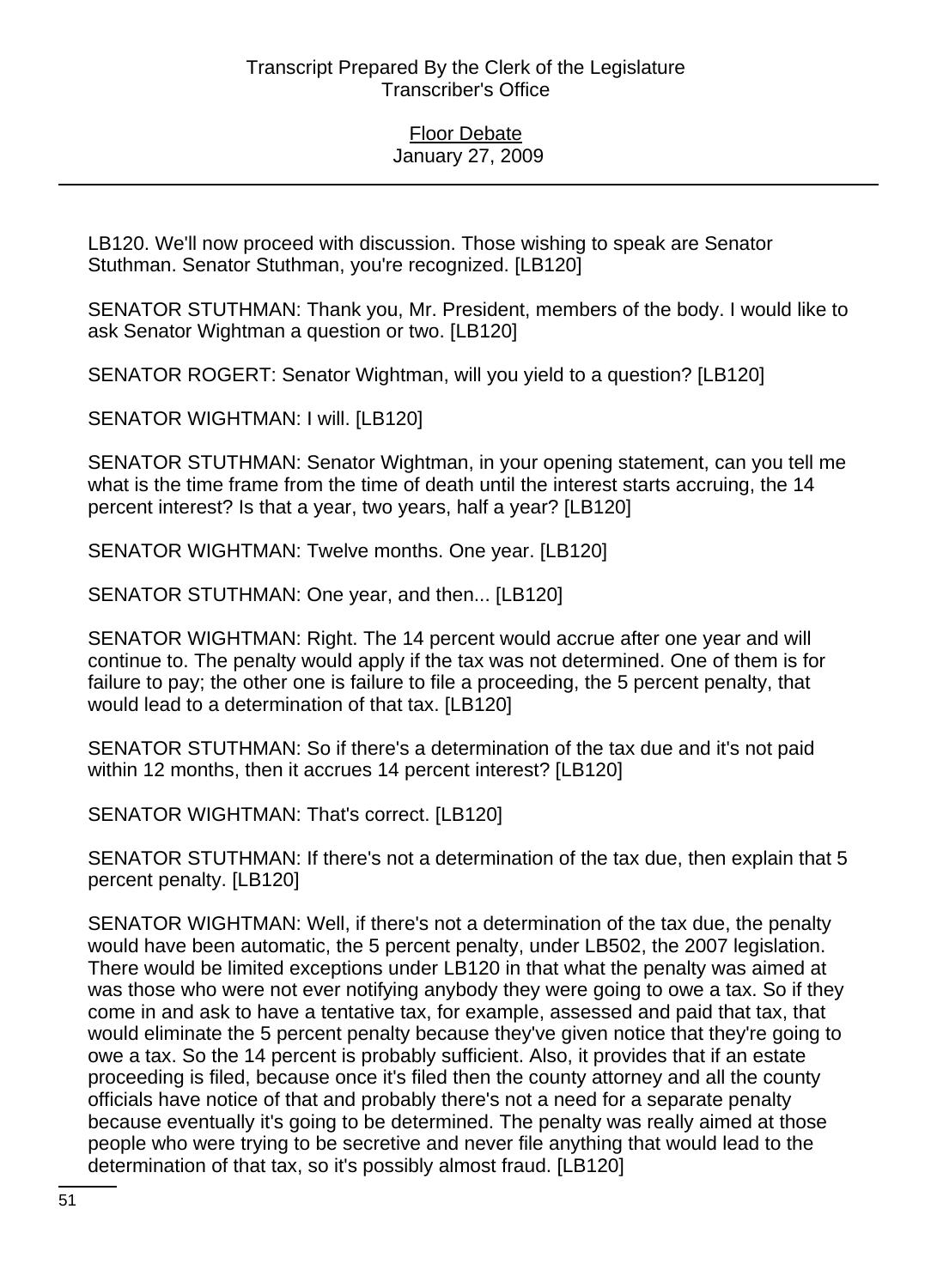SENATOR STUTHMAN: The majority of those that would probably not file would be those that are in the smaller amounts of tax due, in the smaller estates or would you say it would be open to all of them? [LB120]

SENATOR WIGHTMAN: I think that it would be more likely to be those that are smaller amounts of estate taxes. But today with so many people having retirement plans that maybe have tremendous value at the time of their death, and they're payable directly to a specified named beneficiary, I think it would be very easy, in some fairly substantial estates, not to ever file it because there's been no enforcement in place. And quite frankly, I think--and it would take different legislation than this--that there probably ought to be a reporting requirement, if we're really going to have an inheritance tax, of anybody that pays out claims to beneficiaries, even CDs, certificates of deposit. Almost anybody that redeems assets after the date of death, this is probably the enforcement penalty that counties need rather than this just threat hanging over their head that nobody enforces. [LB120]

SENATOR STUTHMAN: Would you say that a lot of those...the individuals that pass on and, you know, or probably do not own real estate property but do have, like you say, CDs or retirement plan or benefits like that, that would be...would be willed to the children, is this what we're really taking a look at? [LB120]

SENATOR WIGHTMAN: Actually, Senator Stuthman, it's probably not that that's willed, because if it was willed there would be probate proceedings. It's that that's paid out to beneficiaries, named beneficiaries, like you would have in retirement plans or annuities. [LB120]

SENATOR ROGERT: One minute. [LB120]

SENATOR WIGHTMAN: If it's under will, you're going to have to probate it to get those assets. [LB120]

SENATOR STUTHMAN: Okay. That clarifies a lot of the issues that I have and I do support this bill. Thank you, Mr. President. [LB120]

SENATOR ROGERT: Thank you, Senator Stuthman. There are no others wishing to speak. Senator Wightman, you're recognized to close. [LB120]

SENATOR WIGHTMAN: I'll waive closing. [LB120]

SENATOR ROGERT: Senator Wightman waives closing. The question before the body is, shall LB120 advance to E&R Initial? All those in favor vote aye; all those opposed vote nay. Have all those voted who wish? Mr. Clerk, please record. [LB120]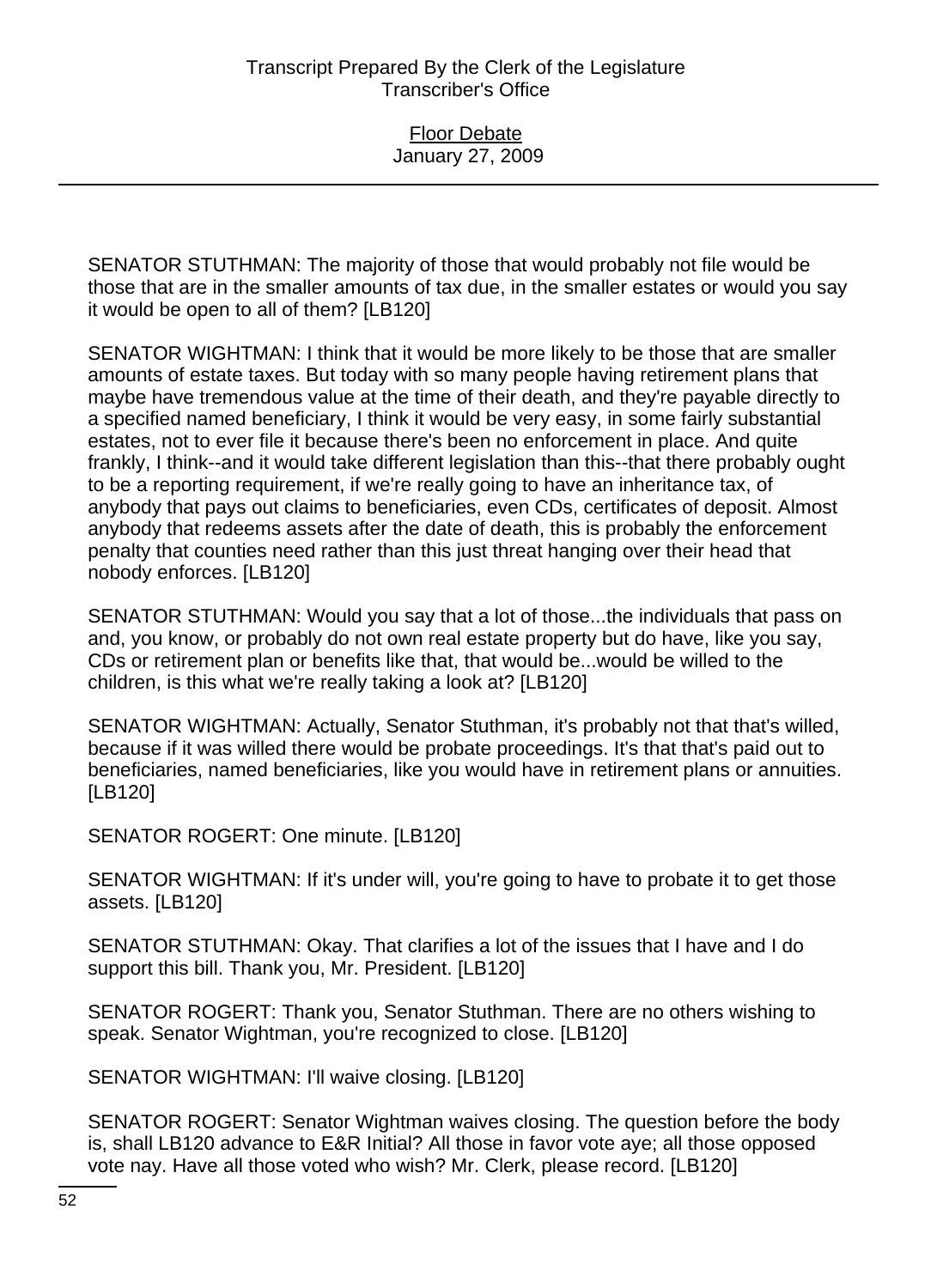CLERK: 40 ayes, 0 nays, Mr. President, on the advancement of LB120. [LB120]

SENATOR ROGERT: LB120 does advance. Next item on the agenda. [LB120]

CLERK: LB251 by Senator Cornett. (Read title.) Bill was introduced on January 14, referred to the Revenue Committee, advanced to General File. At this time, Mr. President, I have no amendments pending. [LB251]

SENATOR ROGERT: Senator Cornett, you're recognized to open on LB251. [LB251]

SENATOR CORNETT: Thank you, Mr. President and members of the body. LB251 updates Nebraska tax law to reflect the most current versions of federal tax law in force at this date. This procedure of updating annually has worked out for about...was worked out about ten years ago with the internal...or with the Revenue Committee and Bill Drafter's Office. Its purpose is to avoid dispute based on an out-of-date federal law where this law is cited in Nebraska statute. [LB251]

SENATOR ROGERT: Thank you, Senator Cornett. You have heard the opening on LB251. Are there any wishing to speak? Seeing none, Senator Cornett waives closing. The question before the body is, shall LB251 advance to E&R Initial? All those in favor vote aye; all opposed vote nay. Have all those voted who wish? Mr. Clerk, please record. [LB251]

CLERK: 39 ayes, 0 nays, Mr. President, on the advancement of LB251. [LB251]

SENATOR ROGERT: LB251 does advance. Next item on the agenda. [LB251]

CLERK: LB166, a bill by Senator Cornett. (Read title.) Introduced on January 12, referred to the Revenue Committee, advanced to General File. There are committee amendments pending, Mr. President. (AM16, Legislative Journal page 292.) [LB166]

SENATOR ROGERT: Senator Cornett, you are recognized to open on LB166. [LB166]

SENATOR CORNETT: Thank you. LB166 amends a section of law which involved the administration of property tax. It was a bill developed by the Department of Revenue Property Tax Division. I'll explain the bill after I open on the committee amendment. Thank you. [LB166]

SENATOR ROGERT: Thank you, Senator Cornett. Mr. Clerk, an amendment. [LB166]

CLERK: Revenue Committee would move to amend with AM16. [LB166]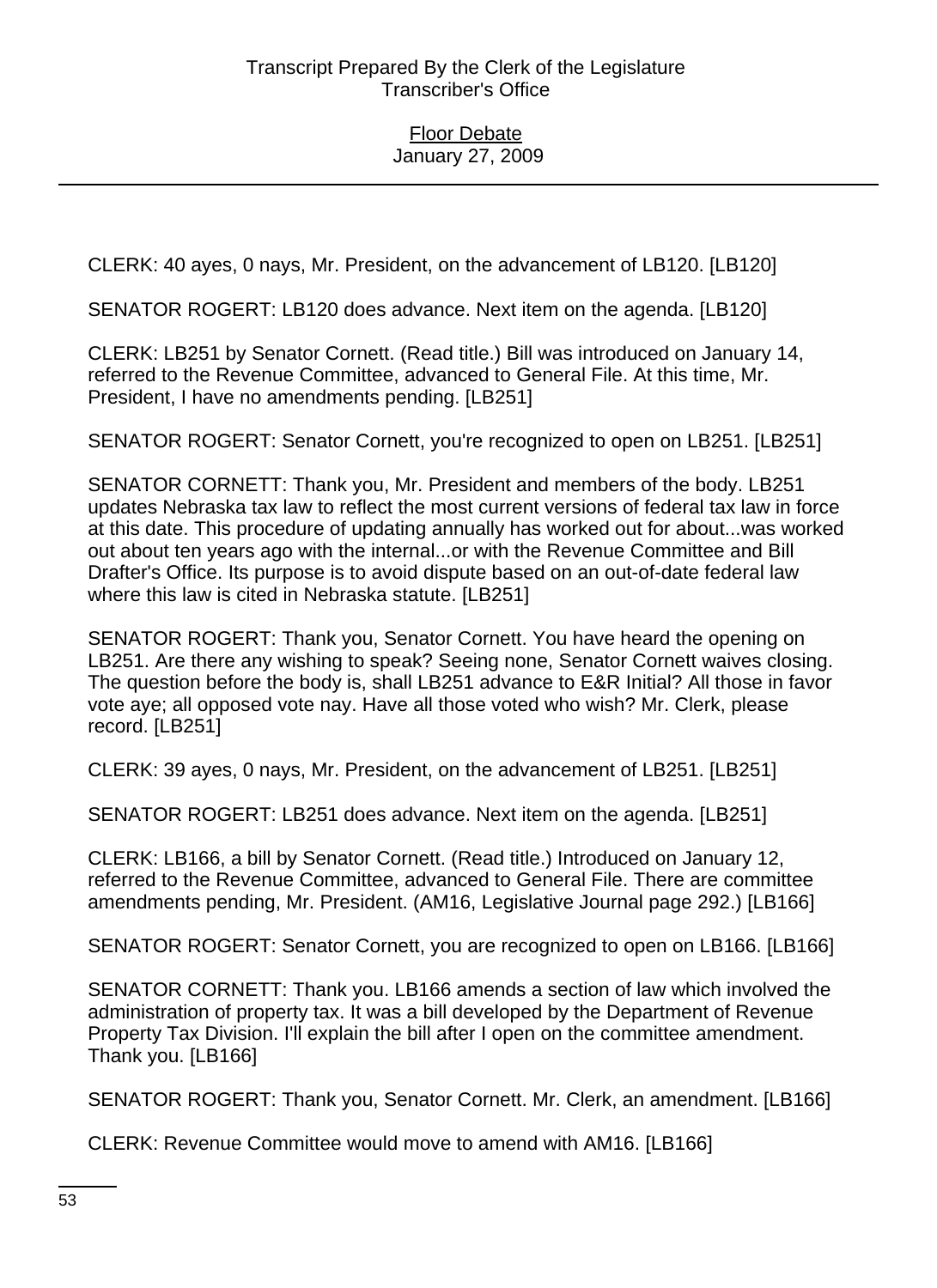SENATOR ROGERT: Senator Cornett, as Chair of the Revenue Committee, you're recognized to open on AM16. [LB166]

SENATOR CORNETT: Thank you, Mr. President, members of the body. AM16 strikes one of the sections in the original draft and removes it because the department decided it didn't need to be altered at that time. I would request the body support the passage of amendment to LB166. Thank you. [LB166]

SENATOR ROGERT: Thank you, Senator Cornett. You've heard the opening on AM16 to LB166. Is there anyone wishing to speak? Seeing none, Senator Cornett to close on AM16. Senator Cornett waives closing. The question before the body is, shall AM16 be adopted to LB166? All those in favor vote aye; all opposed vote nay. Have all those voted who wish? Mr. Clerk, please record. [LB166]

CLERK: 40 ayes, 0 nays on adoption of committee amendments. [LB166]

SENATOR ROGERT: AM16 is adopted. [LB166]

CLERK: I have nothing further on the bill, Mr. President. [LB166]

SENATOR ROGERT: There is no one wishing to speak. Senator Cornett, you're recognized to close on LB166. Senator Cornett waives closing. The question before the body is, shall LB166 advance to E&R Initial? All those in favor vote aye; all opposed vote nay. Have all those voted who wish? Mr. Clerk, please record. [LB166]

CLERK: 43 ayes, 0 nays, Mr. President, on the advancement of LB166. [LB166]

SENATOR ROGERT: LB166 does advance. Next item, Mr. Clerk. [LB166]

CLERK: LB41 is a bill by Senator Flood. (Read title.) Introduced on January 8, at that time referred to the Judiciary Committee. Bill is reported back to General File. I have no amendments at this time, Mr. President. [LB41]

SENATOR ROGERT: Senator Flood, you are recognized to open on LB41. [LB41]

SPEAKER FLOOD: Thank you, Mr. President, members. Good morning. LB41 makes two technical changes to Section 29-4004, which is part of the Sex Offender Registration Act. First, this bill would strike redundant language on page 2 of the green copy, lines 23 and 24, by striking the word "county" in front of "sheriff." This change also makes references to the sheriff consistent throughout the statute. Secondly, on page 5, line 19, this bill clarifies the language. The statute currently reads, in part: Any person required to register shall notify the sheriff, the county sheriff, in which he or she is located. LB41 would change this to read: Any person required to register shall notify the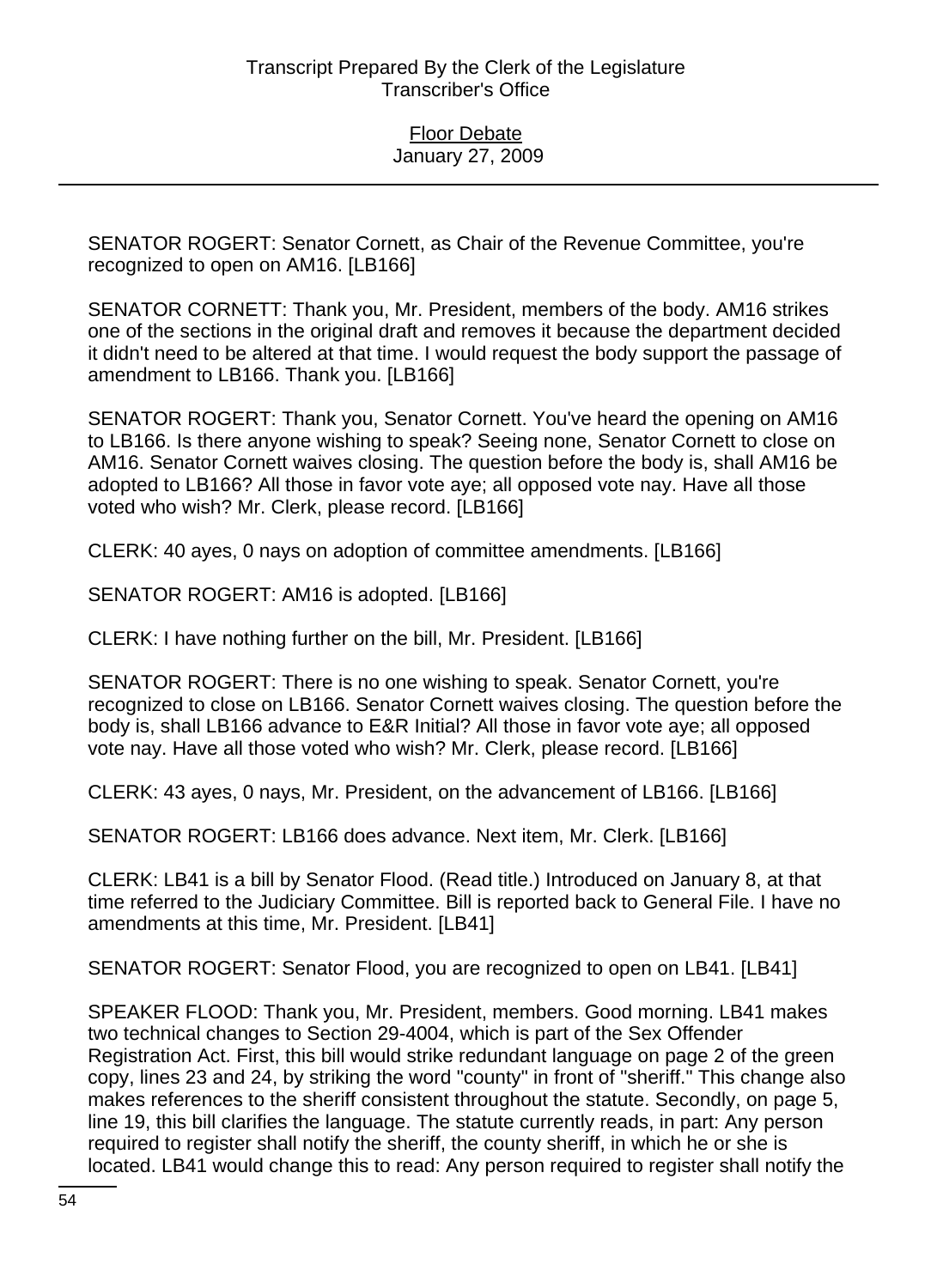sheriff of the county in which he or she is located. With that, it's a technical bill. Bill Drafters helped me put this together. I'd ask for your support in passing LB41. Thank you, Mr. President. [LB41]

SENATOR ROGERT: Thank you, Senator Flood. You've heard the opening on LB41. Is there anyone wishing to speak? Seeing none, Senator Flood waives closing. The question before the body is, shall LB41 advance to E&R Initial? All those in favor vote aye; all opposed vote nay. Have all those voted who wish? Mr. Clerk, please record. [LB41]

CLERK: 40 ayes, 0 nays, Mr. President, on the advancement of LB41. [LB41]

SENATOR ROGERT: LB41 does advance. Mr. Clerk, next item. [LB41]

CLERK: Mr. President, LB123, a bill by Senator Karpisek. (Read title.) Bill was introduced on January 9, referred to the Judiciary Committee. Bill was reported back to General File. At this time I have no amendments to the bill, Mr. President. [LB123]

SENATOR ROGERT: Senator Karpisek, you're recognized to open on LB123. [LB123]

SENATOR KARPISEK: Thank you, Mr. President, members of the body. LB123 deals with Salvia divinorum. I know that many of you remember the bill from last year. Senator McDonald had the bill. It did get moved to General File but ran out of time. There was also an issue where we tried to get it attached to my marijuana bill. That met opposition, so I told the Attorney General that I would try to carry the bill this year, which I am. In the U.S., Salvia is a plant that is either chewed or smoked. When chewed, the leaf mass and juice are maintained within the cheek area, with absorption occurring across the lining of the gums. Effects first appear within five to ten minutes. And as well as, extract enhanced leaves are enriched with Salvinorin A, which is the compound which induces the euphoria that people get out of this. Results usually occur within 30 seconds and last about 30 minutes. A number of studies have reported the effects of using either plant material or Salvinorin A. Psychic effects include perceptions of bright lights, vivid colors and shapes, as well as body movements and body or object distortions. Other effects include dysphoria, uncontrolled laughter, a sense of loss of body, overlapping realities, and hallucinations. Physical effects may include incoordination, dizziness, and slurred speech. Salvinorin A are abused for their ability to evoke hallucinogenic effects which, in general, are similar to those of other scheduled hallucinogenic substances, including LSD, DMT, and other drugs that are on the Schedule I drugs. This came to light over a year ago when a head shop in Lincoln was selling Salvia. The Lincoln police cited the seller for selling Salvia and, just yesterday, the man was found not guilty of selling Salvia because there is not a law against it. I feel that this drug is not something that we can't control. It needs to be controlled. There is no age limit on it. There is nothing to say that it is illegal. I think that is sending the wrong message to our young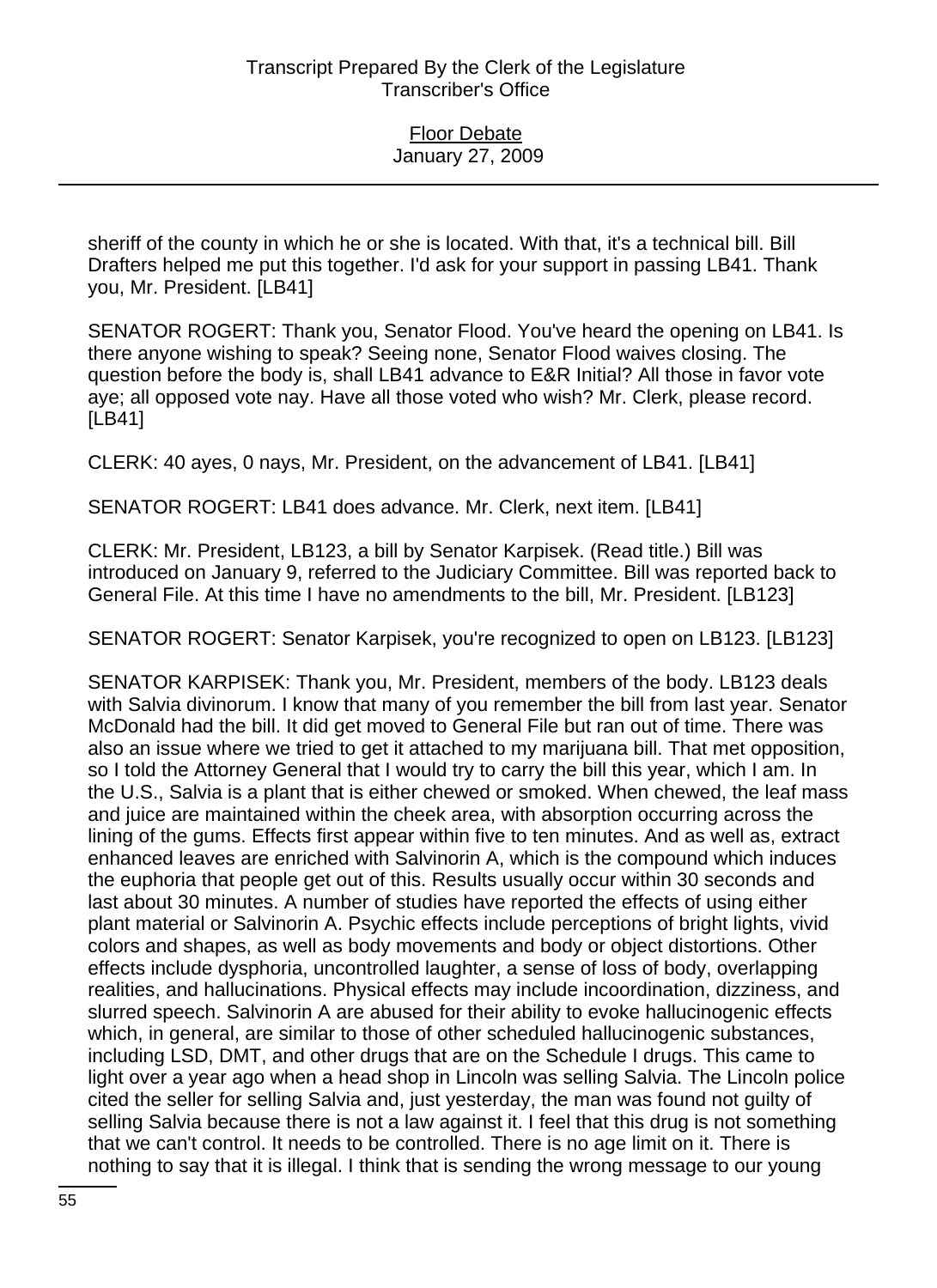#### Floor Debate January 27, 2009

people to say that it's okay. It is not okay. I have a letter from a lady in Delaware who says that her son committed suicide while on Salvia. She says he was a college prep school student, won the National Merit Spanish Award for the state of Delaware, worked in a nursing home after school, was extremely athletic and very popular, had a loving girlfriend that he planned to marry after college. He wanted to be an architect and was applying to architectural colleges just two short nights before he took his life. He was not a drug user and had routine drug tests at his place of work. His posthumous drug test showed no signs of drugs, which would not be surprising since Salvia is not detectable in any drug test and metabolizes within 15 minutes. The police searched our home after his death and only found Salvia, one of the highest potencies available. After his death, the state police found many notes he had written about his Salvia experiences, including a three-page suicide note. These notes led a noted psychologist to determine that he was under the influence of a drug when he wrote his suicide note. These findings, as well as an examination of the facts of his life, led our state medical examiner, in an unprecedented and brave move, to name Salvia divinorum as a contributing factor to his death. Folks, I just think this is a scary drug that is out there. We have no bans on it. We've heard testimony from people who said they used it and will not use it again because of the trip that they had, very scary. When they sell it, they even tell people that they should have a baby-sitter with them to make sure that they don't harm themselves. I don't think we need a drug out on the streets, available for anyone to buy, that needs a baby-sitter to sit with you. Please think about our children when you think about this one. It's another gateway drug. I think that it will entice people to use the drug, see what it's like--scary thought to me. With that, Mr. President, thank you. [LB123]

SENATOR ROGERT: Thank you, Senator Karpisek. You've heard the opening on LB123. (Visitors introduced.) Returning to discussion, we had Senators Ashford and Mello wishing to speak. Senator Ashford, you are recognized. [LB123]

SENATOR ASHFORD: Yeah, thank you, Mr. President and members. This bill was before us last year, as Senator Karpisek rightly suggests, and it was this year passed out of the committee unanimously. I do have a question, though, of Senator Karpisek, if I might ask him. [LB123]

SENATOR ROGERT: Senator Karpisek, will you yield to a question from Senator Ashford? [LB123]

SENATOR KARPISEK: Yes, I will. [LB123]

SENATOR ASHFORD: And this is a very serious matter, Senator Karpisek, but I've got to ask you about the last prosecution you referred to for someone that was tried for, I suppose, possessing Salvia. Is that what it was? And there was... [LB123]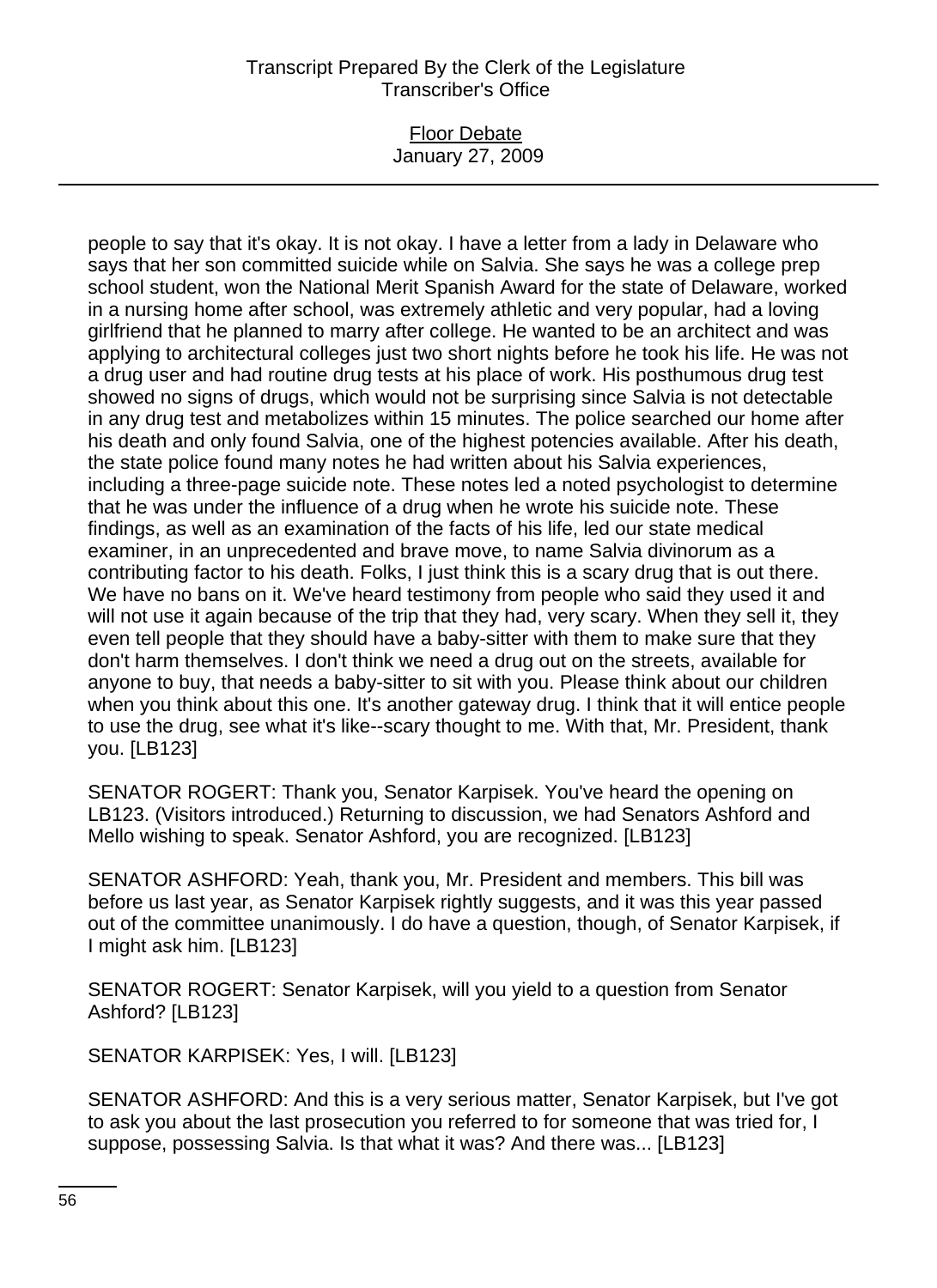# SENATOR KARPISEK: Was selling Salvia. [LB123]

SENATOR ASHFORD: Or selling Salvia and (laugh) he wasn't convicted because there was no law against it. Was that what you said? (Laugh) [LB123]

SENATOR KARPISEK: That is what the jury found. There was no law against it and they couldn't prove that it was him that sold the drug. [LB123]

SENATOR ASHFORD: Oh, okay. That's a curious situation. (Laugh) I've never...but I'm sure this prosecutor found some other basis for... [LB123]

SENATOR KARPISEK: It was a jury trial, Senator. [LB123]

SENATOR ASHFORD: No, but I mean there's some other reason for the prosecution other than selling Salvia or...this isn't something you need to answer. I was just struck by your comment that we would prosecute something that there was not a law against. But I assume we, from time to time, do that. But this is a serious matter and I appreciate your bringing this matter to us, Senator Karpisek, again. And we...I certainly support this. This bill places Salvia in the list of drugs that are listed as the most serious, the most dangerous drugs under federal law. The evidence we've heard on two occasions now is compelling. A case I think has been made by Senator Karpisek that this particular substance be denominated in such a manner and that it be prosecuted with a law that we pass, which is probably the better way to go. So with that, Mr. President, I would relinquish the remainder of my time. [LB123]

SENATOR ROGERT: Thank you, Senator Ashford. Speaker Flood, you're recognized for an announcement. [LB123]

SPEAKER FLOOD: Thank you, Mr. President, members. Given our work this morning and the number of bills that have been reported out from committees, we will start tomorrow at 10:30 a.m. Again, the start time for tomorrow will be at 10:30 a.m. We will begin with some Final Reading, and then we will proceed on to General File discussion. Thank you, Mr. President.

SENATOR ROGERT: Thank you, Speaker Flood. Returning to discussion, Senator Mello, you're recognized. Senator Mello waives. Senator Giese, you're recognized. [LB123]

SENATOR GIESE: Thank you, Mr. President, members of the body. I rise in support of LB123. For about the last year or two, we have been dealing with this as a local issue in South Sioux City. With all of our work that some of our folks do fighting gang violence and kids nowadays that are being coerced into getting into gangs, this is unbelievable that we have no recourse to stop this. We have a shop that sells Salvia that is